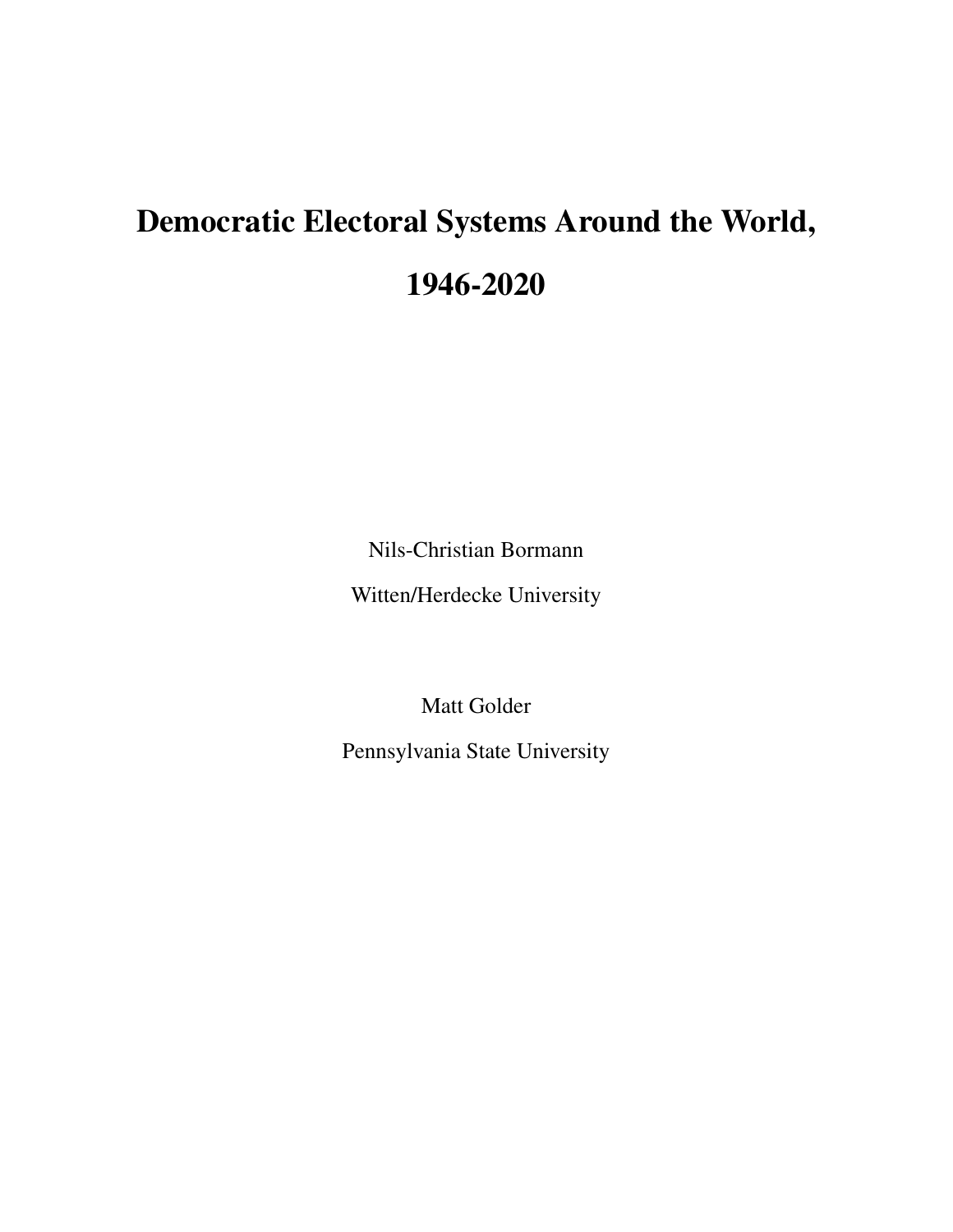# **Contents**

|                | 1 Codebook | $\mathbf{1}$ |
|----------------|------------|--------------|
| 1.1            |            |              |
| 12             |            |              |
| 1 <sup>3</sup> |            |              |
| 1.4            |            |              |
| 1.5            |            |              |
|                | 1.5.1      |              |
|                | 1.5.2      |              |
|                | 1.5.3      |              |
| 1.6            |            |              |
|                |            |              |

# [References](#page-34-0) 35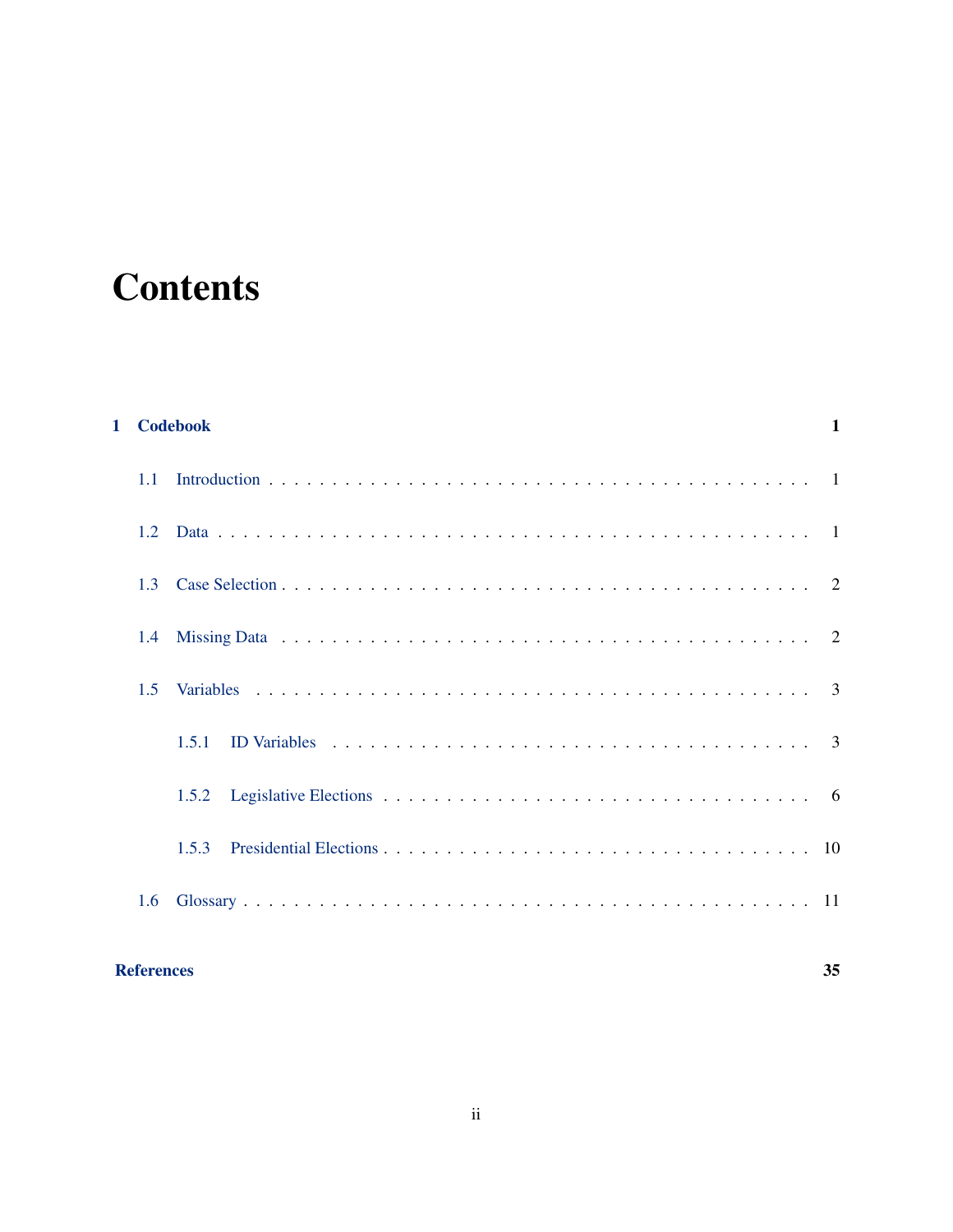# <span id="page-2-0"></span>Chapter 1

# Codebook

## <span id="page-2-1"></span>1.1 Introduction

This document provides information about the data described in the following article:

• Bormann, Nils-Christian & Matt Golder. Forthcoming. ["Democratic Electoral Systems Around the](http://mattgolder.com/files/research/es3.pdf) [World, 1946-2020,"](http://mattgolder.com/files/research/es3.pdf) *Electoral Studies*.

To obtain an updated and corrected version of the data that extends to December 31, 2020, please click [here.](http://mattgolder.com/files/research/es_data-v4_0.zip) In total, the data contain information on 1,563 lower-house legislative and 592 first-round presidential elections that occurred in democracies from 1946 (or independence) through 2020.

We are grateful to Dina Castillo, Luisina Kemanian-Leites, Franziska Knubel, Rebecca Otto, Julia Welp, and Katerina Yankanich for superb research assistance. Our gratitude also extends to several constructive users of the dataset who discovered errors in earlier versions and suggested improvements. We recognize their valuable contribution and describe the changes we made relative to the previous version of the data in our [Change Log.](http://mattgolder.com/files/research/es4_changelog.pdf)

## <span id="page-2-2"></span>1.2 Data

There are three data sets:

- 1. es\_data-v4.dta
- 2. es\_data-v4.csv
- 3. es\_data-v4\_comments.xlsx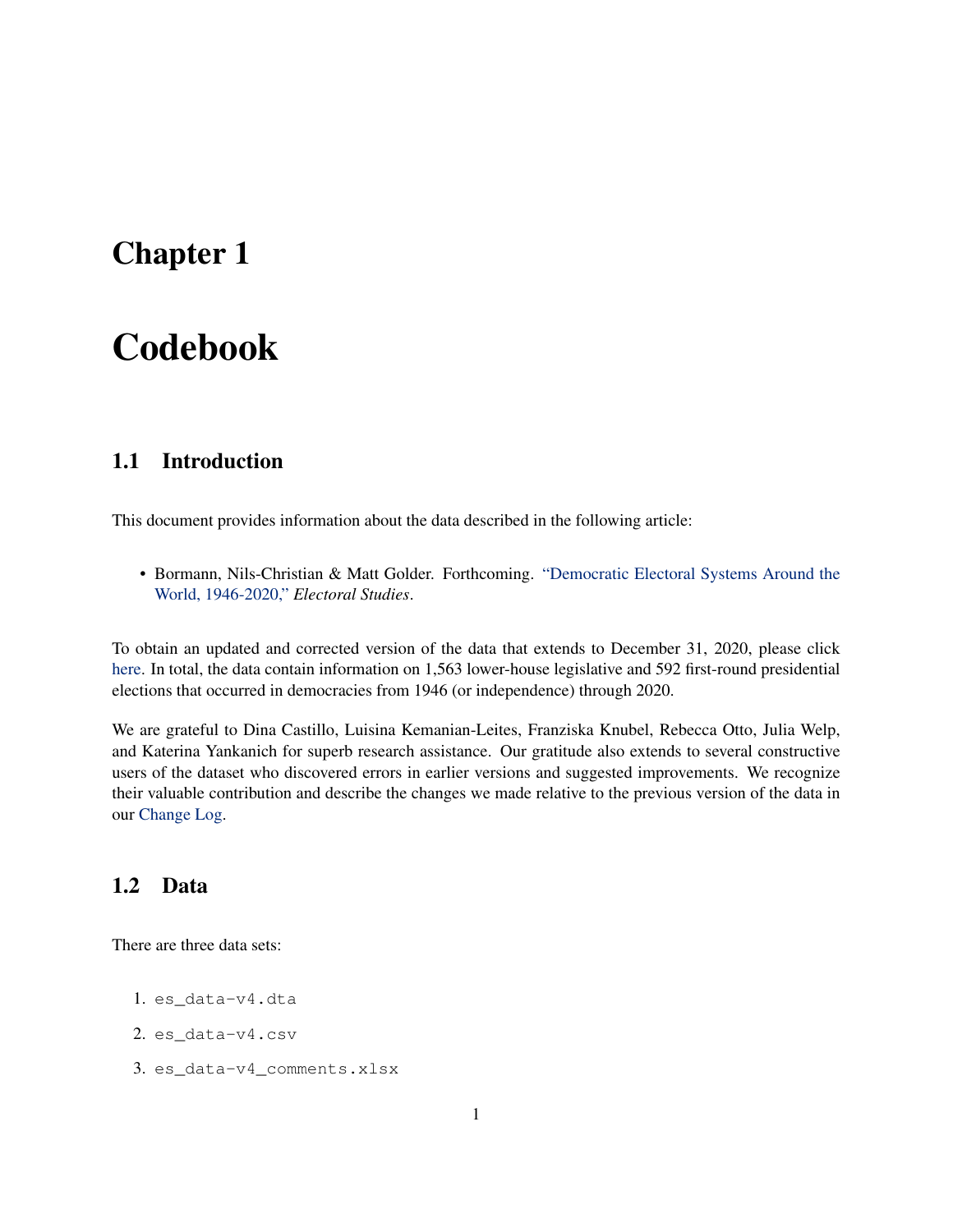The first two data sets differ only in terms of their format: Stata or comma separated. The third data set, es\_data-v4\_comments.xlsx, adds (very brief) comments about specific variables for particular cases and indicates the sources that were consulted.

#### <span id="page-3-0"></span>1.3 Case Selection

The data focus on national-level (lower house) legislative and presidential elections in *democratic* regimes. Previously, we identified democratic regimes based on the Democracy-Dictatorship (DD) classification scheme set out in [Cheibub, Gandhi and Vreeland](#page-36-0) [\(2010\)](#page-36-0). According to this classification scheme, a regime is democratic if (i) the chief executive is elected, (ii) the legislature is elected, (iii) there is more than one party competing in elections, and (iv) an alternation under identical electoral rules has taken place (alternation rule). A regime is dictatorial if any of these four conditions do not hold. While the latest version of the DES dataset continues to classify elections as democratic according to these coding rules, it also classifies elections as democratic based on four other commonly-used coding schemes as well: Boix-Miller-Rosato (BMR, [2012\)](#page-36-1), Freedom House (FH, [2021\)](#page-36-3), Polity<sub>5</sub> [\(2020\)](#page-36-2), and Varieties of Democracy (V-Dem, 2021).

Like the original DD indicator, BMR is dichotomous and classifies countries as democratic or dictatorial. In contrast, FH, Polity $_5$ , and V-Dem provide ordinal or interval measures of regime type such that we have to use a cut-off for identifying when a country is considered democratic. In line with common practice, we classify a country as democratic if its Freedom House score is less than or equal to 2.5 (Free) on its  $1 - 7$  scale and if its Polity<sub>5</sub> score is greater than or equal to 6 on its  $-10$  to  $+10$  scale. The V-Dem project provides several slightly different measures of regime type. We focus on its *Polyarchy* measure [\(Teorell](#page-37-1) [et al.,](#page-37-1) [2019\)](#page-37-1) and code a country as democratic if its *Polyarchy* score is greater than or equal to 0.5 on its 0 to 1 scale. All five indicators are available from 1946, with the exception of FH, which only started coding democracies in 1973. The BMR and Polity $_5$  indicators stop in 2015 and 2018 respectively. We have updated the DD indicator, which stops in 2008, through 2020 ourselves.

### <span id="page-3-1"></span>1.4 Missing Data

There are three different types of missing data.

- 1. NA in the .csv file or . in the Stata file indicate that the variable cannot take on a meaningful value. For example, *presidential* elections do not have a meaningful value for those variables that relate to the electoral rules used in *legislative* elections.
- 2. -99 indicates that the information is missing but should theoretically be available. For example, the average district magnitude in the 1957 legislative elections in Honduras should be available but we could not locate it.
- 3. -88 indicates that there is no single value for this particular variable. For example, the legislative elections in France in 1951 and 1956 used two different electoral rules in the first electoral tier depending on the result in a given constituency. While we know both of the rules, our data structure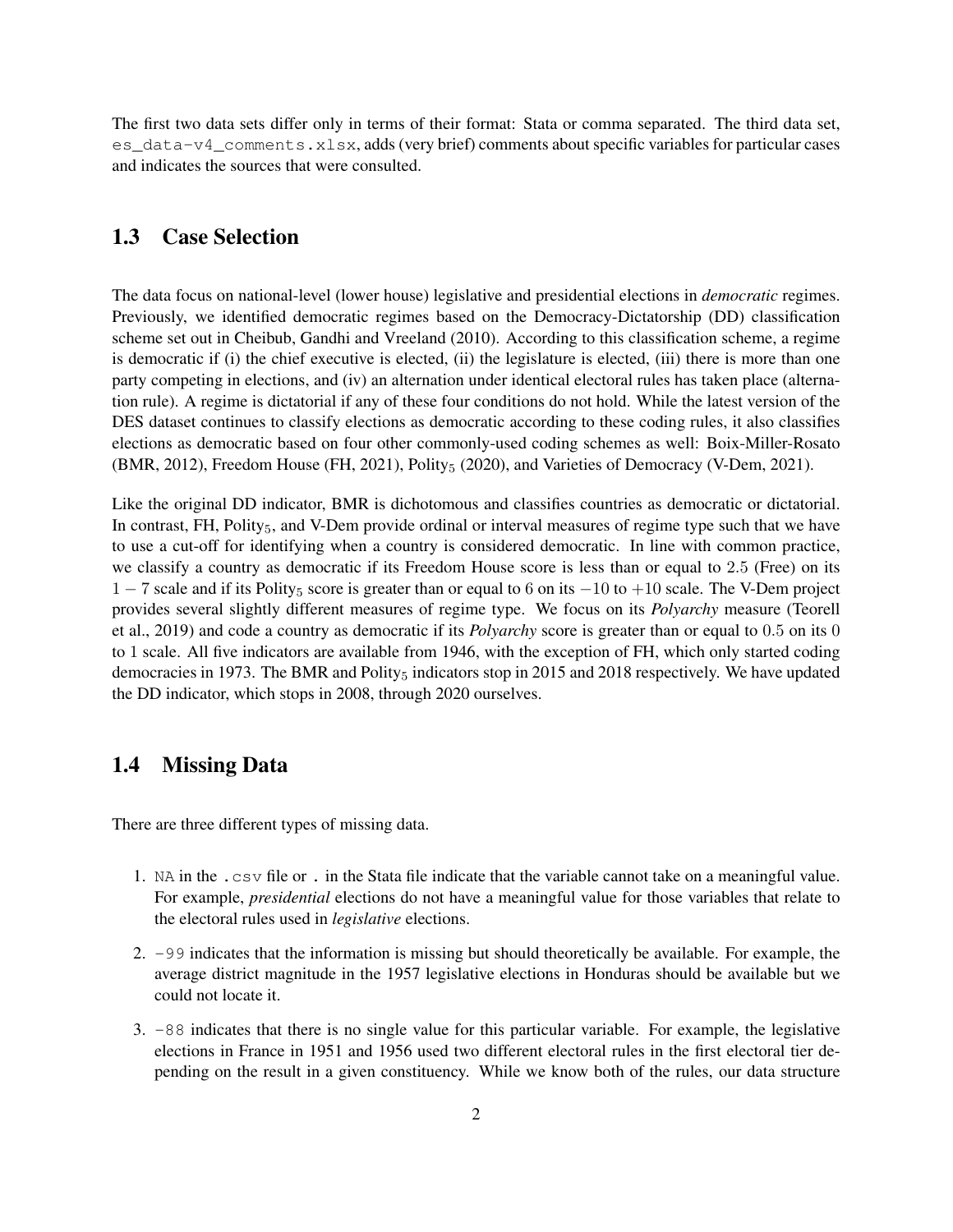cannot display both rules at the same time – we only have one variable for the electoral formula used in the first electoral tier and it cannot take on two values simultaneously. The details regarding these particular missing values are typically provided as comments in es\_data-v4\_comments.xlsx.

### <span id="page-4-0"></span>1.5 Variables

#### <span id="page-4-1"></span>1.5.1 ID Variables

The following variables provide identifying information about the election and country.

**elec\_id**: This variable uniquely identifies each election. The variable begins with either an L or a P to indicate whether the election is legislative or presidential. The variable then includes a three letter abbreviation of the country's name, followed by the (first round) date (yyyy-mm-dd) of the election. For example, L-ARG-2001-10-14 uniquely identifies the legislative elections that took place in Argentina on October 14, 2001, and  $P-USA-2008-11-4$  uniquely identifies the presidential elections that took place in the United States on November 4, 2008.

**country**: This is the country name.

**ccode**: This is the country code classification used by the *[Correlates of War](http://www.correlatesofwar.org/)* (*COW*) project [\(Singer and](#page-37-2) [Small,](#page-37-2) [1994\)](#page-37-2).

**ccode2**: This is the country code classification used by [Gleditsch and Ward](#page-36-4) [\(1999\)](#page-36-4). Differences from the COW classification include different dates for a polity's birth and death (e.g., the Yugoslav successor states) and different continuation rules (e.g., Germany).

**dd\_democracy**: This is a dichotomous variable that equals 1 if the election occurs in a regime that's coded as democratic by the Democracy-Dictatorship dataset and 0 otherwise [\(Cheibub, Gandhi and Vree](#page-36-0)[land,](#page-36-0) [2010\)](#page-36-0). A regime is democratic if (i) the chief executive is elected, (ii) the legislature is elected, (iii) there is more than one party competing in elections, and (iv) an alternation under identical electoral rules has taken place (alternation rule). A regime is dictatorial if any of these four conditions do not hold.

**bmr\_democracy**: This is a dichotomous variable that equals 1 if the election occurs in a regime that's coded as democratic by the Boix-Miller-Rosato dataset and 0 otherwise [\(Boix, Miller and Rosato,](#page-36-1) [2012\)](#page-36-1).

**fh\_democracy**: This is a dichotomous variable that equals 1 if the election occurs in a regime that's coded as less than or equal to 2.5 (Free) on the 1-7 scale used by Freedom House and 0 otherwise [\(Repucci](#page-37-0)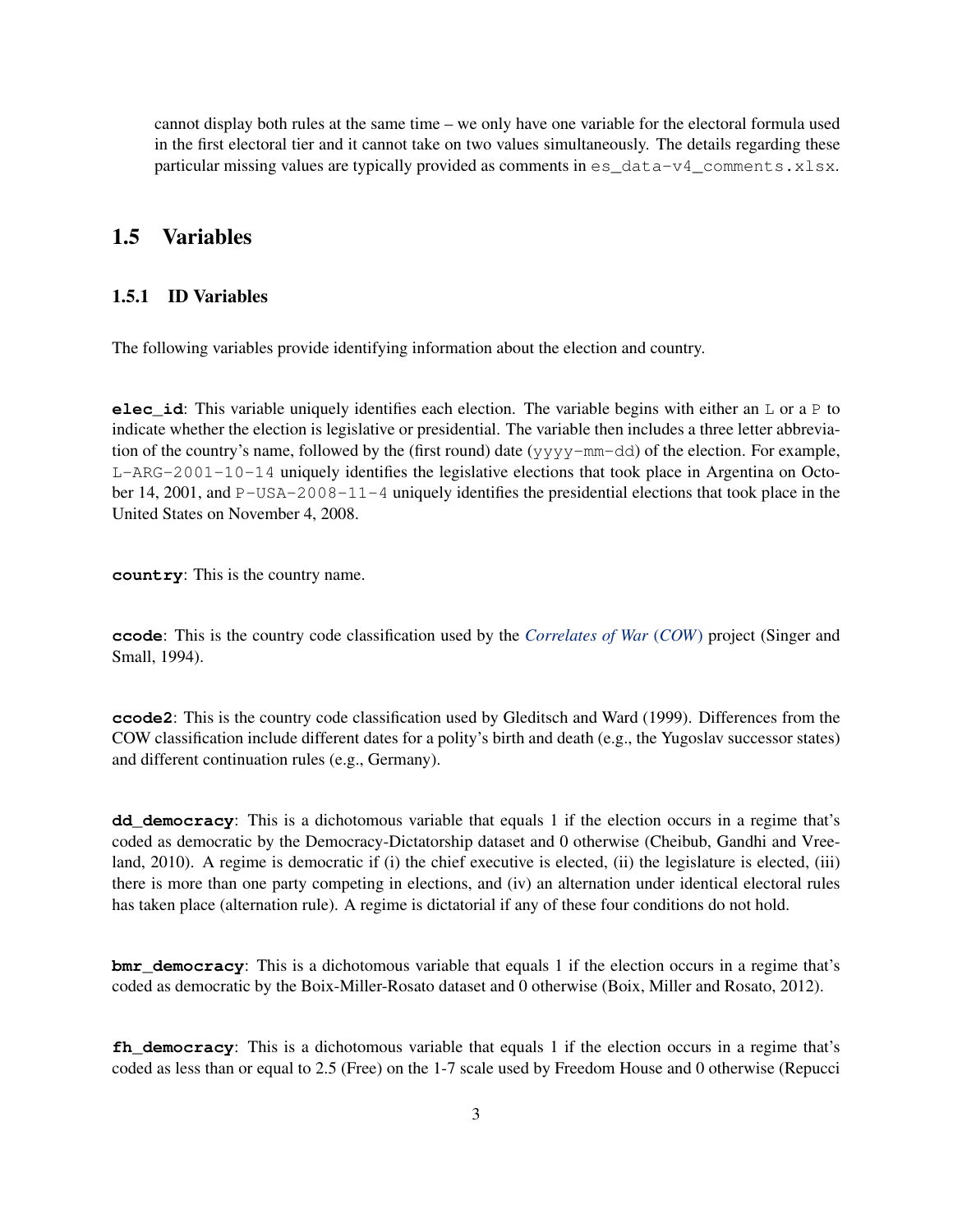[and Slipowitz,](#page-37-0) [2021\)](#page-37-0).

**p5\_democracy**: This is a dichotomous variable that equals 1 if the election occurs in a regime that's coded as 6 or higher on the -10 to +10 scale used by Polity<sub>5</sub> and 0 otherwise [\(Marshall and Gurr,](#page-36-2) [2020\)](#page-36-2).

**vd** polyarchy: This is a dichotomous variable that equals 1 if the election occurs in a regime that's coded as 0.5 or higher on the 0 to 1 Polyarchy scaled used by the Varieties of Democracy (V-Dem) project [\(Teorell et al.,](#page-37-1) [2019;](#page-37-1) [Coppedge et al.,](#page-36-3) [2021\)](#page-36-3).

**region1**: This is a categorical variable indicating the country's region of the world [\(Przeworski et al.,](#page-37-3) [2000\)](#page-37-3).

- 1. Sub-Saharan Africa
- 2. South Asia
- 3. East Asia
- 4. South East Asia
- 5. Pacific Islands/Oceania
- 6. Middle East/North Africa
- 7. Latin America
- 8. Caribbean and non-Iberic America
- 9. Eastern Europe/post-Soviet states
- 10. Industrialized Countries (OECD)
- 11. Oil Countries

**region2**: This is a categorical variable indicating the country's region of the world.

- 1. Sub-Saharan Africa
- 2. South Asia
- 3. East Asia
- 4. South East Asia
- 5. Pacific Islands/Oceania
- 6. Middle East/North Africa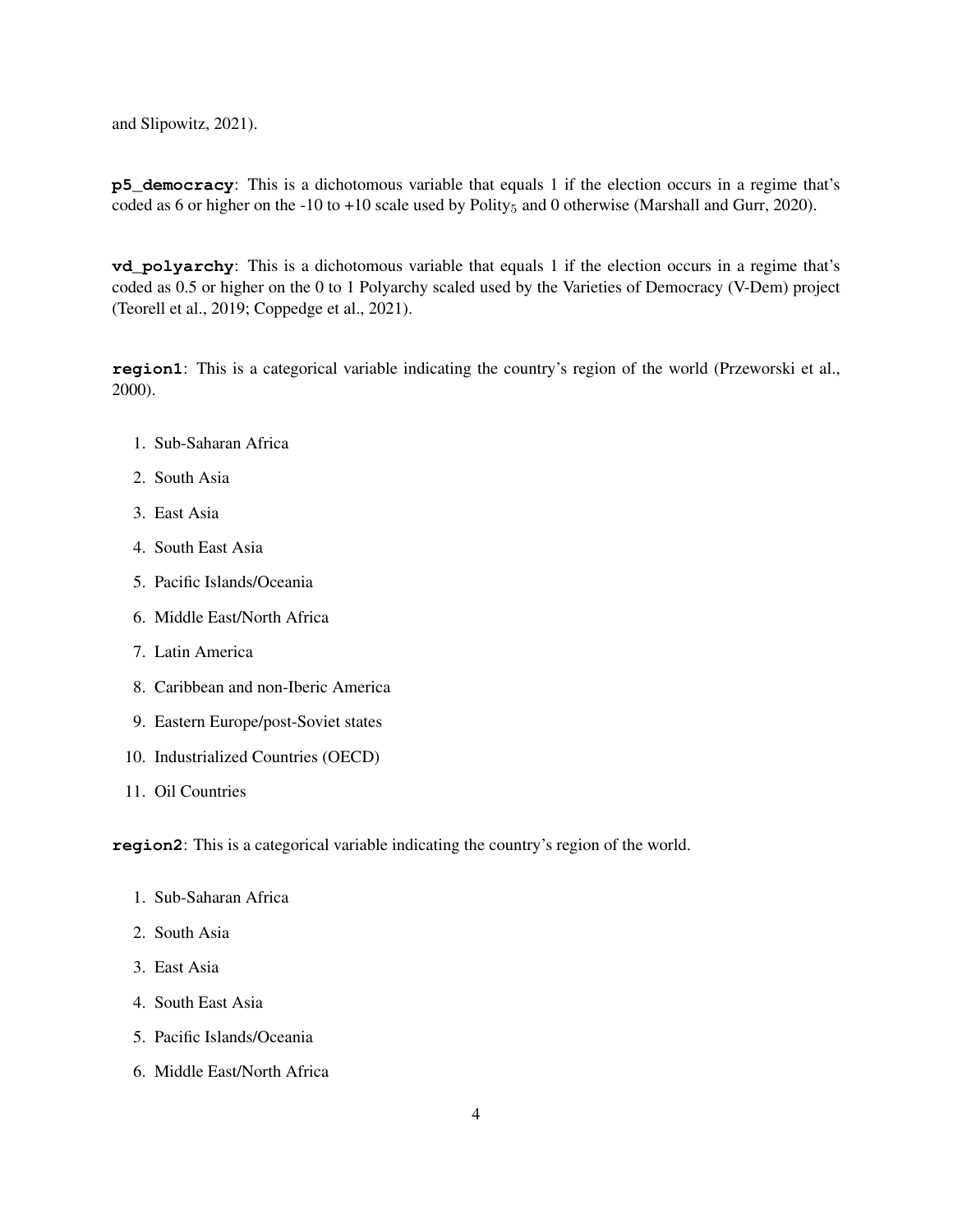- 7. Latin America
- 8. Caribbean and non-Iberic America
- 9. Eastern Europe/post-Soviet states
- 10. Western Europe

**region3**: This is a categorical variable indicating the country's region of the world.

- 1. Sub-Saharan Africa
- 2. Asia
- 3. West (incl. US, Canada, Australia, New Zealand)
- 4. Eastern Europe/post-Soviet states
- 5. Pacific Islands/Oceania
- 6. Middle East/North Africa
- <span id="page-6-0"></span>7. Latin America/Caribbean

**regime**: This is a categorical variable indicating a country's regime type at the end of the given year. The data for this variable come from [Cheibub, Gandhi and Vreeland](#page-36-0) [\(2010\)](#page-36-0), which we updated through 2020.

- 0. [Parliamentary democracy](#page-28-0)
- 1. [Semi-presidential democracy](#page-32-0)
- 2. [Presidential democracy](#page-29-0)
- 3. [Civilian dictatorship](#page-14-0)
- 4. [Military dictatorship](#page-26-0)
- <span id="page-6-1"></span>5. [Royal dictatorship](#page-31-0)

Not all elections that occur when a regime is classified as a dictatorship ( $regime = 3-5$ ) by the Democracy-Dictatorship measure are dictatorial. This apparent anomaly has to do with the fact that a country's regime type is coded based on its status at the end of a given year. Elections like those in Argentina 1962, Nigeria 1983, Philippines 1965, and Thailand 1976 all preceded a democratic collapse in the same year. Although these countries are considered dictatorial at the end of these years, we code these particular elections as democratic according to the Democracy-Dictatorship measure and therefore include them in our data set. We should note that we code the 1997 elections in Kenya, the 1999 elections in Guinea Bissau, the 2005 elections in Liberia, the 2006 elections in Mauritania, and the 2008 elections in Bangladesh as democratic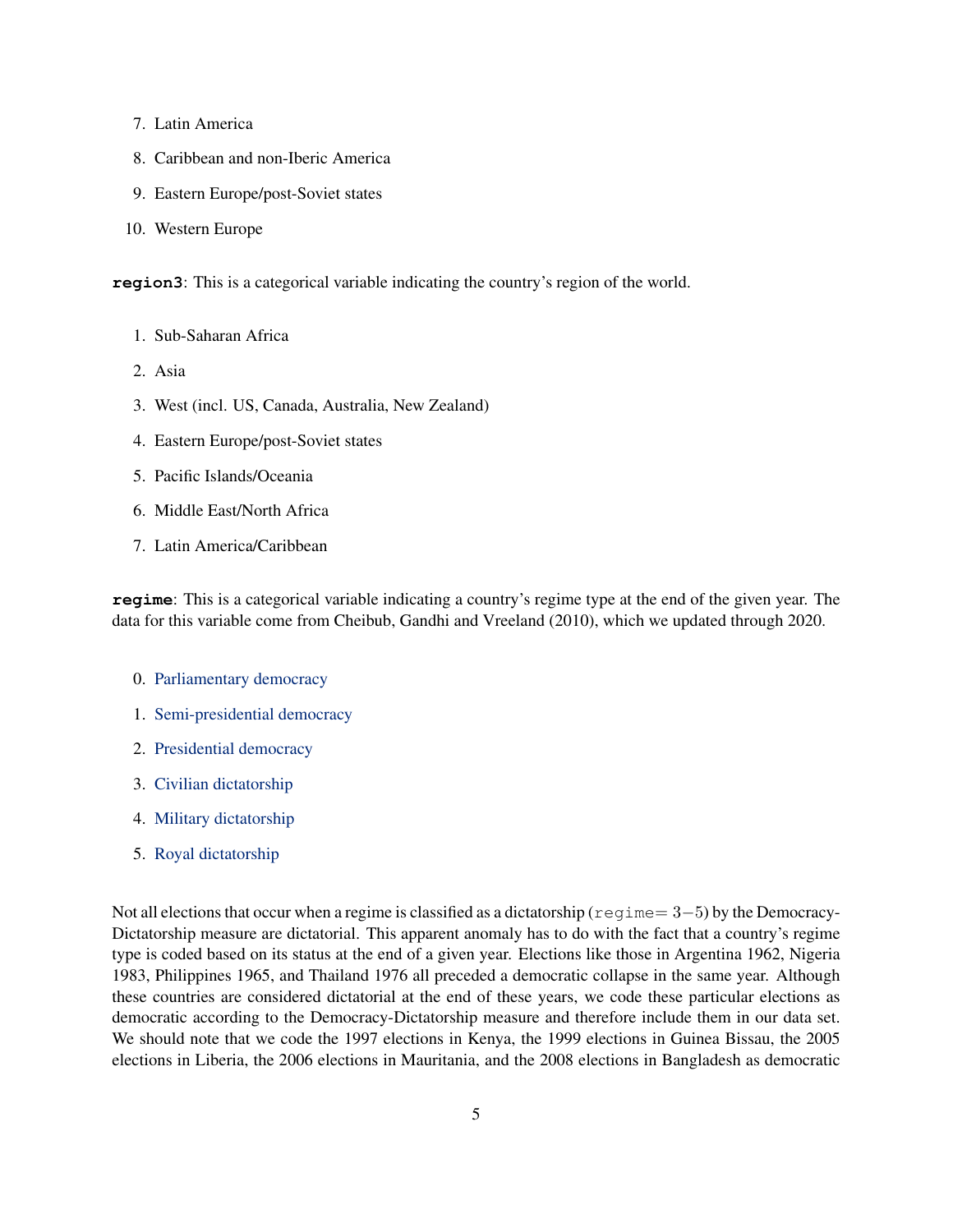even though [Cheibub, Gandhi and Vreeland](#page-36-0) [\(2010\)](#page-36-0) do not code these countries as democratic until the following year. The reason for this is that these elections are the primary reason cited by [Cheibub, Gandhi](#page-36-0) [and Vreeland](#page-36-0) [\(2010\)](#page-36-0) for their eventual recoding of these countries as democratic. As an example, [Cheibub,](#page-36-0) [Gandhi and Vreeland](#page-36-0) [\(2010\)](#page-36-0) do not code Liberia as democratic until 2006 despite the fact that presidential elections took place in October 2005, because the winner of these elections, Ellen Johnson-Sirleaf, did not officially take office until January 2006. The bottom line is that there are a few observations in our data set of *democratic* elections where regime indicates that the country was a dictatorship by the end of the year.

**presidential**: This is a dichotomous variable that takes on the value 1 if the election is presidential and 0 if the election is legislative.

**year**: This is the year of the election.

**date**: This is the precise date (mm/dd/yyyy) of the election, including the day, month, and year. If the election involves multiple rounds, then date refers to the date for the *first* round of elections. In some unusual cases, elections do not occur on a single day but instead occur over a period of time, possibly even weeks. For example, the Indian legislative elections in 1999 took place from September 5, 1999 to October 3, 1999. In these cases, we report the first day of the elections. In other words, the date for the Indian elections is recorded as 9/5/1999. Information about the full period of time over which elections were held can be found in es\_data-v4\_comments.xlsx.

**secondround**: This is the precise date ( $\text{mm}/\text{dd}/\text{y}y\text{y}y$ ) for the second round of an election. This variable takes on the value NA in the .csv file or . in the Stata file if there is no second round.

**thirdround**: This is the precise date  $(\text{mm}/\text{dd}/\text{y}\text{y}\text{y}\text{y})$  for the third round of an election. This variable takes on the value NA in the .csv file or . in the Stata file if there is no third round.

#### <span id="page-7-0"></span>1.5.2 Legislative Elections

The following variables provide information about (lower house) legislative elections only. They take on the value NA in the .csv file or . in the Stata file for presidential elections. Some variables relating to things such as the electoral formula or the number of electoral districts are specific to an *[electoral tier](#page-0-0)*. Each of the variables that relate to a specific electoral tier is entered as  $\text{tierx}\_\text{varname}$ , where x indicates the tier (1-4) and varname is the variable name. For example, tier3\_formula indicates the electoral formula used in the third electoral tier. In what follows, we describe the variables but do not distinguish by electoral tier.

**legislative\_type**: This is a categorical variable that takes on one of three values indicating the basic type of electoral system used in the elections.

#### 1. [Majoritarian](#page-25-0)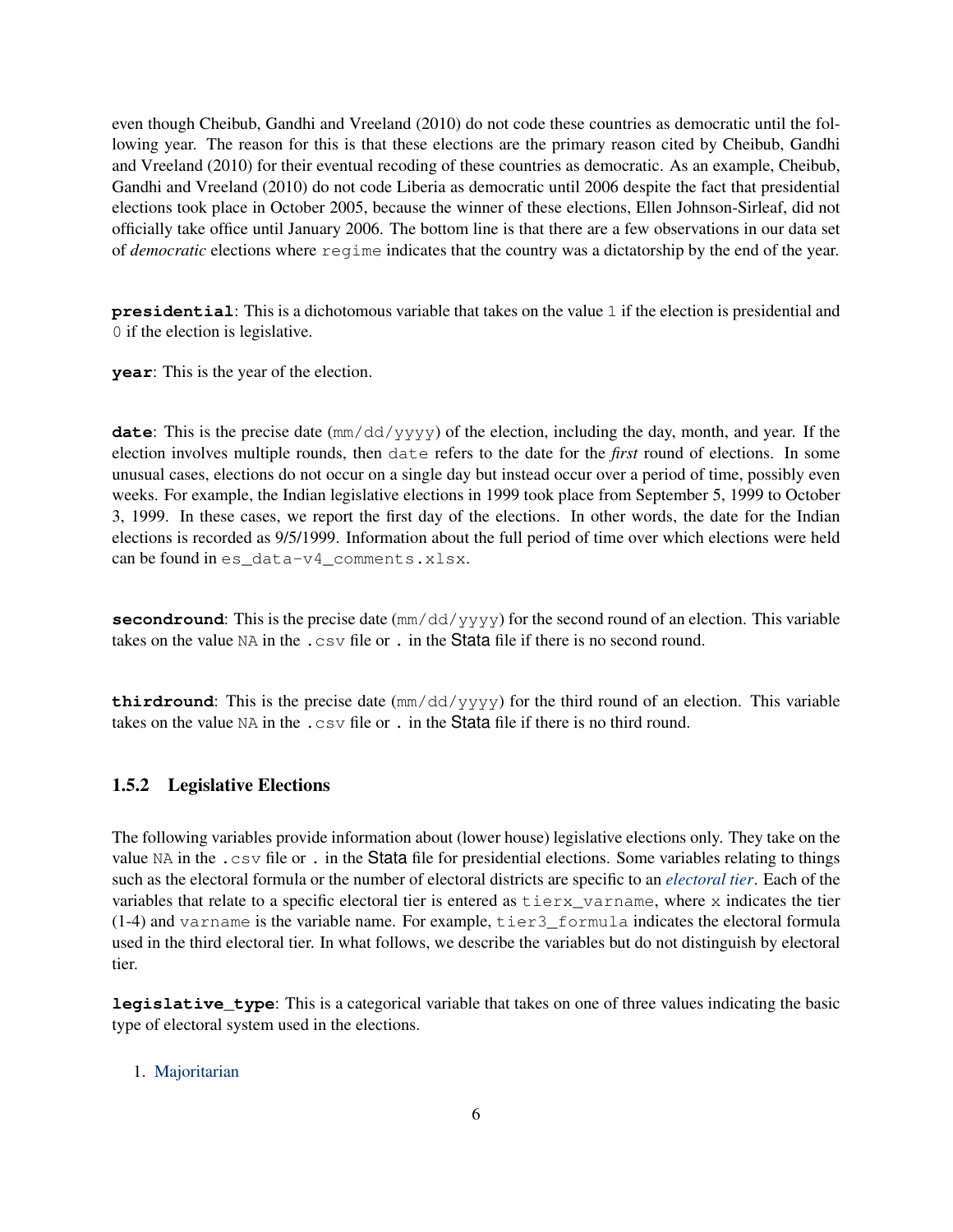#### 2. [Proportional](#page-29-1)

3. [Mixed](#page-26-1)

In Figure [1.1,](#page-8-0) we show the basic classification of electoral systems used in democratic national-level lower house legislative elections.



<span id="page-8-0"></span>Figure 1.1: Classification of Legislative Electoral Systems

*Note:* Figure [1.1](#page-8-0) lists those electoral systems used in democratic national-level lower house legislative elections from 1946 through 2020.

**elecrule**: This is a categorical variable that provides a more detailed indication of the type of electoral system used in the election.

- 1. [Single-Member-District-Plurality \(SMDP\)](#page-32-1)
- 2. [Two-Round System \(TRS\)](#page-34-1)
- 3. [Alternative Vote \(AV\)](#page-12-1)
- 4. [Borda Count \(BC\)](#page-14-1)
- 5. [Block Vote \(BV\)](#page-14-2)
- 6. [Party Block Vote \(PBV\)](#page-28-1)
- 7. [Limited Vote \(LV\)](#page-24-0)
- 8. [Single Nontransferable Vote \(SNTV\)](#page-32-2)
- 9. [List Proportional Representation \(List PR\)](#page-24-1)
- 10. [Single Transferable Vote \(STV\)](#page-33-0)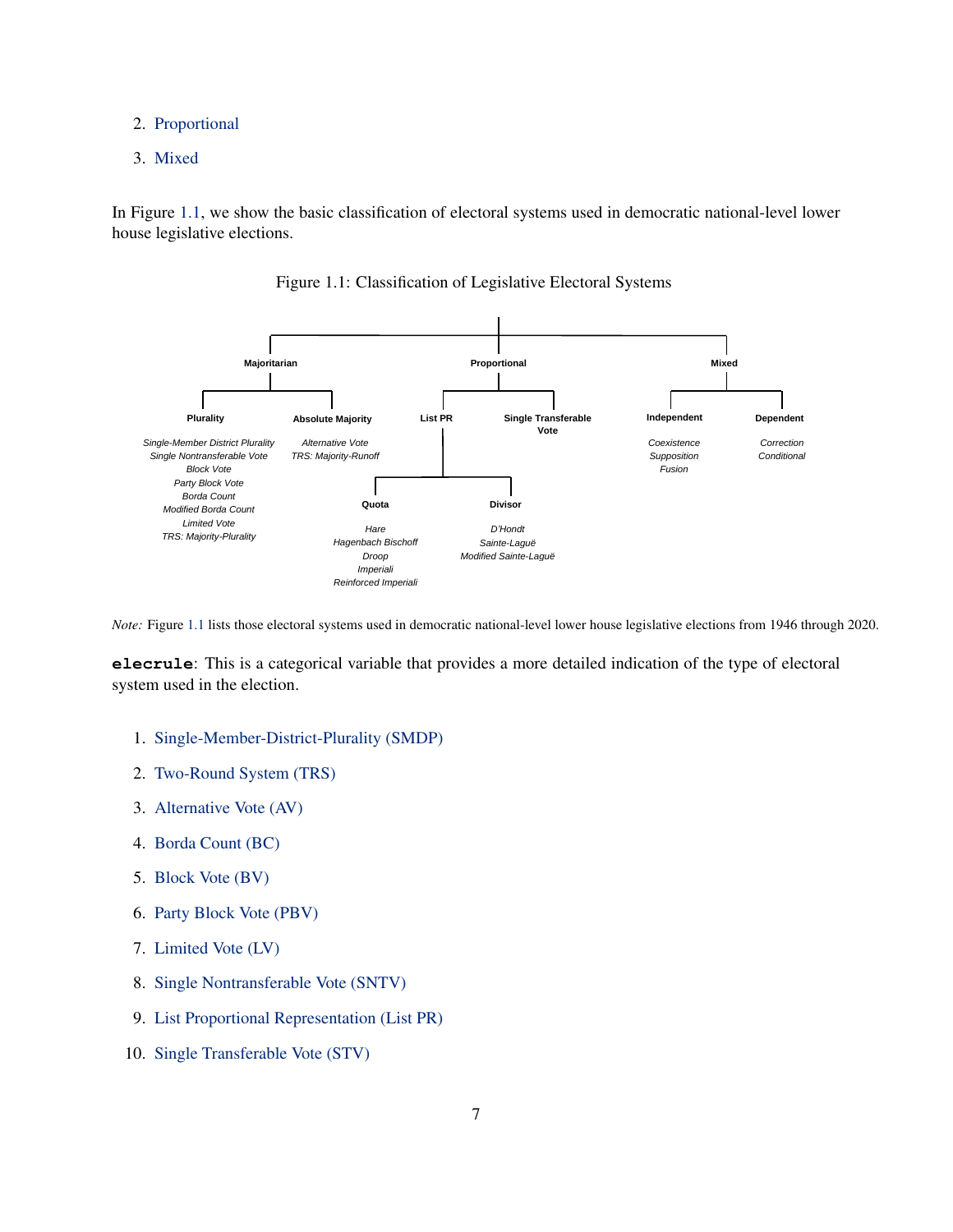- 11. [Mixed Dependent \(or Mixed Member Proportional\)](#page-15-0)
- 12. [Mixed Independent \(or Mixed Parallel\)](#page-23-0) .

To see how this fits with the basic classification of electoral systems into majoritarian, proportional, and mixed, see Figure [1.1.](#page-8-0)

**formula**: This is a categorical variable that indicates the precise electoral formula used in an electoral tier.

- 1. [Single-Member-District-Plurality \(SMDP\)](#page-32-1)
- 2. [Majority-Plurality Two Round System](#page-25-1)
- 3. [Qualified Two Round System](#page-29-2)
- 4. [Majority Runoff Two Round System](#page-25-2)
- 5. [Alternative Vote \(AV\)](#page-12-1)
- 6. [Borda Count \(BC\)](#page-14-1)
- 7. [Modified Borda Count \(mBC\)](#page-26-2)
- 8. [Block Vote \(BV\)](#page-14-2)
- 9. [Party Block Vote \(PBV\)](#page-28-1)
- 10. [Limited Vote \(LV\)](#page-24-0)
- 11. [Single Nontransferable Vote \(SNTV\)](#page-32-2)
- 12. [Hare quota](#page-21-0)
- 13. [Hare quota](#page-21-0) with [largest remainders](#page-22-0)
- 14. [Hare quota](#page-21-0) with [highest average remainders](#page-0-0)
- 15. [Hagenbach-Bischoff quota](#page-20-0)
- 16. [Hagenbach-Bischoff quota](#page-20-0) with [largest remainders](#page-22-0)
- 17. [Hagenbach-Bischoff quota](#page-20-0) with [highest average remainders](#page-0-0)
- 18. [Droop quota](#page-18-0)
- 19. [Droop quota](#page-18-0) with [largest remainders](#page-22-0)
- 20. [Droop quota](#page-18-0) with [highest average remainders](#page-0-0)
- 21. [Imperiali quota](#page-22-1)
- 22. [Imperiali quota](#page-22-1) with [largest remainders](#page-22-0)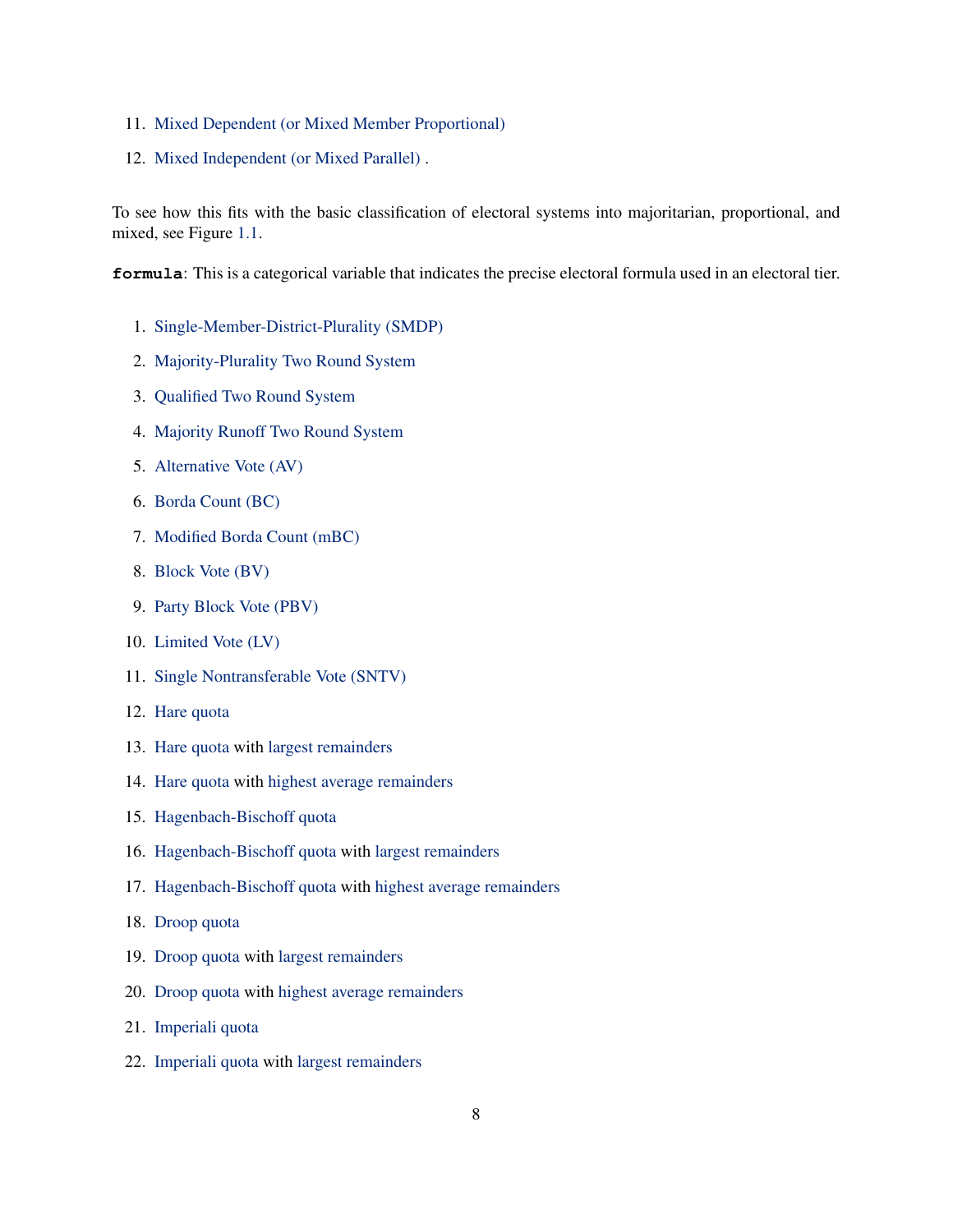- 23. [Imperiali quota](#page-22-1) with [highest average remainders](#page-0-0)
- 24. [Reinforced Imperiali quota](#page-30-0)
- 25. [D'Hondt](#page-17-0)
- 26. [Sainte-Laguë](#page-31-1)
- 27. [Modified Sainte-Laguë](#page-27-0)
- <span id="page-10-1"></span>28. [Single Transferable Vote](#page-33-0)

**mixed\_type**: This is a categorical variable that indicates the precise type of mixed electoral system that is being used [\(Massicotte and Blais,](#page-36-5) [1999\)](#page-36-5).

- 1. [Coexistence](#page-14-3)
- 2. [Superposition](#page-34-2)
- 3. [Fusion](#page-20-1)
- 4. [Correction](#page-15-1)
- <span id="page-10-0"></span>5. [Conditional](#page-14-4)

**multi**: This is a dichotomous variable that indicates whether there is more than one electoral tier (1) or not (0).

**multi\_linked**: This is a dichotomous variable that indicates whether different electoral tiers are linked (1) or not (0). Electoral tiers are linked if the unused votes from one electoral tier are used to allocate seats in another electoral tier, or if the allocation of seats in one electoral tier is conditional on the seats received in a different electoral tier.

**seats**: This indicates the total number of seats in the lower house of the national legislature.

**upperseats**: This indicates the number of legislative seats allocated in electoral districts above the lowest electoral tier.

**uppertier**: This indicates the percentage of all legislative seats allocated in electoral districts above the lowest electoral tier.

**districts**: This is the number of electoral districts or constituencies in an electoral tier. For example, tier1\_districts is 17 and tier2\_districts is 1 in the 2005 legislative elections in Denmark, because there were 17 districts in the lowest electoral tier and 1 district in the next (national) tier; tier3\_districts and tier4\_districts are both 0 for this election because there were no higher electoral tiers.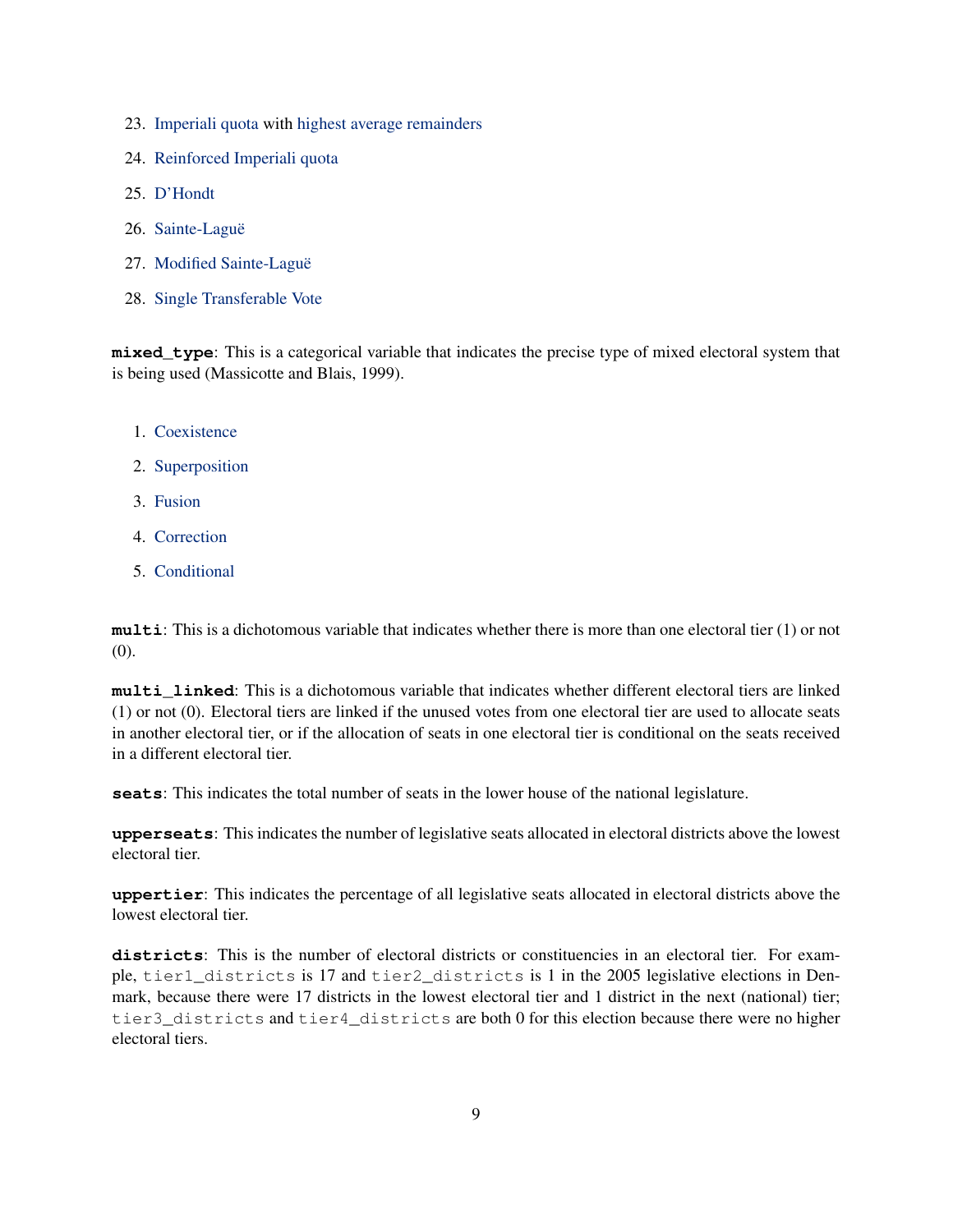**avemag**: This is the average [district magnitude](#page-17-1) in an electoral tier. This is calculated as the total number of seats allocated in an electoral tier divided by the total number of districts in that tier. For example, tier1\_avemag is  $\frac{135}{17}$  = 7.94 in the 2005 legislative elections in Denmark, because 135 seats were allocated across 17 districts in the lowest electoral tier.

**enep**: This is the [effective number of electoral parties](#page-18-1) [\(Laakso and Taagepera,](#page-36-6) [1979\)](#page-36-6).

**enep others**: This is the percentage of the vote going to parties that are collectively known as 'others' in official election results.

**enep1**: This is the [effective number of electoral parties](#page-18-1) once the 'other' category has been "corrected" by using the [least component method of bounds](#page-18-2) suggested by [Taagepera](#page-37-4) [\(1997\)](#page-37-4).

**enpp:** This is the [effective number of parliamentary \(legislative\) parties](#page-19-0) [\(Laakso and Taagepera,](#page-36-6) [1979\)](#page-36-6).

**enpp\_others**: This is the percentage of seats won by parties that are collectively known as 'others' in official election results.

**enpp1**: This is the [effective number of parliamentary \(legislative\) parties](#page-19-0) once the 'other' category has been "corrected" by using the least component method of bounds suggested by [Taagepera](#page-37-4) [\(1997\)](#page-37-4).

**majority\_bonus**: This is a dichotomous variable that captures whether a country employs a [majority](#page-25-3) [bonus system](#page-25-3)  $(1)$  or not  $(0)$ .

#### <span id="page-11-0"></span>1.5.3 Presidential Elections

The following variables provide information about presidential elections only. They take on the value NA in the .csv file or . in the Stata file for legislative elections.

**preselecrule**: This is a categorical variable that indicates the electoral formula used in the presidential election.

- 1. [Plurality](#page-29-3)
- 2. [Absolute Majority Two Round System](#page-12-2)
- 3. [Qualified Majority Two Round System](#page-29-2)
- 4. [Electoral College](#page-20-2)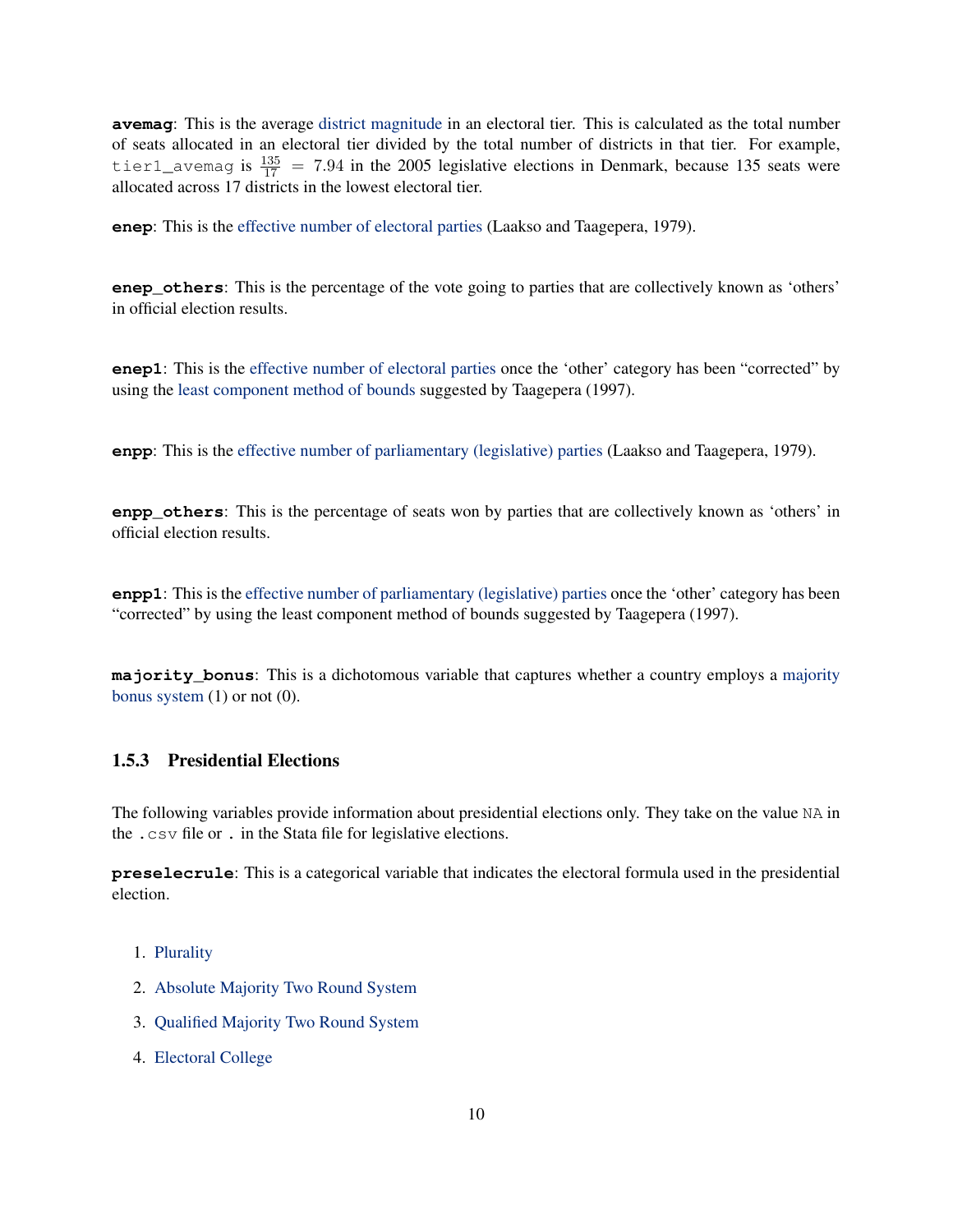#### <span id="page-12-3"></span>5. [Alternative Vote](#page-12-1)

**enpres**: This is the [effective number of presidential candidates](#page-19-1) [\(Laakso and Taagepera,](#page-36-6) [1979\)](#page-36-6).

### <span id="page-12-0"></span>1.6 Glossary

Much of the information in the glossary comes directly from [Clark, Golder and Golder](#page-36-7) [\(2012,](#page-36-7) 535-602).

<span id="page-12-2"></span>Absolute Majority Two Round System: There are five electoral systems used for electing presidents: [plu](#page-29-3)[rality,](#page-29-3) [absolute majority two round system,](#page-12-2) [qualified two round system,](#page-29-2) [electoral college,](#page-20-2) and [alternative](#page-12-1) [vote.](#page-12-1) The absolute majority two round system is the same as a [majority-runoff two-round system.](#page-25-2) Any candidate who obtains an absolute majority of the votes in the first round is automatically elected. If no candidate obtains an absolute majority, then the top two vote winners go on to compete in a runoff election one or two weeks later. Whoever wins the most votes in this runoff election is elected.

<span id="page-12-1"></span>Alternative Vote (AV): Majoritarian electoral systems include [single-member district plurality,](#page-32-1) [alternative](#page-12-1) [vote,](#page-12-1) [single nontransferable vote,](#page-32-2) [block vote,](#page-14-2) [party block vote,](#page-28-1) [borda count,](#page-14-1) [modified borda count,](#page-26-2) [limited](#page-24-0) [vote,](#page-24-0) and [two-round systems.](#page-34-1) The alternative vote (AV) is a candidate-centered electoral system used in single-member districts, where voters are required to rank at least one candidate in order of preference. Voters typically do this by placing numbers next to the names of the candidates to indicate whether each is the voter's first choice, second choice, third choice, and so on. AV systems in which voters have to rank order all of the candidates are called "full preferential" systems, whereas AV systems in which voters have to rank order only some candidates are called "optional preferential" systems. If a candidate wins an absolute majority of first-preference votes, he is immediately elected. If no candidate wins an absolute majority, then the candidate with the lowest number of first-preference votes is eliminated and his ballots are examined for their second-preference votes. Each ballot from the eliminated candidate is then reallocated among the remaining candidates according to these second preferences. This process is repeated until one candidate has obtained an absolute majority of the votes cast (full preferential system) or an absolute majority of the valid votes remaining (optional preferential system). The alternative vote is sometimes referred to as an instant-runoff vote (IRV) because it is much like holding a series of runoff elections in which the candidate with the fewest votes is eliminated in each round until someone receives an absolute majority of the vote.

Table [1.1](#page-13-0) provides an example of how the AV system works using the results from the Richmond constituency of New South Wales in the 1990 Australian legislative elections. When the first-preference votes from all of the voters were initially tallied up, Charles Blunt came first with 40.9 percent of the vote. Because no candidate won an absolute majority, the candidate with the lowest number of votes (Gavin Baillie) was eliminated. As Table [1.1](#page-13-0) illustrates, Baillie was ranked first on 187 ballots. These 187 ballots were then reallocated to whichever of the remaining candidates the voters ranked second after Gavin Baillie. For example, the fact that Ian Paterson received 445 votes in the first count but 480 votes in the second count indicates that 35 of the people who had listed Gavin Baillie as their most preferred candidate listed Ian Pater-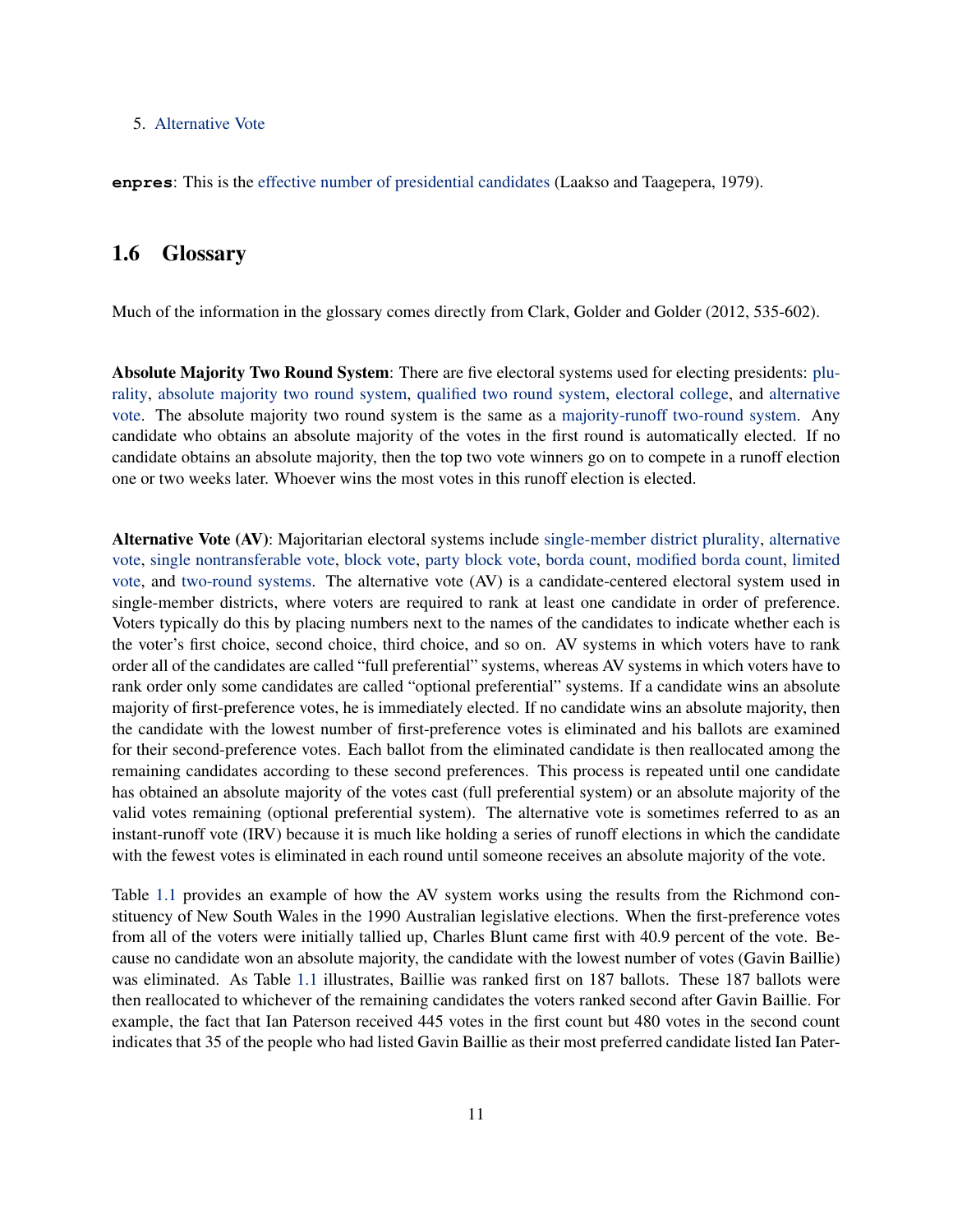<span id="page-13-0"></span>

|                 | <b>First Count</b> |        | Second Count |        | Third Count |      | Fourth Count       |      | Fifth Count        |                | Sixth Count |      | Seventh Count       |      |
|-----------------|--------------------|--------|--------------|--------|-------------|------|--------------------|------|--------------------|----------------|-------------|------|---------------------|------|
| Candidate       | $(\#)$             | $(\%)$ | $(\ddot{t})$ | $(\%)$ | (#) $(6)$   |      | $(\#) \qquad (\%)$ |      | $(\#) \qquad (\%)$ |                | (#) $(%)$   |      | $(\frac{1}{2})$ (%) |      |
| Stan Gibbs      | 4,346              | 6.3    | 4,380        | 6.3    | $4,420$ 6.4 |      | 4,504              | 6.5  | 4,683              | 6.8            |             |      |                     |      |
| Neville Newell  | 18,423             | 26.7   | 18,467       | 26.7   | 18,484 26.8 |      | 18,544             | 26.9 | 18,683             | 27.1           | 20,238      | 29.4 | 34,664              | 50.5 |
| Gavin Baillie   | 187                | 0.3    |              |        |             |      |                    |      |                    |                |             |      |                     |      |
| Alan Sims       | 1,032              | 1.5    | 1,053        | 1.5    | 1,059       | 1.5  | 1,116              | 1.6  |                    |                |             |      |                     |      |
| Ian Paterson    | 445                | 0.6    | 480          | 0.7    | 530         | 0.8  |                    |      |                    |                |             |      |                     |      |
| Dudley Leggett  | 279                | 0.4    | 294          | 0.4    |             |      |                    |      |                    |                |             |      |                     |      |
| Charles Blunt   | 28,257             | 40.9   | 28,274       | 41.0   | 28,303      | 41.0 | 28,416 41.2        |      | 28,978             | $\frac{42}{5}$ | 29,778      | 43.2 | 33,980              | 49.5 |
| Helen Caldicott | 16,072             | 23.3   | 16,091       | 23.3   | 16,237      |      | 23.5 16,438        | 23.8 | 16,658             | 24.1           | 18,903      | 27.4 |                     |      |
|                 |                    |        |              |        |             |      |                    |      |                    |                |             |      |                     |      |

Table 1.1: Richmond Constituency, New South Wales, Australian Legislative Elections, 1990 Table 1.1: Richmond Constituency, New South Wales, Australian Legislative Elections, 1990

Note: Blank cells indicate that a candidate was eliminated. *Note:* Blank cells indicate that a candidate was eliminated.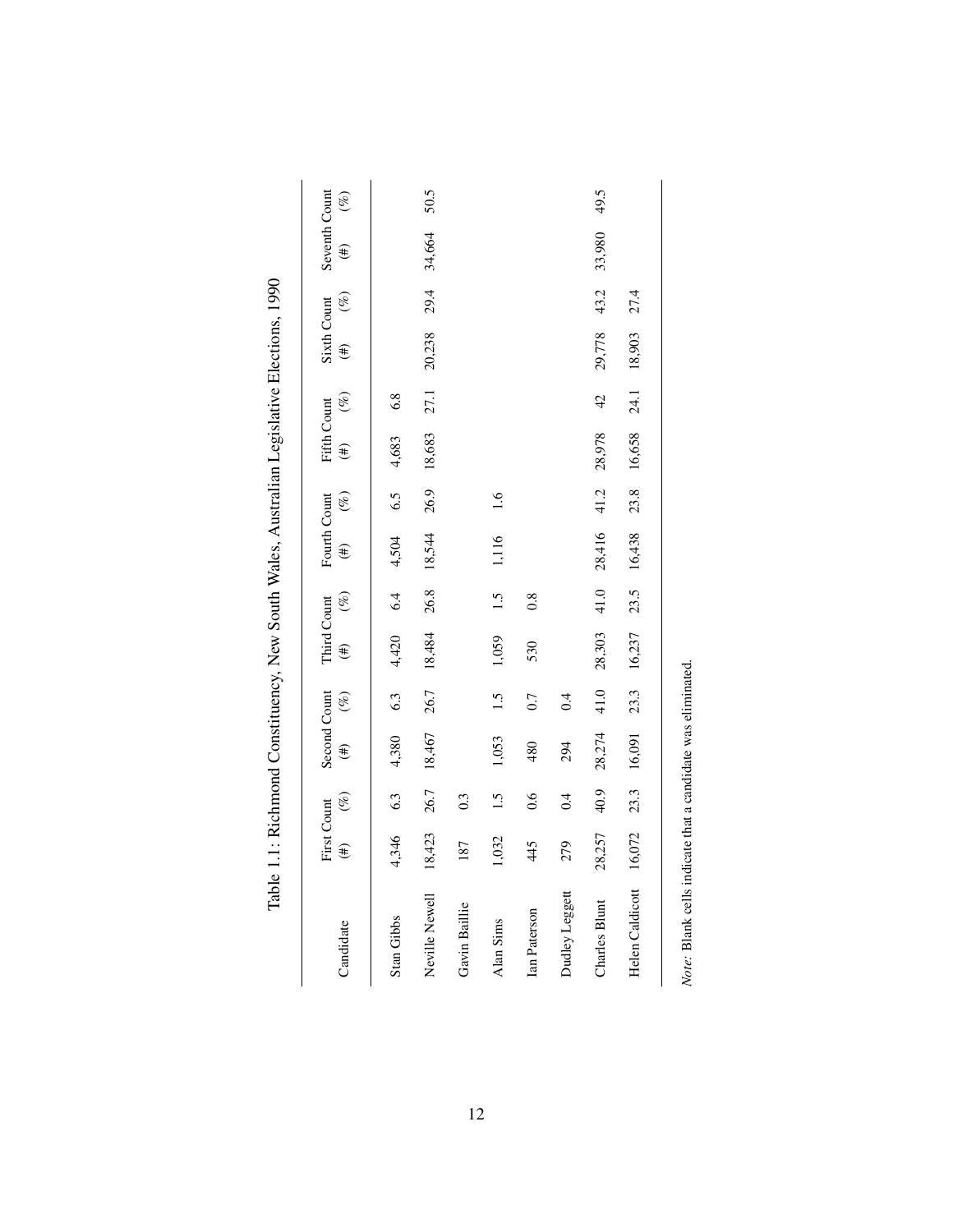son as their second-choice candidate. Because there was still no candidate with an absolute majority after this second count, the new candidate with the lowest number of votes (Dudley Leggett) was eliminated and his ballots were reallocated among the remaining candidates in the same manner as before. This process continued until the seventh round of counting, when Neville Newell became the first candidate to finally obtain an absolute majority of the votes. The overall result, then, was that Neville Newell became the representative elected from the Richmond constituency of New South Wales.

<span id="page-14-2"></span>Block Vote (BV): Majoritarian electoral systems include [single-member district plurality,](#page-32-1) [alternative vote,](#page-12-1) [single nontransferable vote,](#page-32-2) [block vote,](#page-14-2) [party block vote,](#page-28-1) [borda count,](#page-14-1) [modified borda count,](#page-26-2) [limited vote,](#page-24-0) and [two-round systems.](#page-34-1) The block vote is essentially the same as the [single nontransferable vote](#page-32-2) system except that individuals now have as many votes as there are seats in a district to be filled. When presented with a list of candidates from various parties, voters can use as many or as few of their votes as they wish; however, they can give only one vote to any one candidate. The candidates with the most votes are elected. This helps to explain why the block vote is sometimes referred to as plurality-at-large voting. See also [Party](#page-28-1) [Block Vote.](#page-28-1)

<span id="page-14-1"></span>Borda Count (BC): Majoritarian electoral systems include [single-member district plurality,](#page-32-1) [alternative vote,](#page-12-1) [single nontransferable vote,](#page-32-2) [block vote,](#page-14-2) [party block vote,](#page-28-1) [borda count,](#page-14-1) [modified borda count,](#page-26-2) [limited vote,](#page-24-0) and [two-round systems.](#page-34-1) The Borda count is a candidate-centered electoral system used in either single- or multi-member districts in which voters must use numbers to mark their preferences for all of the nominated candidates. These preferences are then assigned a value using equal steps to reflect the voter's preference ordering. For example, if there are ten candidates, a voter's first preference might be worth one, his second preference 0.9, his third preference 0.8, and so on until his tenth preference, which would be worth 0.1. These values are then summed and the candidate(s) with the most "valuable" votes is (are) elected. See also the [modified Borda count.](#page-26-2)

<span id="page-14-0"></span>Civilian Dictatorship: There are three types of dictatorship: [civilian,](#page-14-0) [military,](#page-26-0) and [royal.](#page-31-0) A civilian dictatorship is a residual category in that dictatorships that are not royal or military are considered civilian [\(Cheibub, Gandhi and Vreeland,](#page-36-0) [2010\)](#page-36-0).

<span id="page-14-3"></span>Coexistence Mixed Electoral System: There are five subcategories of [mixed electoral systems.](#page-26-1) [Coexis](#page-14-3)[tence,](#page-14-3) [superposition,](#page-34-2) and [fusion](#page-20-1) systems are [independent mixed systems,](#page-23-0) while [correction](#page-15-1) and [conditional](#page-14-4) systems are [dependent mixed systems.](#page-15-0) A coexistence system is one in which some districts in an [electoral](#page-20-3) [tier](#page-20-3) employ a majoritarian formula, while others employ a proportional formula. As an example, 82 seats in the 1998 legislative elections in Madagascar were allocated by majoritarian electoral rules [\(single-member](#page-32-1) [district plurality\)](#page-32-1) and 78 seats were allocated in 39 2-member districts using proportional representation [\(Hare quota](#page-21-0) with [highest average remainders\)](#page-0-0) [\(Nohlen, Krennerich and Thibaut,](#page-36-8) [1999,](#page-36-8) 536).

<span id="page-14-4"></span>Conditional Mixed Electoral System: There are five subcategories of [mixed electoral systems.](#page-26-1) [Coexis](#page-14-3)[tence,](#page-14-3) [superposition,](#page-34-2) and [fusion](#page-20-1) systems are [independent mixed systems,](#page-23-0) while [correction](#page-15-1) and [conditional](#page-14-4) systems are [dependent mixed systems.](#page-15-0) A conditional system is one in which the use of one electoral formula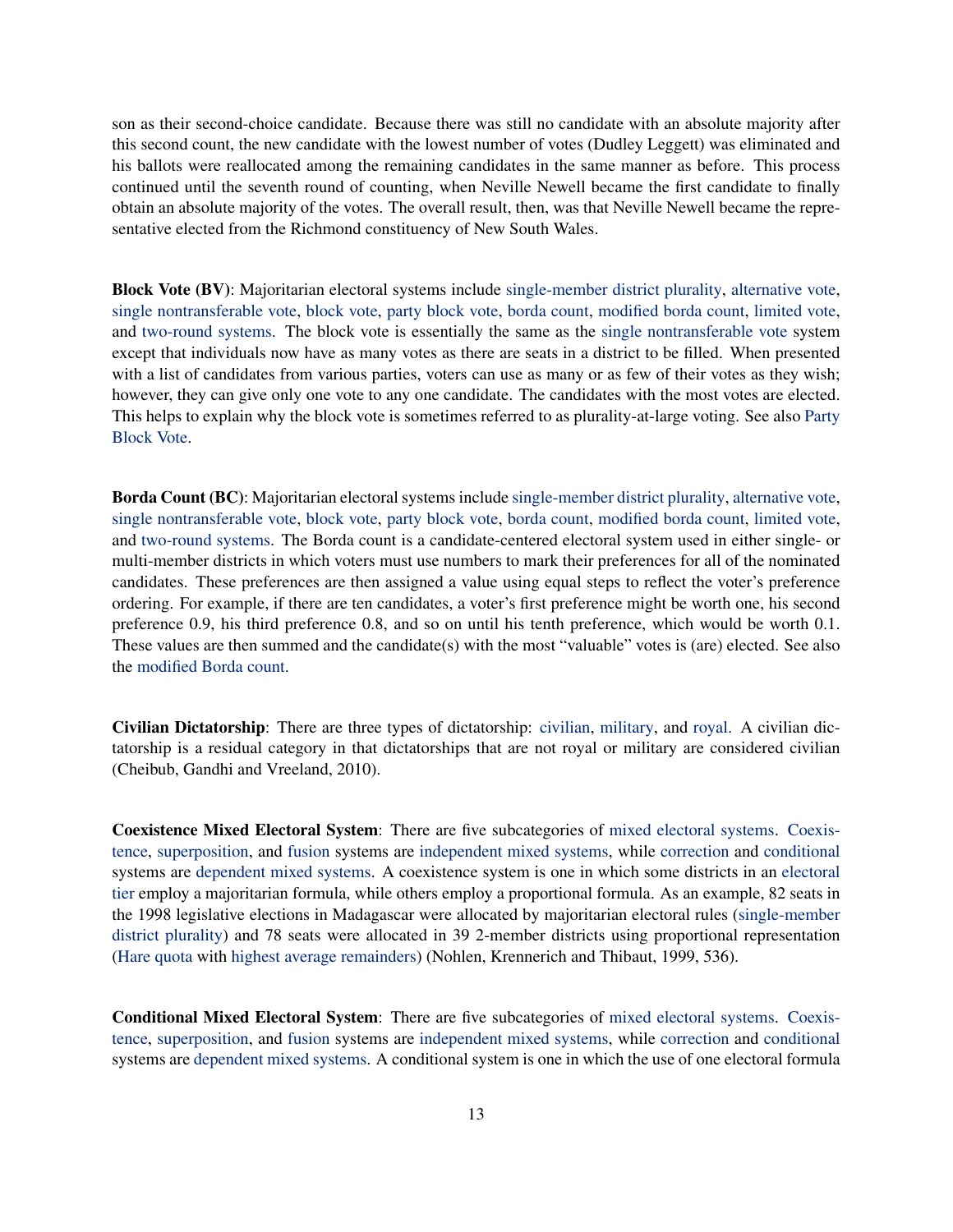is triggered by a certain outcome of the other. As an example, France employed a conditional system in its 1956 legislative elections. If a party won more than 50% of the vote in a district, then it would win all of the district seats. But if no party won more than 50% of the vote, then seats were allocated using proportional representation [\(D'Hondt\)](#page-17-0).

<span id="page-15-1"></span>Correction Mixed Electoral System: There are five subcategories of [mixed electoral systems.](#page-26-1) [Coexistence,](#page-14-3) [superposition,](#page-34-2) and [fusion](#page-20-1) systems are [independent mixed systems,](#page-23-0) while [correction](#page-15-1) and [conditional](#page-14-4) systems are [dependent mixed systems.](#page-15-0) A correction system is one in which the seats distributed by the proportional formula in one set of districts are used to "correct" the vote-seat distortions created by the majoritarian formula in another. As an example, 100 seats in the 1992 legislative elections in Albania were allocated using majoritarian electoral rules [\(single-member district plurality\)](#page-32-1) in the lowest [electoral tier](#page-20-3) and 40 seats were allocated based on unused votes from the lowest electoral tier using proportional electoral rules [\(Hare quota](#page-21-0) with [largest remainders\)](#page-22-0) in a single national district.

<span id="page-15-0"></span>Dependent Mixed Electoral System: There are two main types of [mixed electoral system:](#page-26-1) dependent and [independent.](#page-23-0) A dependent mixed electoral system is one in which the application of the proportional formula is dependent on the distribution of seats or votes produced by the majoritarian formula. This is because the proportional component of the electoral system is used to compensate for any disproportionality produced by the majoritarian formula at the constituency level. This type of mixed system is sometimes referred to as a mixed member proportional (MMP) system. There are two subtypes of dependent mixed electoral systems: [correction](#page-15-1) and [conditional.](#page-14-4) The most common form of dependent mixed electoral system involves the use of majoritarian and proportional formulas in two separate [electoral tiers](#page-20-3) [\(correction systems\)](#page-15-1). For example, Germany elected half its legislators in the 2009 elections using a [single-member district plurality](#page-32-1) [system](#page-32-1) at the constituency level and the other half using proportional representation [\(Sainte-Laguë\)](#page-31-1) at the state level in 16 regions. In most dependent mixed electoral systems, such as those used in Germany and New Zealand, individuals have two votes. They cast their first vote for a representative at the constituency level (candidate vote) and their second vote for a party list in a higher electoral tier (party vote). These types of mixed dependent systems allow individuals to give their first vote to a constituency candidate from one party and to give their second vote to a different party if they wish. This is called split-ticket voting. In systems in which voters have only one vote, the vote for the constituency candidate also counts as a vote for that candidate's party.

In Table [1.2,](#page-16-0) we show how votes are translated into seats in a dependent mixed electoral system with two electoral tiers. The first thing that happens is that each party receives legislative seats in proportion to the total number of votes that they obtained nationally. This means that because Party A won 60 percent of the vote overall, it receives 60 percent of the party list seats, or six seats. And since Party B won 40 percent of the vote overall, it receives 40 percent of the party list seats, or four seats. We then look to see how many constituency seats each party won. In our example, Party A won all five constituency seats because it came first in each constituency. Party A already has five constituency seats, so it gets to keep only one of its six party list seats. Party B has no constituency seats, so it gets to keep all four of its party list seats. In effect, the party list seats "correct" or "compensate" for the fact that Party  $B$  won no seats at the district level even though it won 40 percent of the vote. Overall, then, Party A receives six seats (five constituency seats and one party list seat), and Party B gets four seats (no constituency seats and four party list seats). As you can see, the party list vote determines how many seats a party gets, whereas the candidate vote determines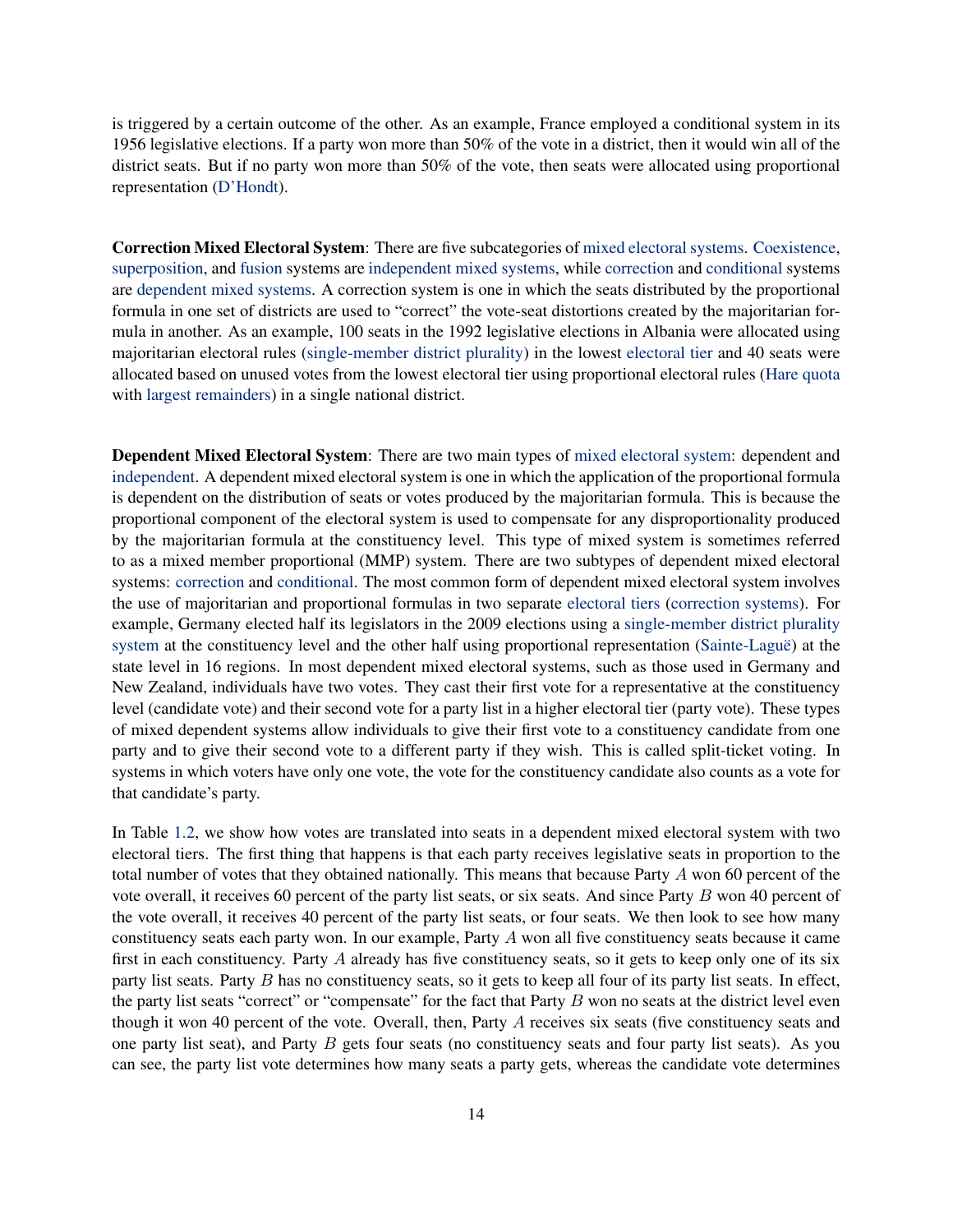whether these seats will be constituency or party list seats. This particular version of the dependent mixed system is used in Germany and New Zealand.

|                    |                | Votes in Each Electoral district<br>2 | 3              | 4              | 5              | <b>National District</b><br><b>Votes</b> | % of Votes<br>Won | <b>SMDP</b>       | Seats Won<br>List PR | Total               |
|--------------------|----------------|---------------------------------------|----------------|----------------|----------------|------------------------------------------|-------------------|-------------------|----------------------|---------------------|
| Party A<br>Party B | 3,000<br>2,000 | 3,000<br>2,000                        | 3,000<br>2,000 | 3,000<br>2,000 | 3,000<br>2,000 | 15,000<br>10,000                         | 60<br>40          | 5<br>$\mathbf{0}$ | $\overline{4}$       | 6<br>$\overline{4}$ |
| Total              | 5,000          | 5,000                                 | 5,000          | 5,000          | 5.000          | 25,000                                   | 100               | 5                 | 5                    | 10                  |

<span id="page-16-0"></span>Table 1.2: Translating Votes into Seats in an Dependent Mixed Electoral System

Two issues crop up in dependent mixed systems. First, some candidates compete for a constituency seat but are also placed on the [party list.](#page-28-2) You may wonder what happens if a candidate wins a constituency seat but is also placed high enough on a party list that she could win a party list seat as well. In this circumstance, the candidate would typically keep the constituency seat, and her name would be crossed off the party list. Second, some parties win more constituency seats than is justified by their party list vote. An example is shown in Table [1.3.](#page-16-1) Three parties competed for ten legislative seats. Party  $B$  and Party  $C$  each won 30 percent of the vote and so get three party list seats. They did not win any constituency seats, so they get to keep all three of their party list seats. Party A won 40 percent of the vote and so gets four party list seats. Party A, however, won all five of the constituency seats. What happens now? Well, Party A loses all of its party lists seats but gets to keep all five of its constituency seats. Overall, then, Party A gets five constituency seats, and Party  $B$  and Party  $C$  each get three party list seats. You'll notice that the total number of allocated seats is eleven even though the original district magnitude was just ten. Because Party A won more constituency seats than its party list vote justified, the legislature in this example ends up being one seat larger than expected. This extra seat is known as an "overhang seat." This means that the size of a legislature in a dependent mixed electoral system is not fixed and ultimately depends on the outcome of the election. In New Zealand's 2005 legislative elections, the fact that the Maori Party won 2.1 percent of the party vote

<span id="page-16-1"></span>Table 1.3: An Example of Overhang Seats

|         |       |       | Votes in Each Electoral district |       |       | <b>National District</b> | % of Votes |                | Seats Won |       |
|---------|-------|-------|----------------------------------|-------|-------|--------------------------|------------|----------------|-----------|-------|
|         |       | 2     | 3                                | 4     | 5     | <b>Votes</b>             | Won        | <b>SMDP</b>    | List PR   | Total |
| Party A | 3,000 | 3,000 | 3,000                            | 3,000 | 3,000 | 15,000                   | 40         | 5              | $\Omega$  | 5     |
| Party B | 2,250 | 2,250 | 2,250                            | 2,250 | 2,250 | 11,250                   | 30         | $\theta$       | 3         | 3     |
| Party C | 2,250 | 2,250 | 2,250                            | 2,250 | 2,250 | 11,250                   | 30         | $\overline{0}$ | 3         | 3     |
| Total   | 7,500 | 7,500 | 7,500                            | 7,500 | 7,500 | 37,500                   | 100        | 5              | 6         | 11    |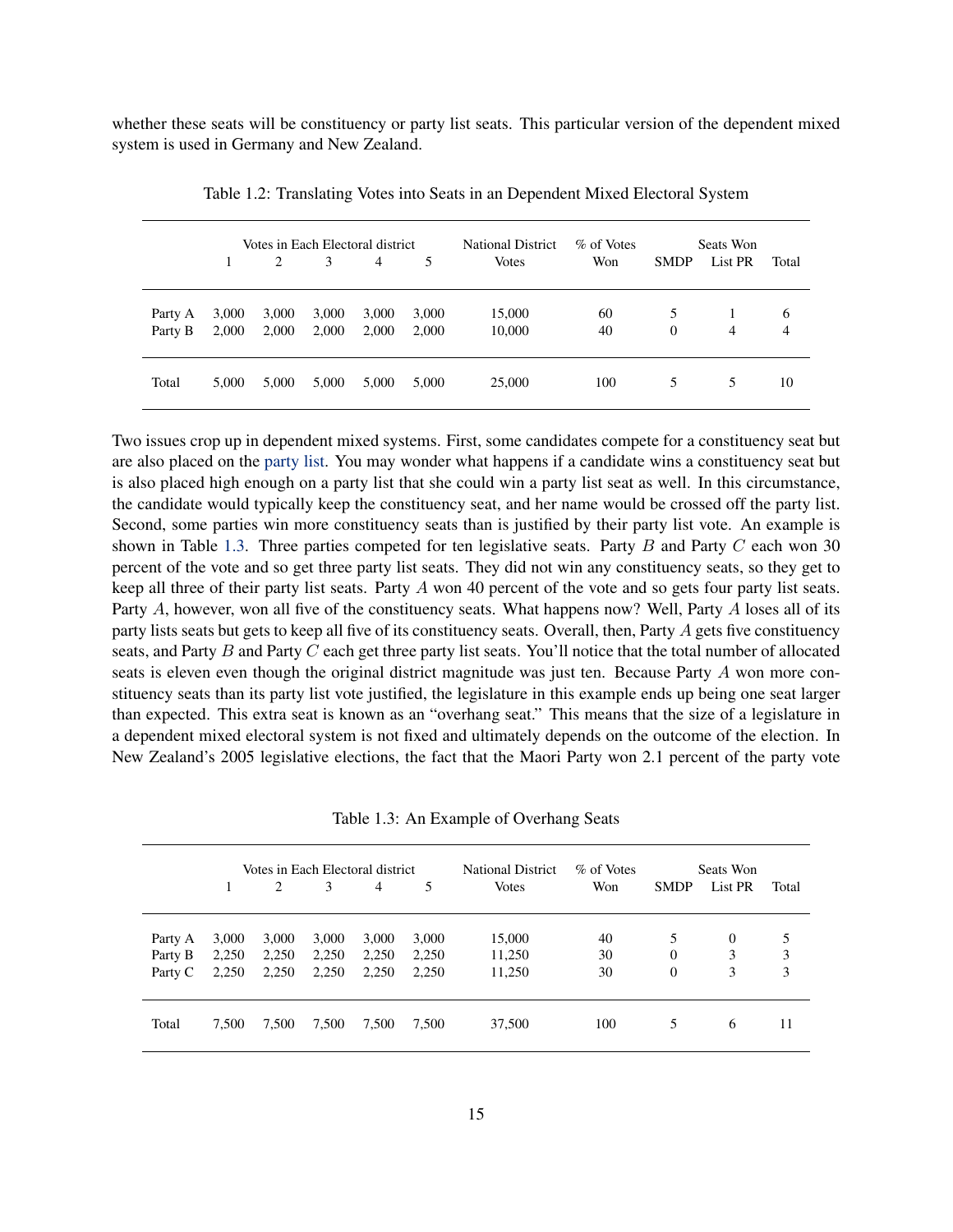entitled it to three legislative seats. Because it won four constituencies, however, it ended up with four seats. As a result, the New Zealand legislature had 121 seats instead of the normal 120. Note that the addition of the overhang seats that we have described and which arise because a party wins more constituency seats than its share of party list votes suggests it should have can lead to a distribution of legislative seats that is not perfectly proportional to the distribution of party list votes. Some countries, such as Germany, require that the final distribution of legislative seats be perfectly proportional. As a result, it will add additional overhang (party list) seats to parties that are no longer receiving their appropriate share of the legislative seats. This continues until the distribution of legislative seats matches the distribution of party list votes. This will, of course, lead to an even larger legislature but perfect proportionality is maintained.

<span id="page-17-0"></span>D'Hondt: [List proportional representation systems](#page-24-1) come in two main types: [quota systems](#page-30-1) and [divisor,](#page-17-2) [or highest average, systems.](#page-17-2) There are three common [divisor systems](#page-17-2) in use around the world: [D'Hondt,](#page-17-0) [Sainte-Laguë,](#page-31-1) and [Modified Sainte-Laguë.](#page-27-0) D'Hondt distributes seats among parties by first dividing the total number of votes won by each party in a district by a series of numbers (divisors) to obtain quotients, and then allocating seats according to those parties with the highest quotients. D'Hondt uses the divisors 1, 2, 3, 4, 5, etc. In Table [1.4,](#page-17-3) we show how D'Hondt works in a ten-seat district in which 100,000 valid votes are split among parties A through F. The ten largest quotients are shown in boldface type. The exact order in which the ten district seats are allocated among these ten quotients is shown by the numbers in parentheses next to them. For example, Party A receives the first and second seat, Party B wins the third seat, Party  $C$  wins the fourth seat, Party  $A$  the fifth seat, and so on. Unlike quota systems, it is easy to see that divisor systems do not leave any remainder seats. The final allocation of the ten district seats is five to Party  $A$ , two each to Party  $B$  and Party  $C$ , and one to Party  $D$ .

|                              | Party A    | Party B        | Party C    | Party D   | Party E  | Party F  | Total         |
|------------------------------|------------|----------------|------------|-----------|----------|----------|---------------|
| <b>Votes</b><br><b>Seats</b> | 47,000     | 16.000         | 15,800     | 12.000    | 6.100    | 3.100    | 100,000<br>10 |
| Votes/1                      | 47,000 (1) | 16,000(3)      | 15,800(4)  | 12,000(6) | 6.100    | 3,100    |               |
| Votes/2                      | 23,500(2)  | 8,000(9)       | 7,900 (10) | 6,000     | 3,050    | 1,550    |               |
| Votes/3                      | 15,666(5)  | 5.333          | 5.266      | 4.000     | 2,033    | 1,033    |               |
| Votes/4                      | 11,750(7)  | 4,000          | 3,950      | 3,000     | 1,525    | 775      |               |
| Votes/5                      | 9,400(8)   | 3.200          | 3.160      | 2.400     | 1.220    | 620      |               |
| <b>Total Seats</b>           | 5          | $\overline{c}$ | 2          | 1         | $\Omega$ | $\theta$ | 10            |

<span id="page-17-3"></span>Table 1.4: Translating Votes into Seats Using the D'Hondt System

<span id="page-17-1"></span>District Magnitude: District magnitude is the number of representatives that are elected in a district.

<span id="page-17-2"></span>Divisor, or Highest Average, Systems: There are two types of [list proportional representation systems:](#page-24-1) [quota systems](#page-30-1) and divisor, or highest average systems. A divisor, or highest average, system distributes seats among parties by first dividing the total number of votes won by each party in a district by a series of numbers (divisors) to obtain quotients, and then allocating seats according to those parties with the highest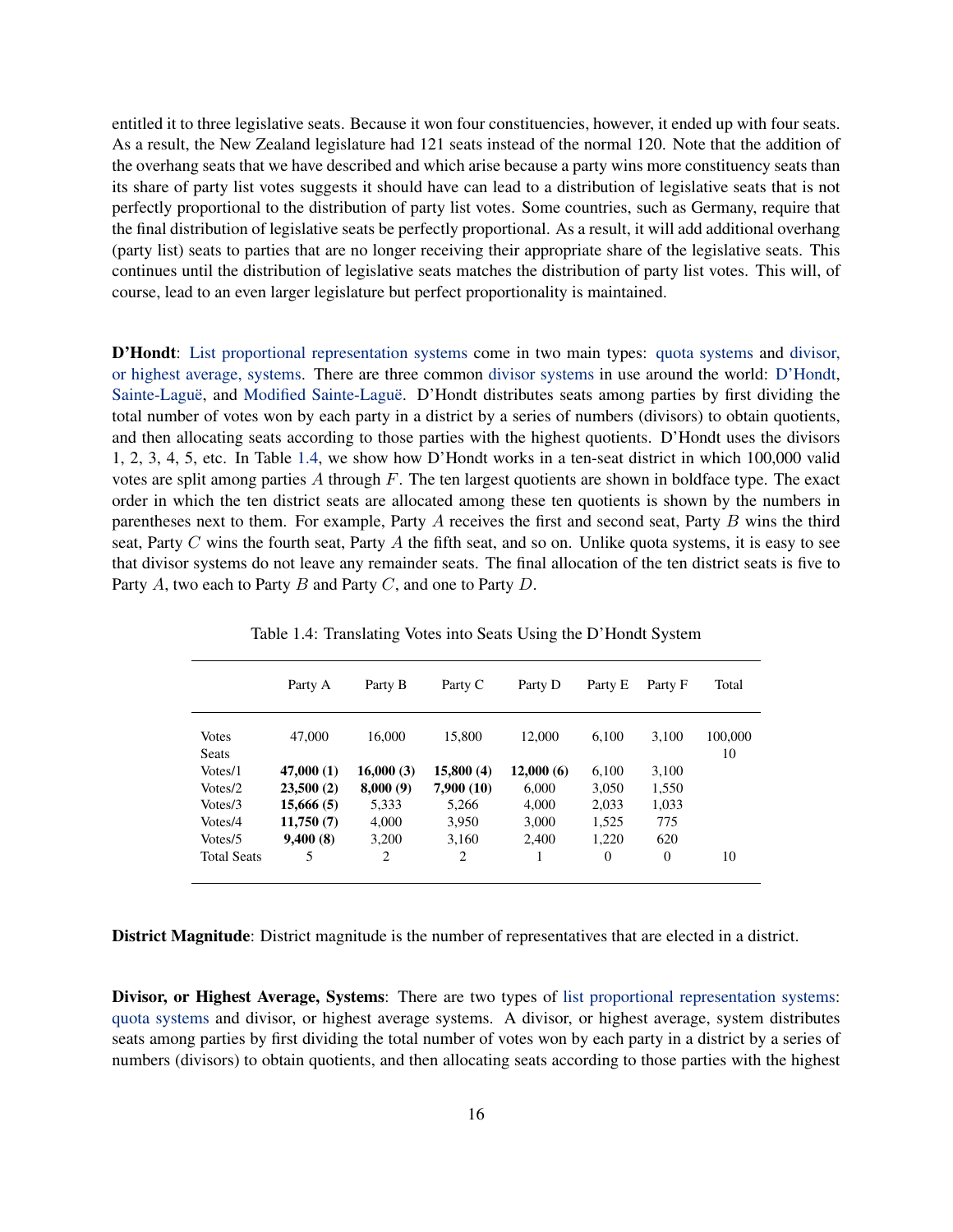quotients. There are three common divisor systems in use around the world: [D'Hondt,](#page-17-0) [Sainte-Laguë,](#page-31-1) and [Modified Sainte-Laguë.](#page-27-0)

<span id="page-18-0"></span>Droop Quota System: [List proportional representation systems](#page-24-1) come in two main types: [quota systems](#page-30-1) and [divisor, or highest average, systems.](#page-17-2) A quota system allocates seats to party lists based on the number of quotas that a party wins. There are five common quotas in use around the world: [Hare,](#page-21-0) [Hagenbach-Bischoff,](#page-20-0) [Imperiali,](#page-22-1) [Reinforced Imperiali,](#page-30-0) and [Droop.](#page-18-0) The Droop quota is calculated as

$$
Q = \frac{V_d}{M_d + 1} + 1,
$$

with the "decimal part" removed, where  $V_d$  is the total number of valid votes in district d and  $M_d$  is the number of seats available in district  $d$ . In Table [1.5,](#page-18-3) we provide an example of how votes are translated into seats in a list PR system that employs the Droop quota. The results relate to a ten-seat district in which 100,000 valid votes are split among parties A through F. How many seats does each party win? The Droop quota in this case is  $\frac{100,000}{10+1} + 1$  minus the decimal part = 9,091. Because Party A has 47,000 votes, it has 5.17 full quotas. This means that it automatically receives five seats. Following the same logic, Parties  $B, C$ , and  $D$  all automatically win one seat. You'll have noticed that we have allocated only eight of the ten seats available in this district so far. There are two [remainder seats](#page-31-2) that must still be distributed among the parties. There are three common methods for distributing remainder seats: [largest remainders,](#page-22-0) [highest](#page-0-0) [average,](#page-0-0) and [modified highest average.](#page-27-1)

|                                                                 | Party A   | Party B | Party C | Party D | Party E          | Party F          | Total                  |
|-----------------------------------------------------------------|-----------|---------|---------|---------|------------------|------------------|------------------------|
| Votes<br><b>Seats</b><br>Quota                                  | 47,000    | 16,000  | 15,800  | 12,000  | 6,100            | 3,100            | 100,000<br>10<br>9,091 |
| Votes/Quota<br><b>Automatic Seats</b><br><b>Remainder Seats</b> | 5.17<br>5 | 1.76    | 1.74    | 1.32    | 0.67<br>$\theta$ | 0.34<br>$\Omega$ | 8<br>2                 |

<span id="page-18-3"></span>Table 1.5: Translating Votes into Seats Using the Droop Quota

<span id="page-18-1"></span>Effective Number of Electoral Parties: The effective number of electoral parties is calculated as

$$
\frac{1}{\sum v_i^2},
$$

where  $v_i$  is the percentage of the vote received by the  $i^{th}$  party [\(Laakso and Taagepera,](#page-36-6) [1979\)](#page-36-6). Independents or 'others' are treated as a single party. This is enep in our data set.

<span id="page-18-2"></span>Treating independents and 'others' as a single party can be misleading, though, especially when these categories are large. As a result, it may be preferable to use a "corrected" effective number of electoral parties based on the methods of bounds suggested by [Taagepera](#page-37-4) [\(1997\)](#page-37-4). This is enep1 in our data set. The method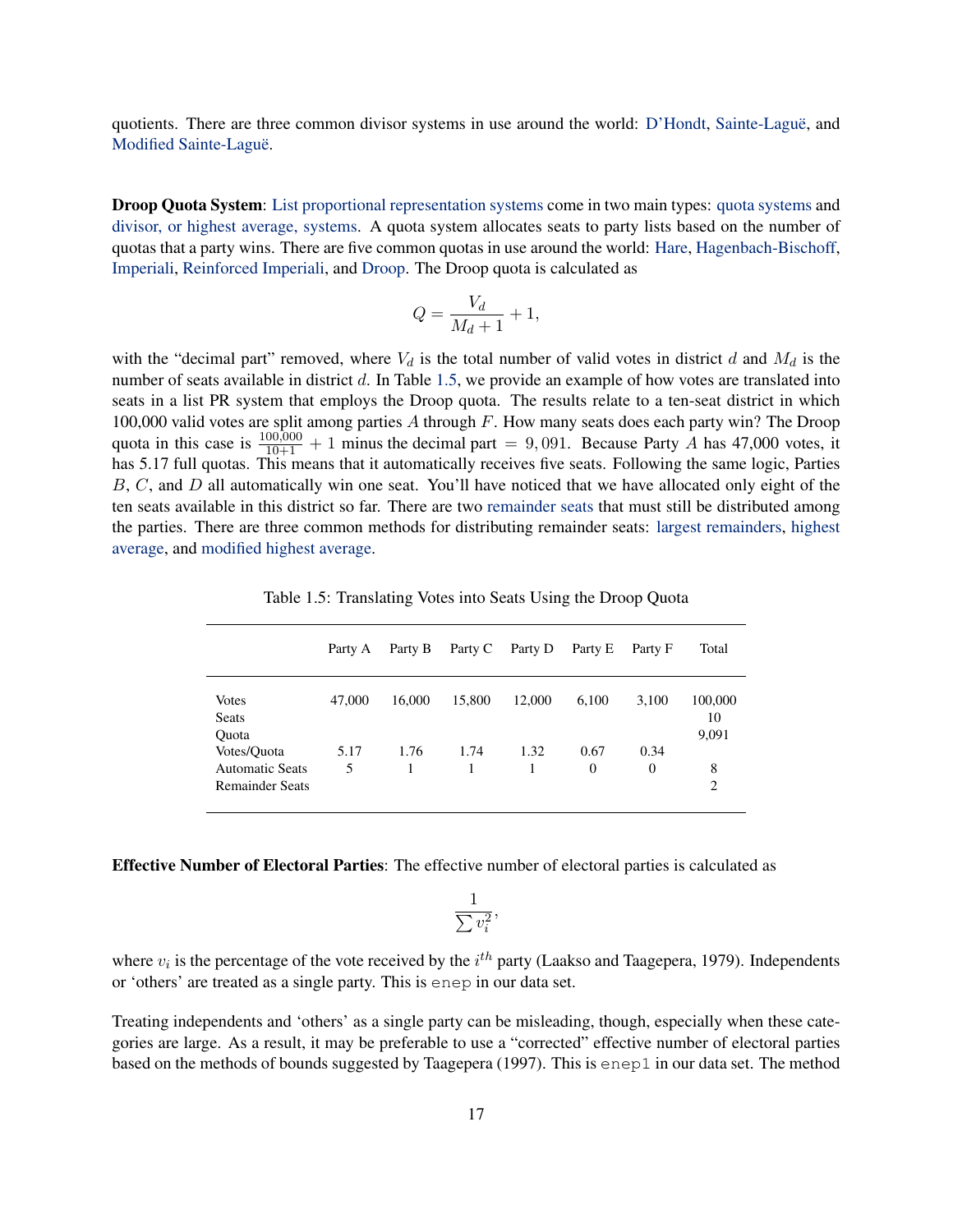of bounds essentially requires calculating the effective number of parties treating the 'other' category as a single party (smallest effective number of parties), then recalculating the effective number of parties as if every vote in the 'other' category belonged to a different party (largest effective number of parties), and then taking the mean.

Consider the following example taken almost directly from [Taagepera](#page-37-4) [\(1997,](#page-37-4) 150):

Party A: 40% Party B: 30% Party S: 10% (smallest party recorded in official results,  $P_s$ ) Others: 20% (residual, R)

Proceed as follows:

- 1. Calculate enep by omitting the 'others' category: enep<sub>omit</sub> =  $\frac{1}{0.4^2+0.5^2}$  $\frac{1}{0.4^2 + 0.3^2 + 0.1^2} = \frac{1}{0.26} = 3.847.$
- 2. Take the minimum of the product of (i) the smallest party and the 'other' category or (ii) the squared 'other' category:  $\min(R^2, R \times P_s) \rightarrow R \times P_s = 0.02$ .
- 3. Now, recalculate enep using the minimum found in Step 2:  $enep_{min} = \frac{1}{0.26 + 0.02} = 3.571$ .
- <span id="page-19-2"></span>4. Finally, take the mean of enep<sub>omit</sub> and enep<sub>min</sub>: enep $1 = \frac{3.847 + 3.571}{2} = 3.71$ .

<span id="page-19-0"></span>Effective Number of Parliamentary (Legislative) Parties: The effective number of parliamentary (legislative) parties is calculated as

$$
\frac{1}{\sum s_i^2},
$$

where  $s_i$  is the percentage of legislative seats won by the  $i^{th}$  party. Independents or 'others' are treated as a single party. This is enpp in our data set.

Treating independents and 'others' as a single party can be misleading, though, especially when these categories are large. As a result, it may be preferable to use a "corrected" effective number of parliamentary parties based on the methods of bounds suggested by [Taagepera](#page-37-4) [\(1997\)](#page-37-4). This is enpp1 in our data set. To see how this is calculated, see the example with respect to [electoral parties.](#page-18-2)

<span id="page-19-1"></span>Effective Number of Presidential Candidates: The effective number of presidential candidates is calculated as

$$
\frac{1}{\sum v_i^2},
$$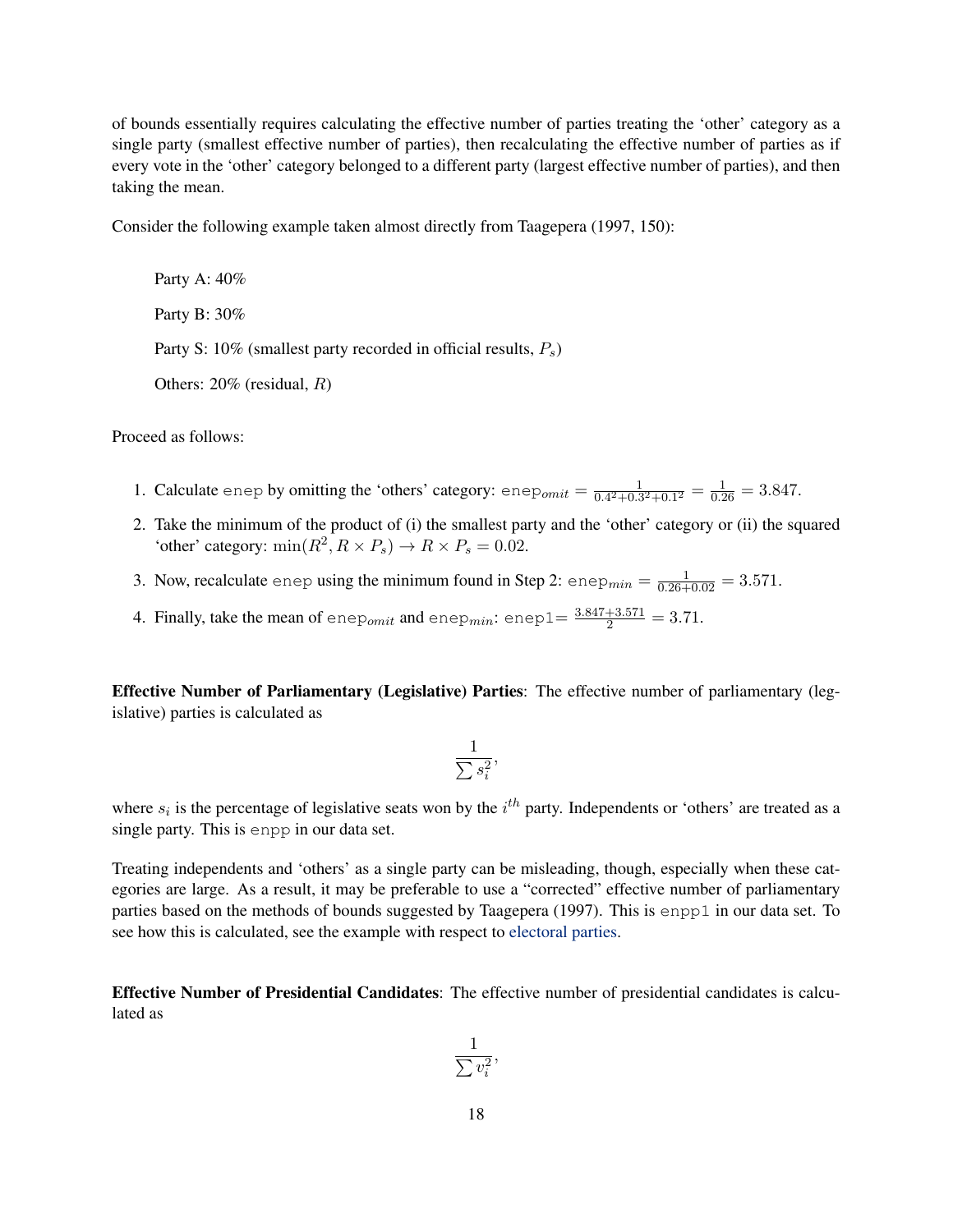where  $v_i$  is the percentage of the vote received by the  $i^{th}$  candidate (in the first round). 'Others' are treated as a single candidate. This is enpres in our data set.

<span id="page-20-2"></span>Electoral College: There are five electoral systems used for electing presidents: [plurality,](#page-29-3) [absolute majority](#page-12-2) [two round system,](#page-12-2) [qualified two round system,](#page-29-2) [electoral college,](#page-20-2) and [alternative vote.](#page-12-1) The electoral college system is one in which a set of electoral is appointed through various mechanisms to an institution – the electoral college – whose sole role it is to elect the president.

<span id="page-20-3"></span>Electoral Tier: An electoral tier is a level at which votes are translated into seats. The lowest tier is the district or constituency level. Higher tiers are constituted by grouping together different lower tier constituencies; they are typically at the regional or national level.

<span id="page-20-1"></span>Fusion Mixed Electoral System: There are five subcategories of [mixed electoral systems.](#page-26-1) [Coexistence,](#page-14-3) [superposition,](#page-34-2) and [fusion](#page-20-1) systems are [independent mixed systems,](#page-23-0) while [correction](#page-15-1) and [conditional](#page-14-4) systems are [dependent mixed systems.](#page-15-0) A fusion system is one in which majoritarian and proportional formulas are used within a single district. As an example, Turkey used a fusion system in its 1987 legislative elections – the largest party won the first seats in multi-member districts, with the rest allocated by proportional electoral rules (D'Hondt). The first seat that went to the largest party was known as the contingency mandate.

<span id="page-20-0"></span>Hagenbach-Bischoff Quota System: [List proportional representation systems](#page-24-1) come in two main types: [quota systems](#page-30-1) and [divisor, or highest average, systems.](#page-17-2) A quota system allocates seats to party lists based on the number of quotas that a party wins. There are five common quotas in use around the world: [Hare,](#page-21-0) [Hagenbach-Bischoff,](#page-20-0) [Imperiali,](#page-22-1) [Reinforced Imperiali,](#page-30-0) and [Droop.](#page-18-0) The Hagenbach-Bischoff quota is calculated as

$$
Q = \frac{V_d}{M_d + 1},
$$

where  $V_d$  is the total number of valid votes in district d and  $M_d$  is the number of seats available in district d. In Table [1.6,](#page-21-1) we provide an example of how votes are translated into seat in a list PR system that employs the Hagenbach-Bischoff quota. The results relate to a ten-seat district in which 100,000 valid votes are split among parties  $A$  through  $F$ . How many seats does each party win? The Hare quota in this case is  $\frac{100,000}{10+1}$  = 9,090.9. Because Party A has 47,000 votes, it has 5.17 full quotas. This means that it automatically receives five seats. Following the same logic, Parties  $B, C$ , and  $D$  all automatically win one seat. You'll have noticed that we have allocated only eight of the ten seats available in this district so far. There are two [remainder seats](#page-31-2) that must still be distributed among the parties. There are three common methods for distributing remainder seats: [largest remainders,](#page-22-0) [highest average,](#page-0-0) and [modified highest average.](#page-27-1)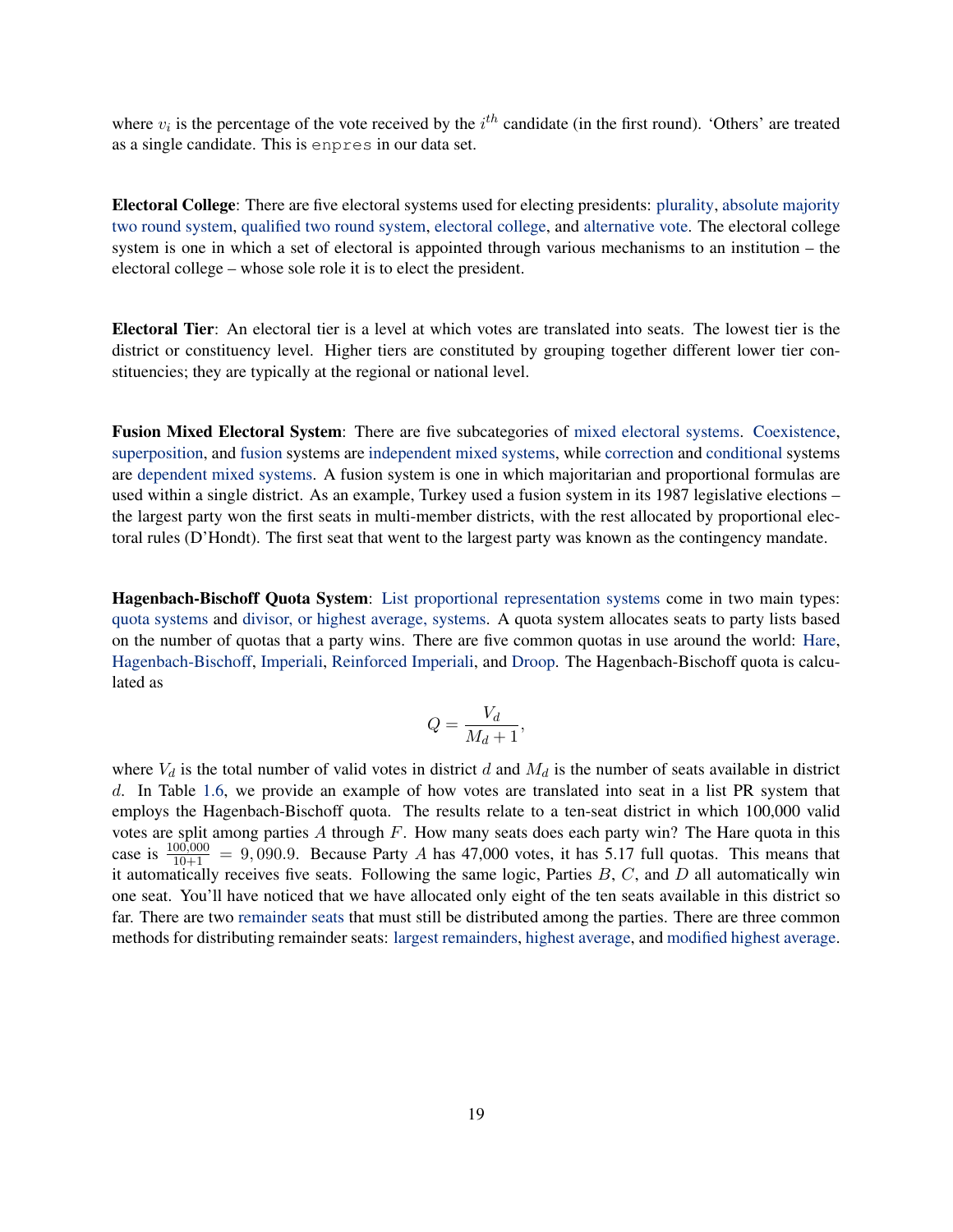|                                                                 | Party A   | Party B | Party C | Party D | Party E          | Party F          | Total                    |
|-----------------------------------------------------------------|-----------|---------|---------|---------|------------------|------------------|--------------------------|
| <b>Votes</b><br><b>Seats</b><br>Quota                           | 47,000    | 16,000  | 15,800  | 12,000  | 6,100            | 3,100            | 100,000<br>10<br>9,090.9 |
| Votes/Quota<br><b>Automatic Seats</b><br><b>Remainder Seats</b> | 5.17<br>5 | 1.76    | 1.74    | 1.32    | 0.67<br>$\theta$ | 0.34<br>$\Omega$ | 8<br>$\overline{c}$      |

<span id="page-21-1"></span>Table 1.6: Translating Votes into Seats Using the Hagenbach-Bischoff Quota

<span id="page-21-0"></span>Hare Quota System: [List proportional representation systems](#page-24-1) come in two main types: [quota systems](#page-30-1) and [divisor, or highest average, systems.](#page-17-2) A quota system allocates seats to party lists based on the number of quotas that a party wins. There are five common quotas in use around the world: [Hare,](#page-21-0) [Hagenbach-Bischoff,](#page-20-0) [Imperiali,](#page-22-1) [Reinforced Imperiali,](#page-30-0) and [Droop.](#page-18-0) The Hare quota is calculated as

$$
Q = \frac{V_d}{M_d + 0},
$$

where  $V_d$  is the total number of valid votes in district d and  $M_d$  is the number of seats available in district d. In Table [1.7,](#page-21-2) we provide an example of how votes are translated into seat in a list PR system that employs the Hare quota. The results relate to a ten-seat district in which 100,000 valid votes are split among parties A through F. How many seats does each party win? The Hare quota in this case is  $\frac{100,000}{10} = 10,000$ . Because Party A has 47,000 votes, it has 4.7 full quotas. This means that it automatically receives four seats. Following the same logic, Parties  $B, C$ , and  $D$  all automatically win one seat. You'll have noticed that we have allocated only seven of the ten seats available in this district so far. There are three [remainder seats](#page-31-2) that must still be distributed among the parties. There are three common methods for distributing remainder seats: [largest remainders,](#page-22-0) [highest average,](#page-0-0) and [modified highest average.](#page-27-1)

|                                                | Party A  | Party B  | Party C | Party D | Party E          | Party F          | Total                   |
|------------------------------------------------|----------|----------|---------|---------|------------------|------------------|-------------------------|
| Votes<br>Seats                                 | 47,000   | 16,000   | 15,800  | 12,000  | 6,100            | 3,100            | 100,000<br>10<br>10,000 |
| Quota<br>Votes/Quota<br><b>Automatic Seats</b> | 4.7<br>4 | 1.6<br>1 | 1.58    | 1.2     | 0.61<br>$\Omega$ | 0.31<br>$\theta$ | 7                       |
| <b>Remainder Seats</b>                         |          |          |         |         |                  |                  | 3                       |

<span id="page-21-2"></span>Table 1.7: Translating Votes into Seats Using the Hare Quota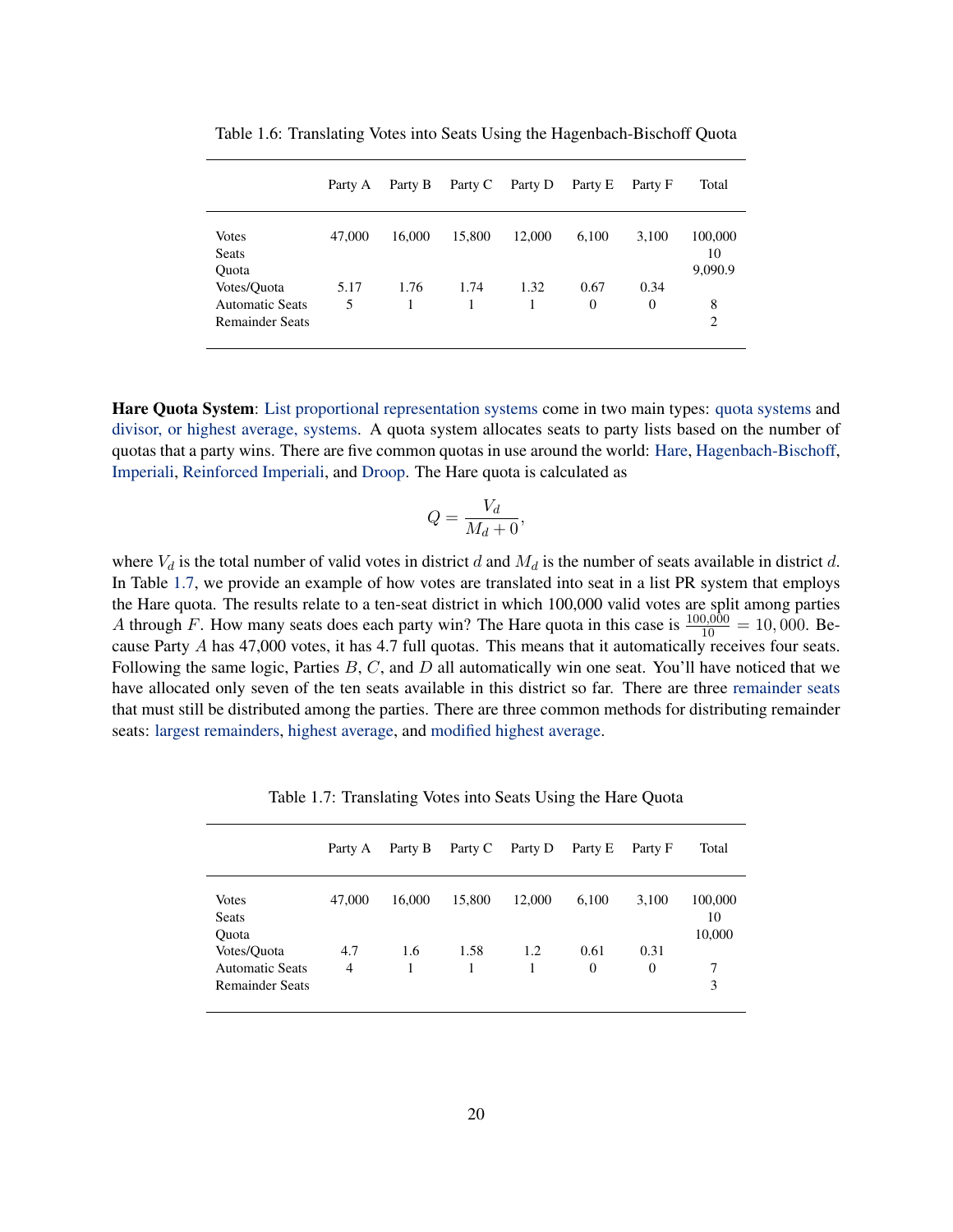<span id="page-22-0"></span>Highest Average Remainder Method: There are three common methods for distributing [remainder seats](#page-31-2) in [quota-based list PR systems:](#page-30-1) [largest remainders,](#page-22-0) [highest average,](#page-0-0) and [modified highest average.](#page-27-1) The highest average remainder method allocates remainder seats to those parties who "paid," *on average*, the most for their automatic district seats. The highest average method requires that the number of votes won by each party be divided by the number of automatic, or "full quota", seats that it obtains. This gives the average number of votes "paid" by each party for the automatic seats that it won. The highest average method then allocates the remainder seats to the parties that paid the most votes (highest average) for their seats. In Table [1.8,](#page-22-2) we show how the highest average method works alongside the Hare quota in a ten-seat district in which 100,000 valid votes are split among parties A through F. The [Hare quota](#page-21-0) is calculated as  $\frac{100,000}{10} = 10,000$ . As Table [1.8](#page-22-2) indicates, Party B obtains the first remainder seat because it paid  $\frac{16,000}{1} = 16,000$  votes for its one seat; Party C gets the second remainder seat, and Party D gets the third.

<span id="page-22-2"></span>

|                        | Party A | Party B | Party C        | Party D        | Party E  | Party F | Total   |
|------------------------|---------|---------|----------------|----------------|----------|---------|---------|
| <b>Votes</b>           | 47,000  | 16,000  | 15,800         | 12,000         | 6,100    | 3,100   | 100,000 |
| <b>Seats</b>           |         |         |                |                |          |         | 10      |
| Quota                  |         |         |                |                |          |         | 10,000  |
| Votes/Quota            | 4.7     | 1.6     | 1.58           | 1.2            | 0.61     | 0.31    |         |
| <b>Automatic Seats</b> | 4       |         |                |                | $\Omega$ | 0       | 7       |
| Votes/Automatic Seats  | 11,750  | 16,000  | 15,800         | 12,000         | $\Omega$ | 0       |         |
| <b>Remainder Seats</b> | 0       |         |                |                | $\theta$ | 0       | 3       |
| <b>Total Seats</b>     | 4       | 2       | $\overline{2}$ | $\overline{2}$ | $\theta$ | 0       | 10      |

Table 1.8: Translating Votes into Seats Using the Hare Quota with Highest Average Remainders

<span id="page-22-1"></span>Imperiali Quota System: [List proportional representation systems](#page-24-1) come in two main types: [quota systems](#page-30-1) and [divisor, or highest average, systems.](#page-17-2) A quota system allocates seats to party lists based on the number of quotas that a party wins. There are five common quotas in use around the world: [Hare,](#page-21-0) [Hagenbach-Bischoff,](#page-20-0) [Imperiali,](#page-22-1) [Reinforced Imperiali,](#page-30-0) and [Droop.](#page-18-0) The Imperiali quota is calculated as

$$
Q = \frac{V_d}{M_d + 2},
$$

where  $V_d$  is the total number of valid votes in district d and  $M_d$  is the number of seats available in district d. In Table [1.9,](#page-23-1) we provide an example of how votes are translated into seat in a list PR system that employs the Imperiali quota. The results relate to a ten-seat district in which 100,000 valid votes are split among parties A through F. How many seats does each party win? The Hare quota in this case is  $\frac{100,000}{10+2} = 8,333.3$ . Because Party A has 47,000 votes, it has 5.64 full quotas. This means that it automatically receives five seats. Following the same logic, Parties  $B, C$ , and  $D$  all automatically win one seat. You'll have noticed that we have allocated only eight of the ten seats available in this district so far. There are two [remainder](#page-31-2) [seats](#page-31-2) that must still be distributed among the parties. There are three common methods for distributing remainder seats: [largest remainders,](#page-22-0) [highest average,](#page-0-0) and [modified highest average.](#page-27-1)

Although it is not the case here, it is possible for the Imperiali quota to result in a situation where parties win more seats than are actually available in a district. This can occur when several parties score just above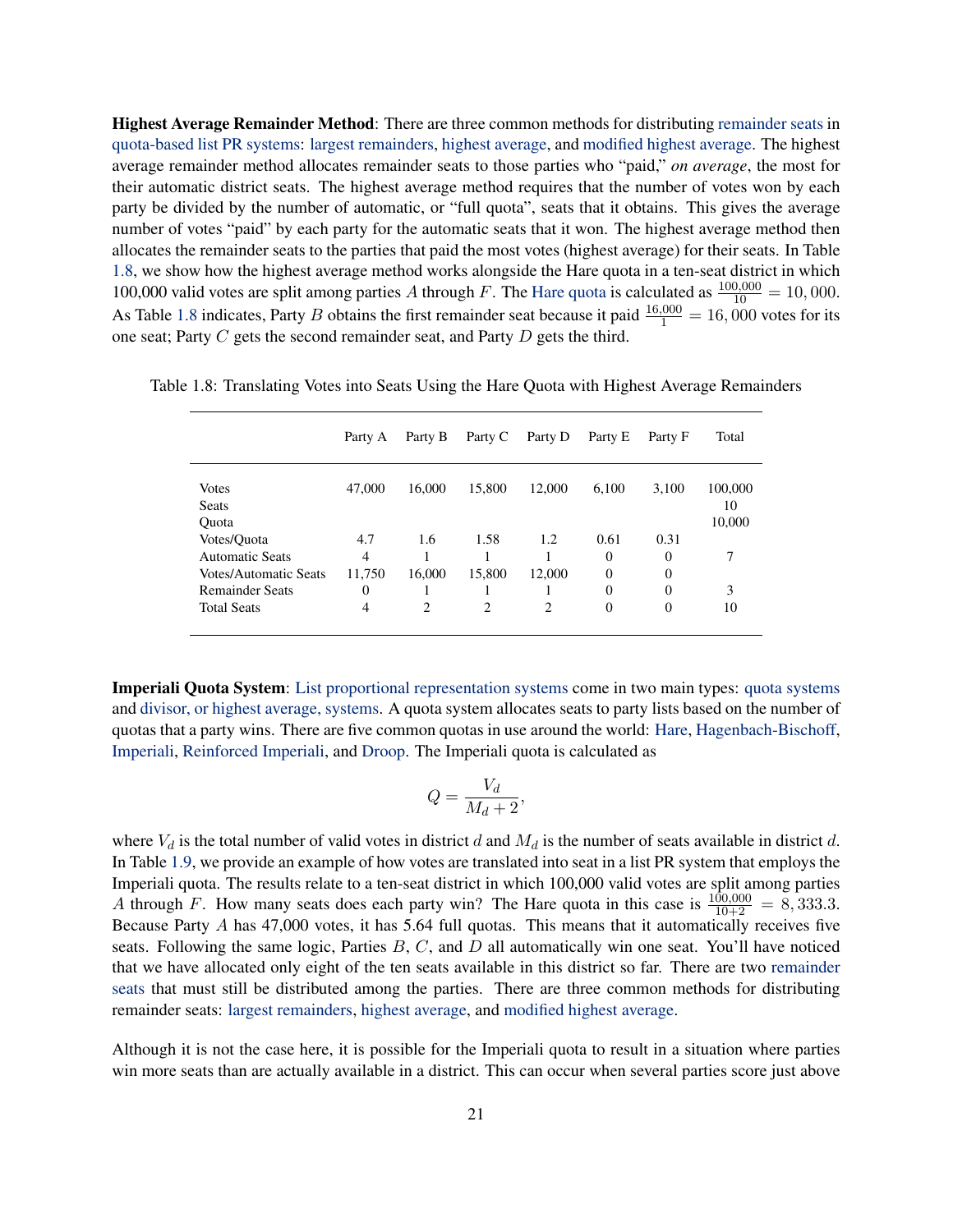|                                                                 | Party A   | Party B   | Party C | Party D | Party E          | Party F          | Total                    |
|-----------------------------------------------------------------|-----------|-----------|---------|---------|------------------|------------------|--------------------------|
| <b>Votes</b><br>Seats<br>Quota                                  | 47,000    | 16,000    | 15,800  | 12,000  | 6,100            | 3,100            | 100,000<br>10<br>8,333.3 |
| Votes/Quota<br><b>Automatic Seats</b><br><b>Remainder Seats</b> | 5.64<br>5 | 1.92<br>1 | 1.90    | 1.44    | 0.73<br>$\Omega$ | 0.37<br>$\Omega$ | 8<br>$\overline{2}$      |

<span id="page-23-1"></span>Table 1.9: Translating Votes into Seats Using the Imperiali Quota

the Imperiali quota. When this occurs, the results are typically recalculated using a larger quota such as the [Hare quota,](#page-21-0) the [Hagenbach-Bischoff quota,](#page-20-0) or the [Droop quota.](#page-18-0)

<span id="page-23-0"></span>Independent Mixed Electoral System: There are two main types of [mixed electoral system:](#page-26-1) [dependent](#page-15-0) and independent. An independent [mixed electoral system](#page-26-1) is one in which the majoritarian and proportional components of the electoral system are implemented independently of one another. This type of mixed system is often referred to as a mixed parallel system. There are three subtypes of independent mixed electoral systems: [coexistence,](#page-14-3) [superposition,](#page-34-2) and [fusion.](#page-20-1) The most common form of independent mixed electoral system involves the use of majoritarian and proportional formulas in two separate [electoral tiers](#page-20-3) [\(superposi](#page-34-2)[tion system\)](#page-34-2). For example, the Ukraine elected half of its legislators in the 1998 and 2002 elections using a [single-member district plurality system](#page-32-1) at the constituency level and the other half using [list PR](#page-24-1) [\(Hare](#page-21-0) [quota](#page-21-0) with [largest remainders\)](#page-22-0) in a single district at the national level. The precise balance between "proportional" and "majoritarian" seats varies from country to country. Although in some countries, such as South Korea, individuals have only one vote, which is used for both parts of the electoral system, in other countries, such as Japan and Lithuania, they have two votes - one for the majoritarian component and one for the proportional component.

In Table [1.10,](#page-23-2) we show how votes are typically translated into seats in an independent mixed electoral system

|         |       |       | Votes in Each Electoral district |                |       | <b>National District</b> | % of Votes |             | Seats Won |       |
|---------|-------|-------|----------------------------------|----------------|-------|--------------------------|------------|-------------|-----------|-------|
|         |       | 2     | 3                                | $\overline{4}$ | 5     | <b>Votes</b>             | Won        | <b>SMDP</b> | List PR   | Total |
| Party A | 3,000 | 3,000 | 3,000                            | 3,000          | 3,000 | 15,000                   | 60         | 5           | 3         | 8     |
| Party B | 2,000 | 2,000 | 2,000                            | 2,000          | 2,000 | 10,000                   | 40         | $\theta$    | 2         | 2     |
| Total   | 5,000 | 5,000 | 5,000                            | 5,000          | 5,000 | 25,000                   | 100        | 5           | 5         | 10    |

<span id="page-23-2"></span>Table 1.10: Translating Votes into Seats in an Independent Mixed Electoral System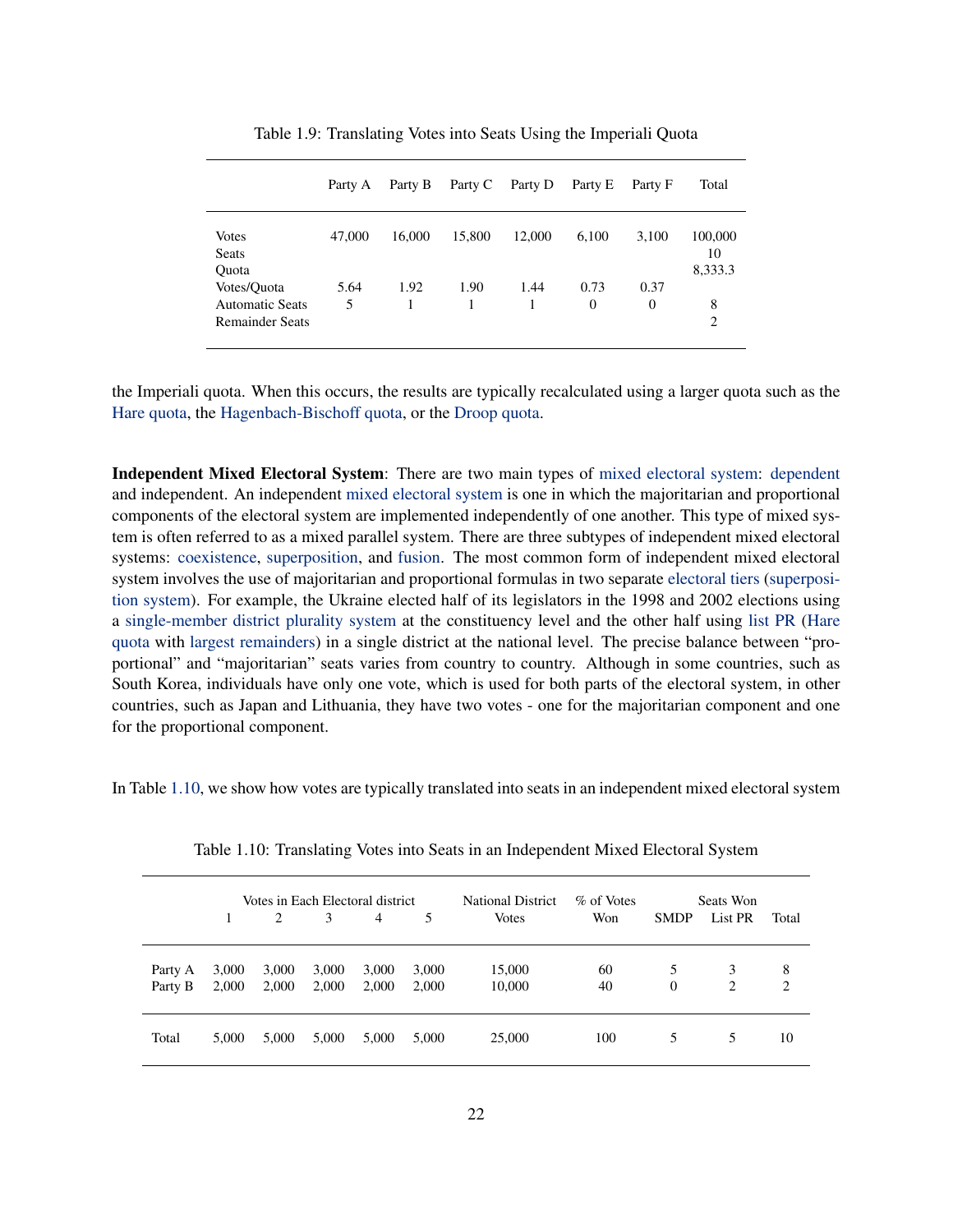with two electoral tiers. Two parties,  $A$  and  $B$ , are competing over ten seats. Five seats are allocated at the constituency level using a single-member district plurality system, and five seats are allocated in a single district at the national level using some type of list PR system. Given the distribution of votes shown in Table [1.10,](#page-23-2) Party A wins eight seats. Why? First, it wins all five constituency seats because it came first in each constituency. Second, because Party A wins 60 percent of the party list vote, it wins 60 percent of the five seats allocated in the national tier, that is, three seats. As a result, Party A wins eight seats altogether. Party B wins 2 seats – it gets no constituency seats, but it gets 40 percent of the five party list seats in the national tier, or two seats.

Largest Remainder Method: There are three common methods for distributing [remainder seats](#page-31-2) in [quota](#page-30-1)[based list PR systems:](#page-30-1) [largest remainders,](#page-22-0) [highest average,](#page-0-0) and [modified highest average.](#page-27-1) The largest remainder method allocates remainder seats to those parties with the largest "remainders." "Remainders" refer to the fraction of a quota that is left over after parties have used their "full quotas" to obtain district seats. In Table [1.11,](#page-24-2) we show how the largest remainder method works alongside the Hare quota in a ten-seat district in which 100,000 valid votes are split among parties  $A$  through  $F$ . The [Hare quota](#page-21-0) is calculated as  $\frac{100,000}{10}$  = 10,000. Because Party A has 47,000 votes, it has 4.7 full quotas. This means that it automatically receives four seats. Following the same logic, Parties  $B, C$ , and  $D$  all automatically win one seat. After all of the *automatic* seats are allocated, we calculate the fraction of a Hare quota that was left unused (remainder) by each party. The first remainder seat is then allocated to the party with the largest remainder. Thus, Party A wins the first remainder seat because its remainder (0.7) is the largest. The second remainder seat is then allocated to the party with the next largest remainder. The remainder seats are allocated in this way until all of the district seats have been allocated. Thus, the total number of seats won by each party in a district is the sum of their automatic and remainder seats.

<span id="page-24-2"></span>

|                        | Party A        | Party B        | Party C  | Party D  | Party E  | Party F  | Total   |
|------------------------|----------------|----------------|----------|----------|----------|----------|---------|
| <b>Votes</b>           | 47,000         | 16,000         | 15,800   | 12,000   | 6,100    | 3,100    | 100,000 |
| <b>Seats</b>           |                |                |          |          |          |          | 10      |
| Quota                  |                |                |          |          |          |          | 10,000  |
| Votes/Quota            | 4.7            | 1.6            | 1.58     | 1.2      | 0.61     | 0.31     |         |
| <b>Automatic Seats</b> | $\overline{4}$ |                |          |          | $\Omega$ | $\Omega$ | 7       |
| Remainder              | 0.7            | 0.6            | 0.58     | 0.2      | 0.61     | 0.31     |         |
| <b>Remainder Seats</b> | 1              | л              | $\theta$ | $\Omega$ |          | $\theta$ | 3       |
| <b>Total Seats</b>     | 5              | $\overline{c}$ |          |          |          | $\theta$ | 10      |

Table 1.11: Translating Votes into Seats Using the Hare Quota with Largest Remainders

<span id="page-24-1"></span><span id="page-24-0"></span>Limited Vote (LV): Majoritarian electoral systems include [single-member district plurality,](#page-32-1) [alternative vote,](#page-12-1) [single nontransferable vote,](#page-32-2) [block vote,](#page-14-2) [party block vote,](#page-28-1) [borda count,](#page-14-1) [modified borda count,](#page-26-2) [limited vote,](#page-24-0) and [two-round systems.](#page-34-1) The limited vote is a candidate-centered system used in multi-member districts in which voters have multiple votes, but fewer votes than there are districts seats. The candidates with the most votes are elected.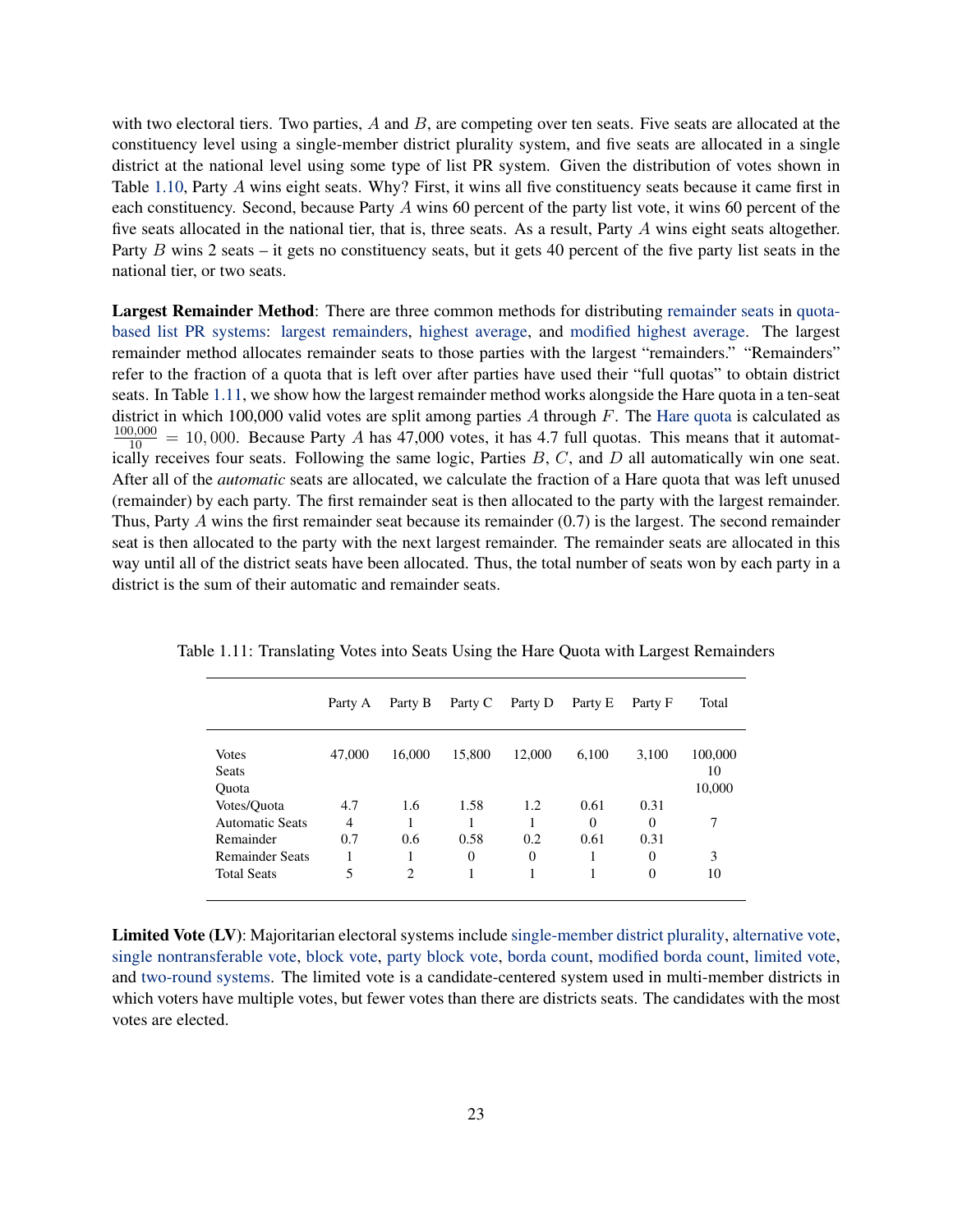List Proportional Representation: In a list proportional representation (list PR) system, each party presents a [list](#page-28-2) of candidates for a multi-member district, and parties receive seats in proportion to their overall share of the votes. List PR systems come in two main types: [quota systems](#page-30-1) and [divisor or highest average systems.](#page-17-2)

<span id="page-25-3"></span>Majority Bonus System: A majority bonus system is one in which the largest party or coalition is given additional legislative seats to facilitate the government formation process and ensure government stability. Some majority bonus systems provide a fixed number of seats to the 'winning' party or coalition, while others add as many seats as necessary until a specified minimum number of seats is achieved. A handful of countries such as Greece, Italy, and San Marino have adopted a majority bonus system in the 2000s and 2010s.

<span id="page-25-0"></span>Majoritarian Electoral System: A majoritarian electoral system is one in which the candidates or parties that receive the most votes win. Majoritarian electoral systems include [single-member district plurality,](#page-32-1) [al](#page-12-1)[ternative vote,](#page-12-1) [single nontransferable vote,](#page-32-2) [block vote,](#page-14-2) [party block vote,](#page-28-1) [borda count,](#page-14-1) [modified borda count,](#page-26-2) [limited vote,](#page-24-0) and [two-round systems.](#page-34-1)

<span id="page-25-1"></span>Majority-Plurality Two-Round System: Majoritarian electoral systems include [single-member district](#page-32-1) [plurality,](#page-32-1) [alternative vote,](#page-12-1) [single nontransferable vote,](#page-32-2) [block vote,](#page-14-2) [party block vote,](#page-28-1) [borda count,](#page-14-1) [modified](#page-26-2) [borda count,](#page-26-2) [limited vote,](#page-24-0) and [two-round systems.](#page-34-1) There are three main types of two-round systems: the [majority-runoff TRS,](#page-25-2) the [majority-plurality TRS,](#page-25-1) and the [qualified TRS.](#page-29-2) Almost all majority-plurality TRSs are candidate-centered electoral systems in single-member districts in which voters have a single vote. Any candidate who receives an absolute majority of the vote in the first round is automatically elected. If no candidate obtains an absolute majority, then all candidates who overcome some preordained threshold of votes can contest the second round. Whichever candidate obtains the most votes in this second round, whether it is an absolute majority or not, is duly elected. In one country – the Pacific island of Kiribati – a majorityplurality TRS is used in multi-member districts. In the 2007 legislative elections, Kiribati's voters had as many votes as there were seats available. Although they could use as many or as few of their votes as they wished, they could give at most only one vote to any particular candidate. Any candidate that received a vote on an absolute majority of the ballots was automatically elected. If a sufficient number of candidates did not receive a vote on more than 50 percent of the ballots, then a second round of elections took place. In three-member districts with no first-round victors, the top five candidates contested the second round; in two-member districts, the top four candidates contested it. Those candidates with the most votes in the second round were elected [\(Brechtenfeld,](#page-36-9) [1993,](#page-36-9) 44).

<span id="page-25-2"></span>Majority-Runoff Two-Round System: Majoritarian electoral systems include [single-member district plu](#page-32-1)[rality,](#page-32-1) [alternative vote,](#page-12-1) [single nontransferable vote,](#page-32-2) [block vote,](#page-14-2) [party block vote,](#page-28-1) [borda count,](#page-14-1) [modified](#page-26-2) [borda count,](#page-26-2) [limited vote,](#page-24-0) and [two-round systems.](#page-34-1) There are three main types of two-round systems: the [majority-runoff TRS,](#page-25-2) the [majority-plurality TRS,](#page-25-1) and the [qualified TRS.](#page-29-2) Most majority-runoff TRSs are candidate-centered electoral systems in single-member districts in which voters have a single vote. Each voter chooses his most preferred candidate. Any candidate who obtains an absolute majority of the votes in the first round is automatically elected. If no candidate obtains an absolute majority, then the top two vote winners go on to compete in a runoff election one or two weeks later. Whoever wins the most votes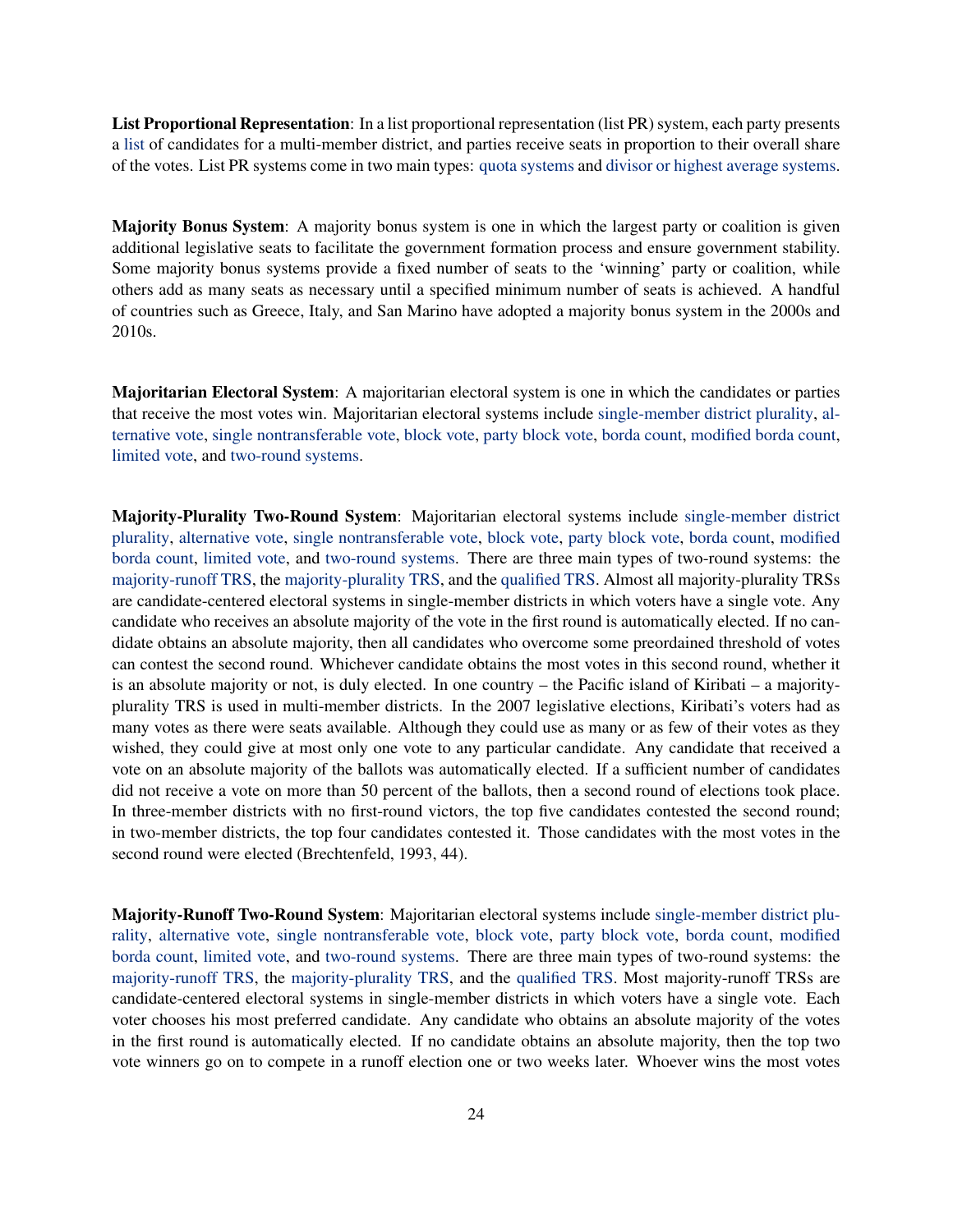in this runoff election is elected. Given that there are only two candidates in this second election, the winner necessarily has the support of an absolute majority of the voters (as long as there is not an exact tie). Although extremely unusual, majority-runoff TRSs are sometimes employed in multi-member districts. As an example, the 2007 legislative elections in Mali employed a party-centered majority-runoff system in the multi-member districts. Malian voters cast a single vote for their preferred party. Any party that obtains an absolute majority of the votes wins all of the seats in the district. If no party wins an absolute majority, then the top two parties are placed on a second ballot and compete in a runoff election. Whichever party obtains the most votes wins all of the district seats.

<span id="page-26-0"></span>Military Dictatorship: There are three types of dictatorship: [civilian,](#page-14-0) [military,](#page-26-0) and [royal.](#page-31-0) A military dictatorship is one in which the executive relies on the armed forces to come to and stay in power [Cheibub,](#page-36-0) [Gandhi and Vreeland](#page-36-0) [\(2010\)](#page-36-0).

<span id="page-26-1"></span>Mixed Electoral System: A mixed electoral system is one in which voters elect representatives through two different systems, one [majoritarian](#page-25-0) and one [proportional.](#page-29-1) An electoral system is classified as mixed in our data set only if more than 5% of the total legislature is elected by a different electoral formula (majoritarian or proportional) to that used to elect the other deputies. Mixed electoral systems come in two varieties: [independent](#page-23-0) and [dependent.](#page-15-0)

<span id="page-26-2"></span>Modified Borda Count (mBC): Majoritarian electoral systems include [single-member district plurality,](#page-32-1) [al](#page-12-1)[ternative vote,](#page-12-1) [single nontransferable vote,](#page-32-2) [block vote,](#page-14-2) [party block vote,](#page-28-1) [borda count,](#page-14-1) [modified borda count,](#page-26-2) [limited vote,](#page-24-0) and [two-round systems.](#page-34-1) The modified Borda count is a candidate-centered electoral system used in either single- or multi-member districts in which voters must use numbers to mark their preferences for all of the nominated candidates. These preferences are then assigned a value calculated by using a series of divisors - 1, 2, 3, 4, and so on. For example, if there were ten candidates, then a voter's first preference would be worth 1, his second preference 0.5, his third preference 0.33, his fourth preference 0.25, and so on until his tenth preference, which would be worth  $0.1$ . These values are then summed and the candidate(s) with the most valuable votes is (are) elected. Table [1.12](#page-26-3) illustrates how votes are translated into seats using the modified BC by presenting the results in the two-seat Buada district from the 2004 legislative elections

<span id="page-26-3"></span>

| Candidate        | Value of Votes Cast |                |
|------------------|---------------------|----------------|
| Roland Kun       | 145.793             | Elected First  |
| Lyn Terangi Adam | 131.967             | Elected Second |
| Thomas Star      | 123.243             |                |
| Vinson Detenamo  | 122.610             |                |
| Palik Agir       | 109.110             |                |
| Nelson Tamakin   | 104.793             |                |
| Manfred Depaune  | 84.890              |                |
|                  |                     |                |

Table 1.12: Modified Borda Count in the Buada District, Nauru Legislative Elections, 2004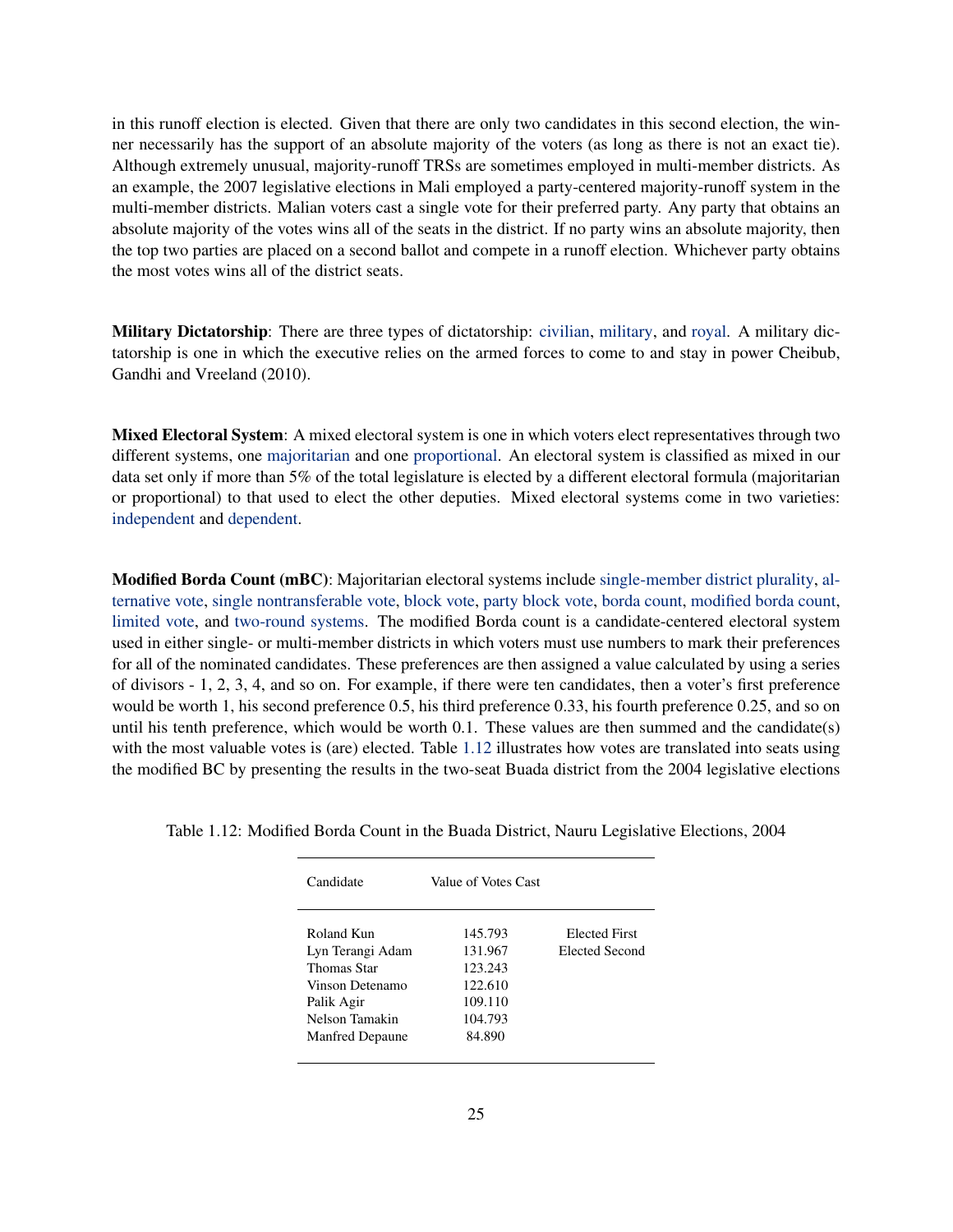in Nauru. As you can see, [1.12](#page-26-3) does not list the "number" of votes won by each candidate; instead, it lists the "value" of the votes won by each candidate. Roland Kun and Lyn Terangi Adam were elected as the representatives for this district because the values of their votes were the two highest.

<span id="page-27-1"></span>Modified Highest Average Remainder Method: There are three common methods for distributing [remain](#page-31-2)[der seats](#page-31-2) in [quota-based list PR systems:](#page-30-1) [largest remainders,](#page-22-0) [highest average,](#page-0-0) and [modified highest average.](#page-27-1) The modified highest average remainder method allocates remainder seats to those parties who "paid," on average, the most for their automatic district seats. The difference with the [highest average method](#page-0-0) is that it divides the number of votes won by each party by the automatic seats that it obtains *plus one* and not just by the number of automatic seats. The modified highest average method then allocates the remainder seats to the parties that paid the most votes (modified highest average) for their seats. In Table [1.13,](#page-27-2) we show how the highest average method works alongside the Hare quota in a ten-seat district in which 100,000 valid votes are split among parties A through F. The [Hare quota](#page-21-0) is calculated as  $\frac{100,000}{10} = 10,000$ . As Table [1.13](#page-27-2) indicates, Party A obtains the first remainder seat because it paid  $\frac{47,000}{4+1} = 9,400$  votes for its one seat; Party B gets the second remainder seat, and Party C gets the third.

<span id="page-27-2"></span>

|                           | Party A | Party B | Party C        | Party D        | Party E  | Party F  | Total   |
|---------------------------|---------|---------|----------------|----------------|----------|----------|---------|
| <b>Votes</b>              | 47,000  | 16,000  | 15,800         | 12,000         | 6,100    | 3,100    | 100,000 |
| <b>Seats</b>              |         |         |                |                |          |          | 10      |
| <b>Ouota</b>              |         |         |                |                |          |          | 10,000  |
| Votes/Quota               | 4.7     | 1.6     | 1.58           | 1.2            | 0.61     | 0.31     |         |
| <b>Automatic Seats</b>    | 4       |         |                |                | $\Omega$ | $\Omega$ | 7       |
| Votes/(Automatic Seats+1) | 9,400   | 8,000   | 7,900          | 6,000          | $\theta$ | $\Omega$ |         |
| <b>Remainder Seats</b>    |         |         |                | $\Omega$       | $\theta$ | $\Omega$ | 3       |
| <b>Total Seats</b>        | 4       | 2       | $\overline{c}$ | $\overline{c}$ | $\theta$ | $\Omega$ | 10      |

Table 1.13: Translating Votes into Seats Using the Hare Quota with Modified Highest Average Remainders

<span id="page-27-0"></span>Modified Sainte-Laguë: [List proportional representation systems](#page-24-1) come in two main types: [quota systems](#page-30-1) and [divisor, or highest average, systems.](#page-17-2) There are three common [divisor systems](#page-17-2) in use around the world: [D'Hondt,](#page-17-0) [Sainte-Laguë,](#page-31-1) and [Modified Sainte-Laguë.](#page-27-0) Modified Sainte-Laguë distributes seats among parties by first dividing the total number of votes won by each party in a district by a series of numbers (divisors) to obtain quotients, and then allocating seats according to those parties with the highest quotients. Sainte-Laguë uses the divisors 1.4, 3, 5, 7, etc. In Table [1.14,](#page-28-3) we show how Modified Sainte-Laguë works in a ten-seat district in which 100,000 valid votes are split among parties A through  $F$ . The ten largest quotients are shown in boldface type. The exact order in which the ten district seats are allocated among these ten quotients is shown by the numbers in parentheses next to them. For example, Party A receives the first two seats, Party B wins the third seat, Party C wins the fourth seat, Party A the fifth seat, and so on. Unlike quota systems, it is easy to see that divisor systems do not leave any remainder seats. The final allocation of the ten district seats is five to Party A, two each to Party B and Party C, and one to Party D.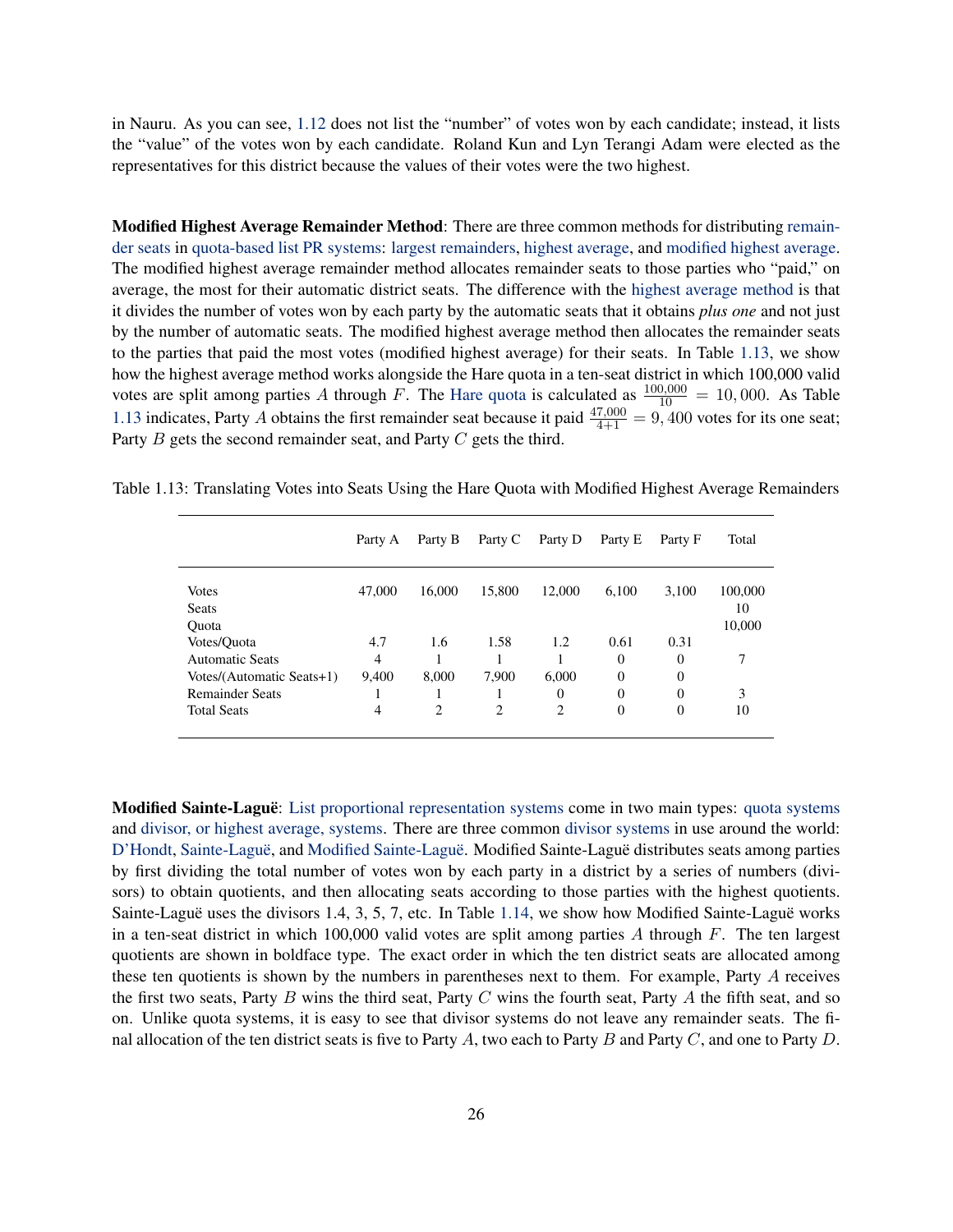|                       | Party A   | Party B   | Party C    | Party D  | Party E  | Party F        | Total         |
|-----------------------|-----------|-----------|------------|----------|----------|----------------|---------------|
| <b>Votes</b><br>Seats | 47,000    | 16,000    | 15,800     | 12,000   | 6.100    | 3,100          | 100,000<br>10 |
| Votes/1.4             | 33,571(1) | 11,429(3) | 11,286 (4) | 8,571(6) | 4,357    | 2,214          |               |
| Votes/3               | 15,666(2) | 5,333(8)  | 5,266(9)   | 4,000    | 2,033    | 1,033          |               |
| Votes/5               | 9,400(5)  | 3,200     | 3,160      | 2,400    | 1,220    | 620            |               |
| Votes/7               | 6,714(7)  | 2,286     | 2,257      | 1,714    | 871      | 443            |               |
| Votes/9               | 5,222(10) | 1,778     | 1.756      | 1.333    | 678      | 344            |               |
| <b>Total Seats</b>    | 5         | 2         | 2          |          | $\Omega$ | $\overline{0}$ | 10            |

<span id="page-28-3"></span>Table 1.14: Translating Votes into Seats Using the Sainte-Laguë System

<span id="page-28-0"></span>Parliamentary Democracy: There are three types of democratic regime: [parliamentary,](#page-28-0) [semi-presidential,](#page-32-0) and [presidential.](#page-29-0) A parliamentary democracy is one in which the government depends on a legislative majority to exist and the head of state is not popularly elected for a fixed term [\(Cheibub, Gandhi and Vreeland,](#page-36-0) [2010\)](#page-36-0).

<span id="page-28-1"></span>Party Block Vote: Majoritarian electoral systems include [single-member district plurality,](#page-32-1) [alternative vote,](#page-12-1) [single nontransferable vote,](#page-32-2) [block vote,](#page-14-2) [party block vote,](#page-28-1) [borda count,](#page-14-1) [modified borda count,](#page-26-2) [limited vote,](#page-24-0) and [two-round systems.](#page-34-1) Like the [block vote,](#page-14-2) the party block vote (PBV) is employed in multi-member districts. The difference is that individuals in the party block vote system have only a single vote and they allocate this to a list of party candidates rather than an individual candidate. In effect, voters are choosing the party or list of people that they want to win all of the district seats. The party that obtains the most votes in a PBV system wins all of the seats; all of the candidates on the party list are elected.

<span id="page-28-2"></span>Party List: A party list is a list of candidates that a party runs in an electoral district. Parties allocate the seats that they win to candidates on their list. There are three main types of party list: closed party lists, open party lists, and free party lists. In a closed party list, which is sometimes known as a non-preferential or blocked list, the order of candidates elected is determined by the party itself, and voters are not able to express a preference for a particular candidate. In a closed list system, political parties receive seats in proportion to the number of votes that they obtain using a [quota](#page-30-1) or [divisor](#page-17-2) electoral system. The first seat won by the party goes to the candidate listed first on the party list, the second seat goes to the second candidate, and so on. Thus, if a party wins four seats, then the top four candidates on the list are elected and the remaining candidates are not elected. In an open party list, which is sometimes known as a preferential or unblocked list, voters can indicate not just their preferred party but also their favored candidate within that party. In most open list systems, it is up to the voter whether to indicate her preferred candidate in addition to her preferred party. Each individual candidate on an open list is credited with all of the personal votes given to him plus a share of the votes cast for his party. The order in which the party's seats are allocated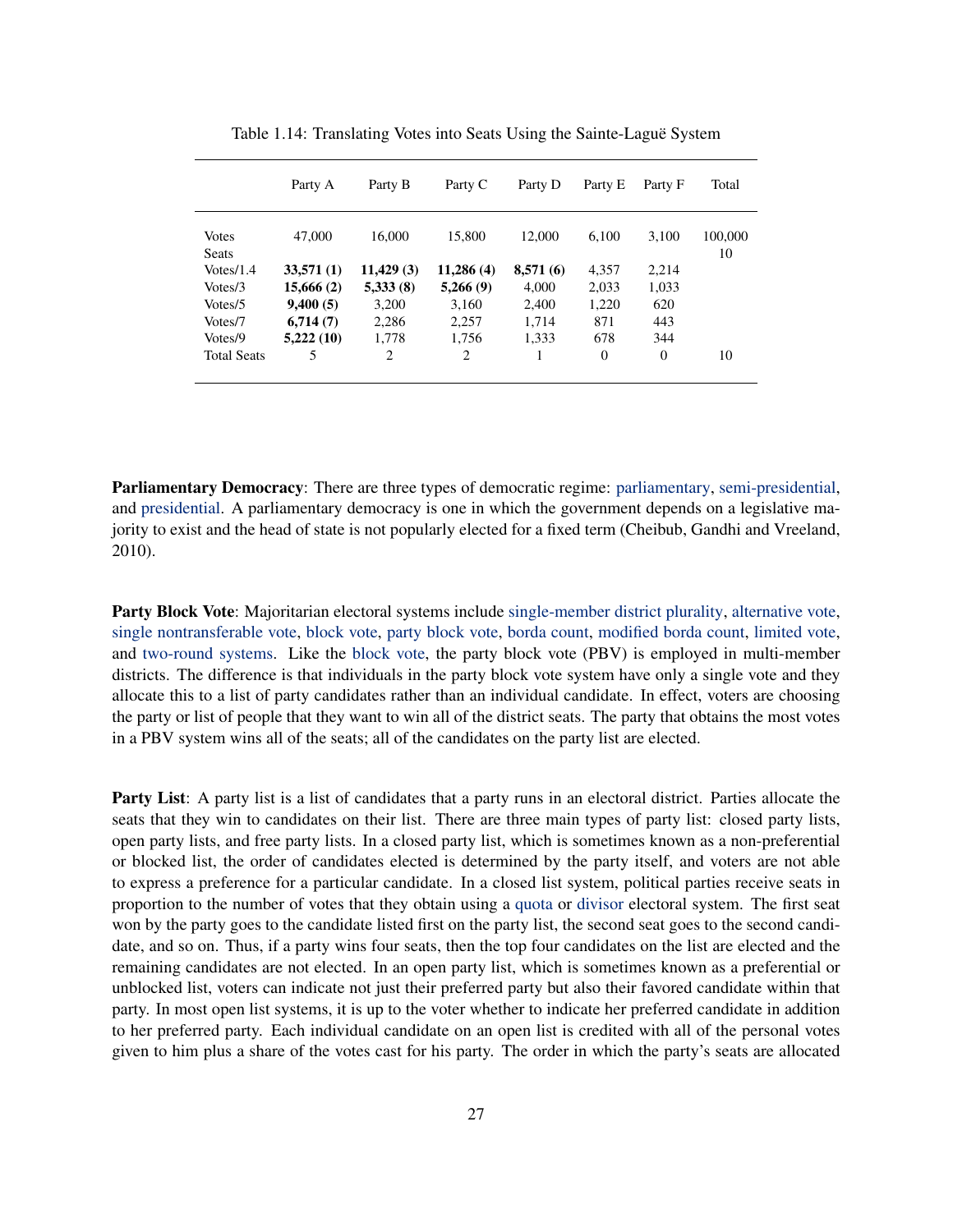among the individual candidates on the list is determined by the number of total votes (personal and party) that are credited to him. In a free party list, voters have multiple votes that they can allocate either within a single party list or across different party lists. The capacity to vote for candidates from different party lists – split voting – is known as panachage. And the capacity to give more than one vote for a single highly favored candidate is known as cumulation.

<span id="page-29-3"></span>Plurality System: There are five electoral systems used for electing presidents: [plurality,](#page-29-3) [absolute majority](#page-12-2) [two round system,](#page-12-2) [qualified two round system,](#page-29-2) [electoral college,](#page-20-2) and [alternative vote.](#page-12-1) The plurality system in presidential elections is the same as a [single-member district plurality system](#page-32-1) with just one district. The candidate with the most votes wins.

<span id="page-29-0"></span>Presidential Democracy: There are three types of democratic regime: [parliamentary,](#page-28-0) [semi-presidential,](#page-32-0) and [presidential.](#page-29-0) A presidential democracy is one in which the government does not depend on a legislative majority to exist [\(Cheibub, Gandhi and Vreeland,](#page-36-0) [2010\)](#page-36-0).

<span id="page-29-1"></span>Proportional Electoral System: A proportional electoral system is a [quota system](#page-30-1) or [divisor system](#page-17-2) employed in multi-member districts (where the quota is less than 50%). Proportional electoral systems include [list proportional representation systems](#page-24-1) and the [single transferable vote.](#page-33-0)

<span id="page-29-2"></span>Qualified Two-Round System: Majoritarian electoral systems include [single-member district plurality,](#page-32-1) [al](#page-12-1)[ternative vote,](#page-12-1) [single nontransferable vote,](#page-32-2) [block vote,](#page-14-2) [party block vote,](#page-28-1) [borda count,](#page-14-1) [modified borda count,](#page-26-2) [limited vote,](#page-24-0) and [two-round systems.](#page-34-1) There are three main types of two-round systems: the [majority-runoff](#page-25-2) [TRS,](#page-25-2) the [majority-plurality TRS,](#page-25-1) and the [qualified TRS.](#page-29-2) In a majority-runoff TRS or a majority-plurality TRS, a candidate who obtains an absolute majority of votes in the first round is automatically elected. There are, however, some two-round systems in which a candidate must obtain some percentage of the vote other than an absolute majority to be elected in the first round. These systems are called qualified TRSs. The precise threshold of votes that needs to be overcome to win in the first round varies quite considerably in these systems. For example, a candidate had to come first and win more than 33 percent of the votes to be elected in the first round of the 1956 and 1963 presidential elections in Peru. In contrast, a candidate had to win more than 55 percent of the vote to be elected in the first round of the 1996 presidential elections in Sierra Leone [\(Nohlen, Krennerich and Thibaut,](#page-36-8) [1999,](#page-36-8) 793). The threshold employed in the first round can be quite complicated in some countries. In 2007, for example, a candidate could be declared president in Argentina without the need for a second round if she either (a) came first and won more than 45 percent of the votes or (b) if she won 40 percent of the vote and at least 10 percent more than the nearest competitor [\(Regúnaga,](#page-37-5) [2007,](#page-37-5) 2). Qualified TRSs are not restricted to presidential elections. For example, the first-placed candidate in Mongolian legislative elections in 2000 had to win 25 percent of the district vote in order to avoid a second round [\(Reynolds, Reilly and Ellis,](#page-37-6) [2005,](#page-37-6) 27). Although the voting procedure employed in the second round of these TRSs varies from country to country, most employ a runoff between the top two vote winners.

Quota: A quota is the number of votes that guarantees a party a seat in a particular electoral district. See [Quota Systems.](#page-30-1)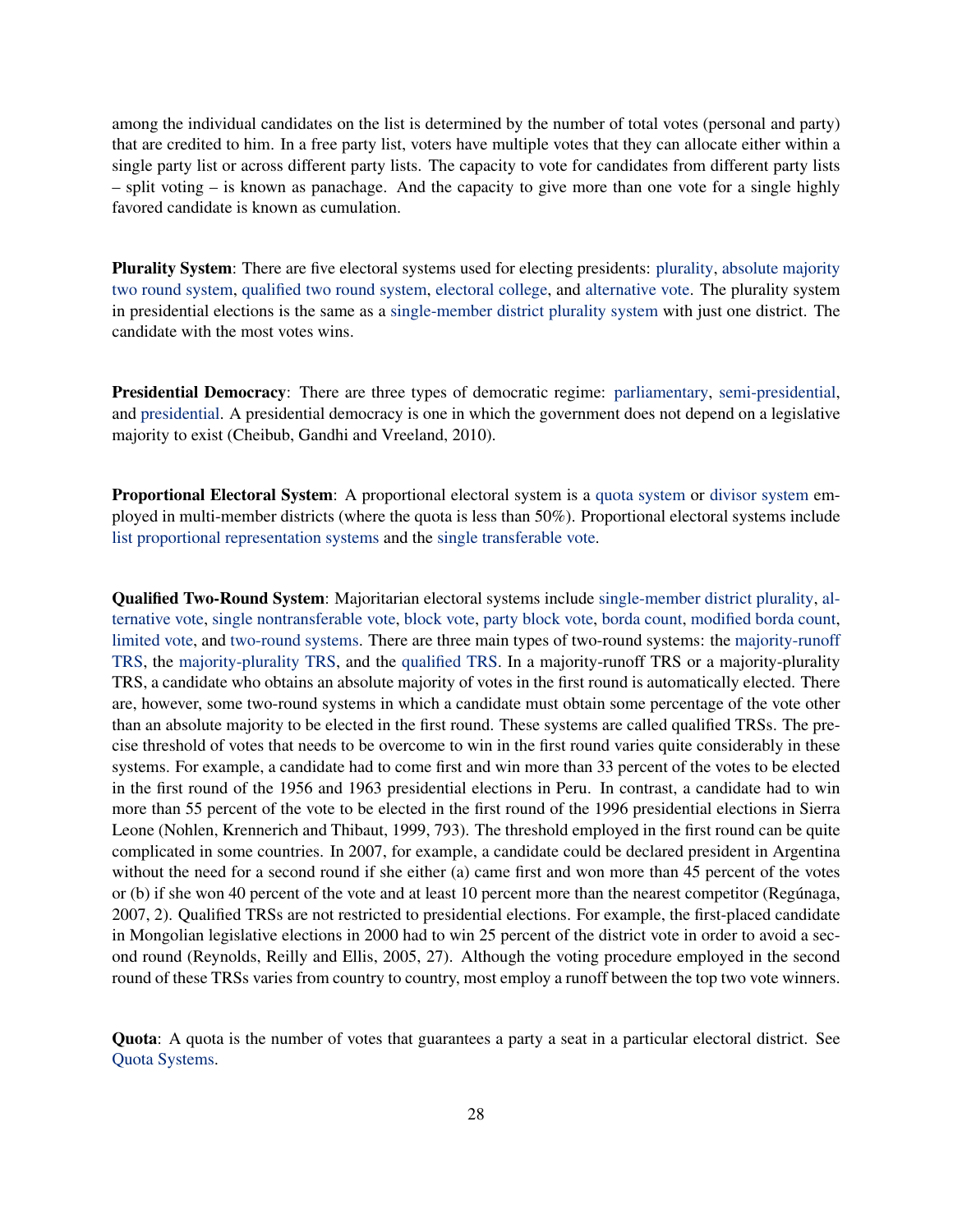<span id="page-30-1"></span>Quota Systems: A quota is the number of votes that guarantees a party a seat in a particular electoral district. A quota system allocates seats to parties based on the number of quotas that a party wins. There are five common quotas in use around the world: [Hare,](#page-21-0) [Hagenbach-Bischoff,](#page-20-0) [Imperiali,](#page-22-1) [Reinforced Imperiali,](#page-30-0) and [Droop.](#page-18-0) A quota,  $Q(n)$  is defined as

$$
Q(n) = \frac{V_d}{M_d + n},
$$

where  $V_d$  is the total number of valid votes in district d,  $M_d$  is the number of seats available in district d, and n is the modifier of the quota. When  $n = 0$ , the system employs the Hare quota; when  $n = 1$ , the system employs the Hagenbach-Bischoff quota; when  $n = 2$ , the system employs the Imperiali quota; and when  $n = 3$ , the system employs the Reinforced Imperiali quota. The Droop quota is equal to the Hagenbach-Bischoff quota plus one with any "decimal part" removed. For example, the Hare quota in an electoral district with 10 seats and 100,000 valid votes would be  $\frac{100,000}{10} = 10,000$  votes. This means that a political party obtains a seat for every 10,000 votes that it wins. The Hagenbach-Bischoff quota in the same electoral district would be  $\frac{100,000}{10+1} = 9,090.9$  votes; the Imperiali quota would be  $\frac{100,000}{10+2} = 8,333$ votes; and the Reinforced Imperiali quota would be  $\frac{100,000}{10+3} = 7,692$  votes. To calculate the Droop quota in this district, we start with the Hagenbach-Bischoff quota (9,090.9), add one (9,091.9), and then remove the "decimal part," that is, 9091.

It is often the case that there are seats left over in a district after seats have been assigned to parties based on the number of full quotas that they obtained. There are three common methods for distributing these [remainder seats](#page-31-2) among the parties: [largest remainders,](#page-22-0) [highest average remainders,](#page-0-0) and [modified highest](#page-27-1) [average remainders.](#page-27-1)

In the case of the Imperiali and Reinforced Imperiali quota, a different issue can arise in that it is possible for parties to win more seats than are actually available in the district if several parties poll just over these quotas. When this is the case, the results will typically be recalculated using a larger quota such as the [Hare](#page-21-0) [quota,](#page-21-0) the [Hagenbach-Bischoff quota,](#page-20-0) or the [Droop quota.](#page-18-0)

<span id="page-30-0"></span>Reinforced Imperiali Quota System: [List proportional representation systems](#page-24-1) come in two main types: [quota systems](#page-30-1) and [divisor, or highest average, systems.](#page-17-2) A quota system allocates seats to party lists based on the number of quotas that a party wins. There are five common quotas in use around the world: [Hare,](#page-21-0) [Hagenbach-Bischoff,](#page-20-0) [Imperiali,](#page-22-1) [Reinforced Imperiali,](#page-30-0) and [Droop.](#page-18-0) The reinforced imperiali quota is calculated as

$$
Q = \frac{V_d}{M_d + 3}
$$

,

where  $V_d$  is the total number of valid votes in district d and  $M_d$  is the number of seats available in district d. In Table [1.15,](#page-31-3) we provide an example of how votes are translated into seats in a [list PR system](#page-24-1) that employs the reinforced Imperiali quota. The results relate to a ten-seat district in which 100,000 valid votes are split among parties  $A$  through  $F$ . How many seats does each party win? The reinforced imperiali quota in this case is  $\frac{100,000}{10+3}$  = 7, 692.3. Because Party A has 47,000 votes, it has 6.11 full quotas. This means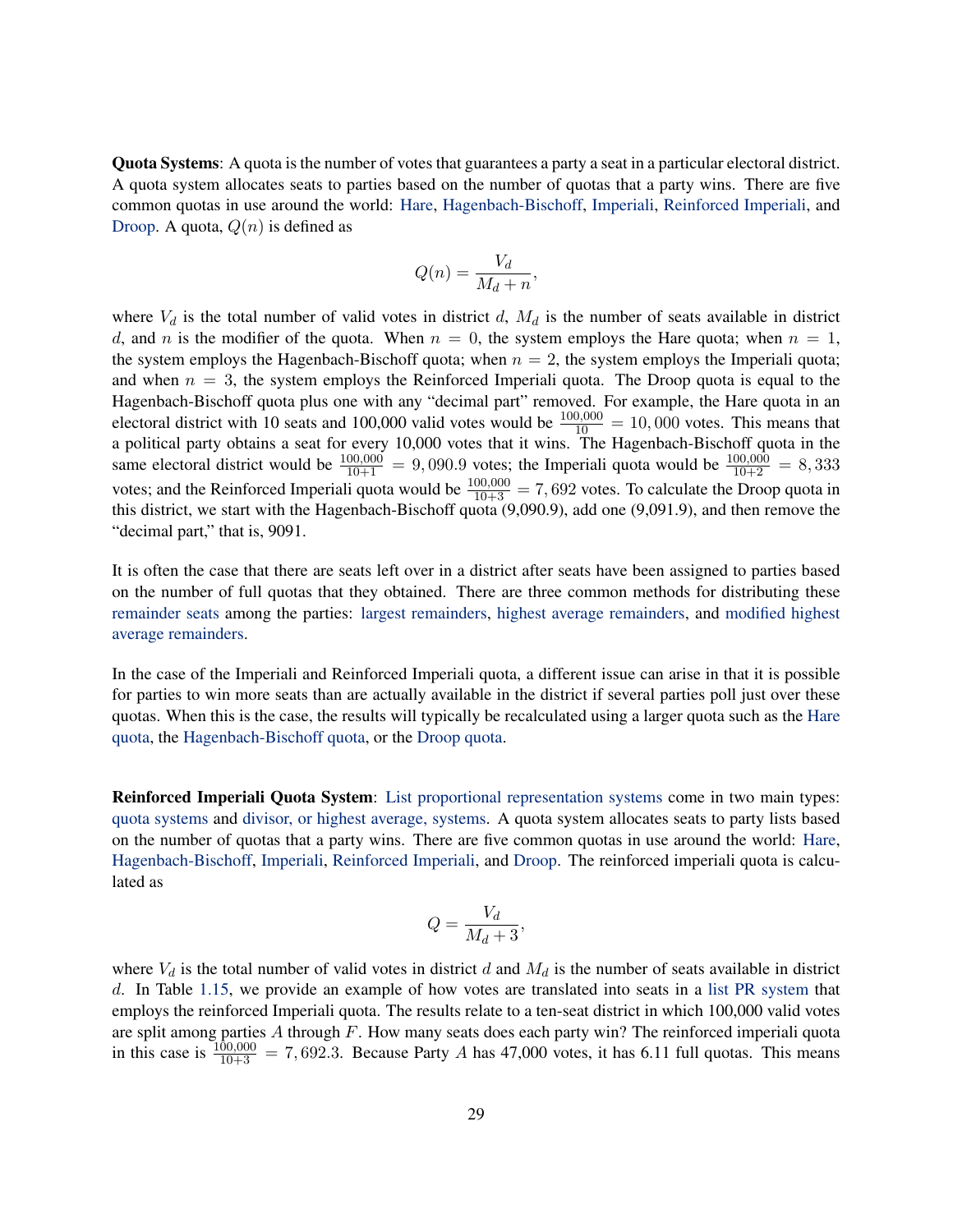|                                                                 | Party A   | Party B                | Party C   | Party D | Party E          | Party F          | Total                    |
|-----------------------------------------------------------------|-----------|------------------------|-----------|---------|------------------|------------------|--------------------------|
| <b>Votes</b><br>Seats<br>Ouota                                  | 47,000    | 16,000                 | 15,800    | 12,000  | 6,100            | 3,100            | 100,000<br>10<br>7,692.3 |
| Votes/Quota<br><b>Automatic Seats</b><br><b>Remainder Seats</b> | 6.11<br>6 | 2.08<br>$\overline{c}$ | 2.05<br>2 | 1.56    | 0.79<br>$\Omega$ | 0.40<br>$\Omega$ | 11<br>-1                 |

<span id="page-31-3"></span>Table 1.15: Translating Votes into Seats Using the Reinforced Imperiali Quota

that it should automatically receive six seats. Following the same logic, Parties  $B$  and  $C$  should automatically win 2 seats, and party  $D$  should automatically win one seat. You'll have noticed that such a process would actually allocate 11 seats even though there are only 10 seats available! Unlike the Hare quota, the Hagenbach-Bischoff quota, and the Droop quota, it is possible for the Imperiali and reinforced Imperiali quota to result in more seats being allocated than are actually available in the district. This can occur when several parties score just above the Imperiali or reinforced Imperiali quota. When this happens, the results are typically recalculated using a larger quota such as the [Hare quota,](#page-21-0) the [Hagenbach-Bischoff quota,](#page-20-0) or the [Droop quota.](#page-18-0)

<span id="page-31-2"></span>Remainder Seats: Remainder seats refer to those district seats still to be allocated after parties have received their "full quota" seats in [quota-based list proportional representation systems.](#page-30-1) There are three common methods for distributing remainder seats: [largest remainders,](#page-22-0) [highest average,](#page-0-0) and [modified highest](#page-27-1) [average.](#page-27-1)

<span id="page-31-0"></span>Royal Dictatorship: There are three types of dictatorship: [civilian,](#page-14-0) [military,](#page-26-0) and [royal.](#page-31-0) A royal dictatorship is one in which the executive relies on family and kin networks to come to and stay in power [\(Cheibub,](#page-36-0) [Gandhi and Vreeland,](#page-36-0) [2010\)](#page-36-0).

<span id="page-31-1"></span>Sainte-Laguë: [List proportional representation systems](#page-24-1) come in two main types: [quota systems](#page-30-1) and [divisor,](#page-17-2) [or highest average, systems.](#page-17-2) There are three common [divisor systems](#page-17-2) in use around the world: [D'Hondt,](#page-17-0) [Sainte-Laguë,](#page-31-1) and [Modified Sainte-Laguë.](#page-27-0) Sainte-Laguë distributes seats among parties by first dividing the total number of votes won by each party in a district by a series of numbers (divisors) to obtain quotients, and then allocating seats according to those parties with the highest quotients. Sainte-Laguë uses the divisors 1, 3, 5, 7, etc. In Table [1.16,](#page-32-3) we show how Sainte-Laguë works in a ten-seat district in which 100,000 valid votes are split among parties  $A$  through  $F$ . The ten largest quotients are shown in boldface type. The exact order in which the ten district seats are allocated among these ten quotients is shown by the numbers in parentheses next to them. For example, Party  $A$  receives the first seat, Party  $B$  wins the second seat, Party  $C$  wins the third seat, Party  $A$  the fourth seat, and so on. Unlike quota systems, it is easy to see that divisor systems do not leave any remainder seats. The final allocation of the ten district seats is four to Party A, two each to Party  $B$  and Party  $C$ , and one each to Party  $D$  and Party  $E$ .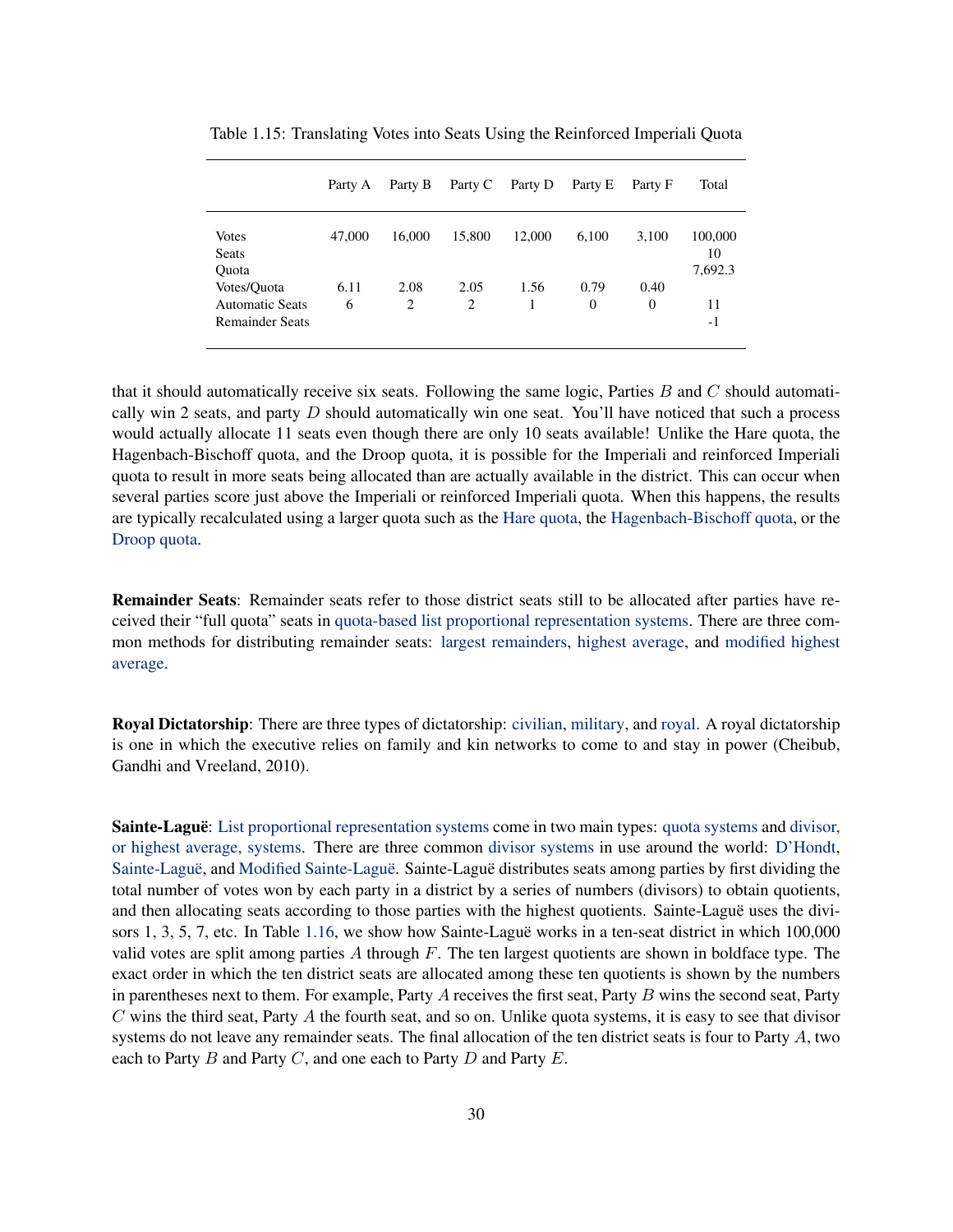|                              | Party A    | Party B   | Party C   | Party D   | Party E  | Party F        | Total         |
|------------------------------|------------|-----------|-----------|-----------|----------|----------------|---------------|
| <b>Votes</b><br><b>Seats</b> | 47,000     | 16,000    | 15,800    | 12,000    | 6.100    | 3,100          | 100,000<br>10 |
| Votes/1                      | 47,000(1)  | 16,000(2) | 15,800(3) | 12,000(5) | 6,100(8) | 3,100          |               |
| Votes/3                      | 15,666 (4) | 5,333(9)  | 5,266(10) | 4.000     | 2,033    | 1,033          |               |
| Votes/5                      | 9,400(6)   | 3.200     | 3.160     | 2.400     | 1,220    | 620            |               |
| Votes/7                      | 6,714(7)   | 2,286     | 2,257     | 1,714     | 871      | 443            |               |
| <b>Total Seats</b>           | 4          | 2         | 2         |           |          | $\overline{0}$ | 10            |

<span id="page-32-3"></span>Table 1.16: Translating Votes into Seats Using the Sainte-Laguë System

<span id="page-32-0"></span>Semi-Presidential Democracy: There are three types of democratic regime: [parliamentary,](#page-28-0) [semi-presidential,](#page-32-0) and [presidential.](#page-29-0) A semi-presidential democracy is one in which the government depends on a legislative majority to exist and the head of state is popularly elected for a fixed term [\(Cheibub, Gandhi and Vreeland,](#page-36-0) [2010\)](#page-36-0).

<span id="page-32-1"></span>Single-Member District Plurality (SMDP): Majoritarian electoral systems include [single-member district](#page-32-1) [plurality,](#page-32-1) [alternative vote,](#page-12-1) [single nontransferable vote,](#page-32-2) [block vote,](#page-14-2) [party block vote,](#page-28-1) [borda count,](#page-14-1) [modified](#page-26-2) [borda count,](#page-26-2) [limited vote,](#page-24-0) and [two-round systems.](#page-34-1) A single-member district plurality system is one in which individuals cast a single vote for a a candidate in a single-member district, and the candidate with the most votes is elected. On being presented with a list of the nominated candidates in the district, each individual votes for one, and only one, candidate; they typically do this by placing an *X* next to their chosen candidate. The candidate with the most votes, even if this is not a majority of the votes, is elected from the district. SMDP systems are sometimes referred to as "first-past-the-post" systems in an analogy to horse racing. This analogy is misleading, however, because there is no particular "post" that a candidate must move beyond before he or she can win; all a candidate needs to win is to get more votes than anyone else. In theory, a candidate can win in an SMDP system with as few as two votes if all the other candidates win only one vote each.

<span id="page-32-2"></span>Single Nontransferable Vote (SNTV): Majoritarian electoral systems include [single-member district plu](#page-32-1)[rality,](#page-32-1) [alternative vote,](#page-12-1) [single nontransferable vote,](#page-32-2) [block vote,](#page-14-2) [party block vote,](#page-28-1) [borda count,](#page-14-1) [modified borda](#page-26-2) [count,](#page-26-2) [limited vote,](#page-24-0) and [two-round systems.](#page-34-1) The single nontransferable vote is essentially the equivalent of a single-member district plurality system applied in multi-member districts. Both systems involve individuals casting a single vote for some candidate. The only difference is that voters in an SNTV system are now electing more than one candidate in each district. Basically, each party competing in a district puts up a list of candidates, and individuals vote for one of them. The candidates that win the most votes are elected. Interestingly, candidates in an SNTV system know exactly how many votes they need to win in order to guarantee their election. For example, if there are *n* seats to be filled, then any candidate *A* can guarantee being elected by receiving one more than  $\frac{1}{n+1}$  of the votes. This is because *n* other candidates cannot all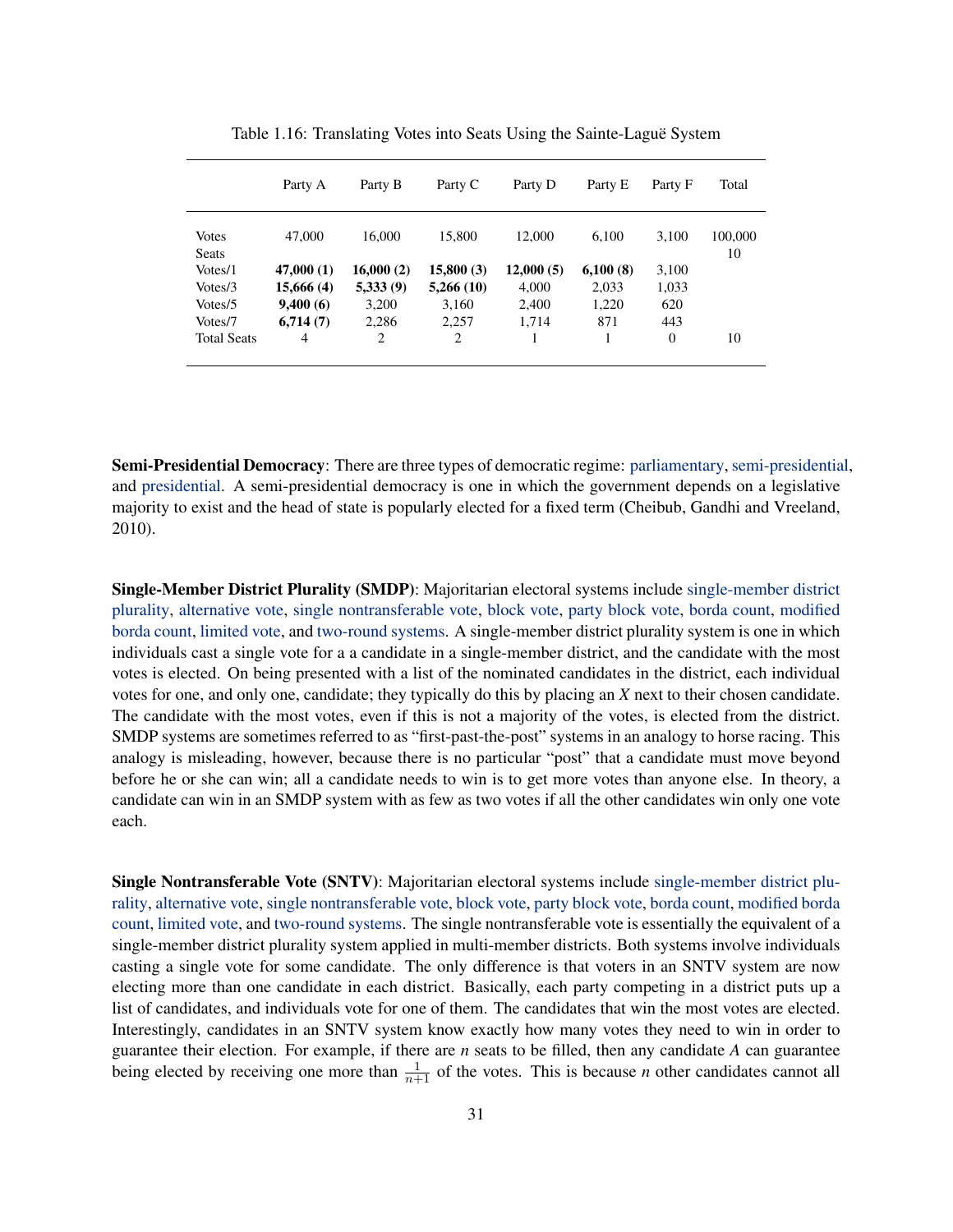receive more than candidate *A*. Thus, in a four-seat district, a candidate can guarantee winning one of the seats by winning more than 20 percent of the vote.

<span id="page-33-0"></span>Single Transferable Vote (STV): The single transferable vote is the only [proportional representation elec](#page-29-1)[toral system](#page-29-1) that does not employ a party list. It is used in multi-member districts, and voters must rank at least one candidate in order of preference. Voters usually do this by placing a number next to the name of the candidates, indicating whether they are the voter's first choice, second choice, third choice, and so on. In order to win a seat, candidates must obtain a particular quota or threshold of votes. Votes initially go to each voter's most preferred candidate. If an insufficient number of candidates obtain the necessary quota to fill all of the district seats, then the candidate with the lowest number of first-choice votes is eliminated. The votes from the eliminated candidate, as well as any surplus votes from candidates that are already elected, are then reallocated to the remaining candidates. This process continues until enough candidates meet the quota to fill all of the district seats. The exact process by which the STV system transfers votes and the exact size of the quota used to determine the winning candidates vary from country to country. Although the [Hare](#page-21-0) [quota](#page-21-0) is sometimes employed, it turns out that the most common quota is the [Droop quota.](#page-18-0) The STV system is essentially the same as the alternative vote but applied in multi-member districts.

The STV is quite a complicated electoral system and so an example of how it works can be helpful. Our specific example illustrates how the STV works when a Droop quota is used with the Clarke method for reallocating surplus votes.<sup>[1](#page-33-1)</sup> Imagine that there are five candidates – Bruce, Shane, Sheila, Glen, and Ella – competing in a three-seat district containing twenty voters. In Table [1.17,](#page-33-2) we show how the twenty voters marked their preferences on their ballots. Four voters (type A) voters marked Bruce first and Shane second. Two voters (type B) marked Shane first and Bruce second. Eight voters (type C) marked Sheila first, Bruce second, and Ella third. Four voters (type  $D$ ) marked Sheila first, Ella second, and Glen third. One voter (type  $E$ ) marked Glen first, and one voter (type  $F$ ) marked Ella first. One thing to note is that not everybody provided a complete preference ordering of all the candidates. For example, two voters marked only their first preferences. In other words, our example assumes an optional preferential system.

|                                  | Voter Types           |                       |                        |                        |      |      |  |
|----------------------------------|-----------------------|-----------------------|------------------------|------------------------|------|------|--|
| Preferences                      | AAAA                  | <b>BB</b>             | CCCCCCCC DDDD          |                        | E    | F    |  |
| $1^{st}$<br>$2^{nd}$<br>$3^{rd}$ | <b>Bruce</b><br>Shane | Shane<br><b>Bruce</b> | Sheila<br>Glen<br>Ella | Sheila<br>Ella<br>Glen | Glen | Ella |  |

<span id="page-33-2"></span>Table 1.17: Results from Twenty Ballots in an STV Election

The Droop quota in our three-seat district with twenty voters is calculated as  $\frac{20}{3+1} + 1 = 6$ . In other words, each candidate must win six votes in order to be elected. We can now begin examining how votes are translated into seats in an STV system. The whole process is outlined in Table [1.18.](#page-34-0)

<span id="page-33-1"></span><sup>&</sup>lt;sup>1</sup>There are a variety of different ways of reallocating surplus votes – Hare's method, the Cincinnati method, the Clarke method, senatorial rules, and Meek's method [\(Tideman and Richardson,](#page-37-7) [2000,](#page-37-7) 248-258).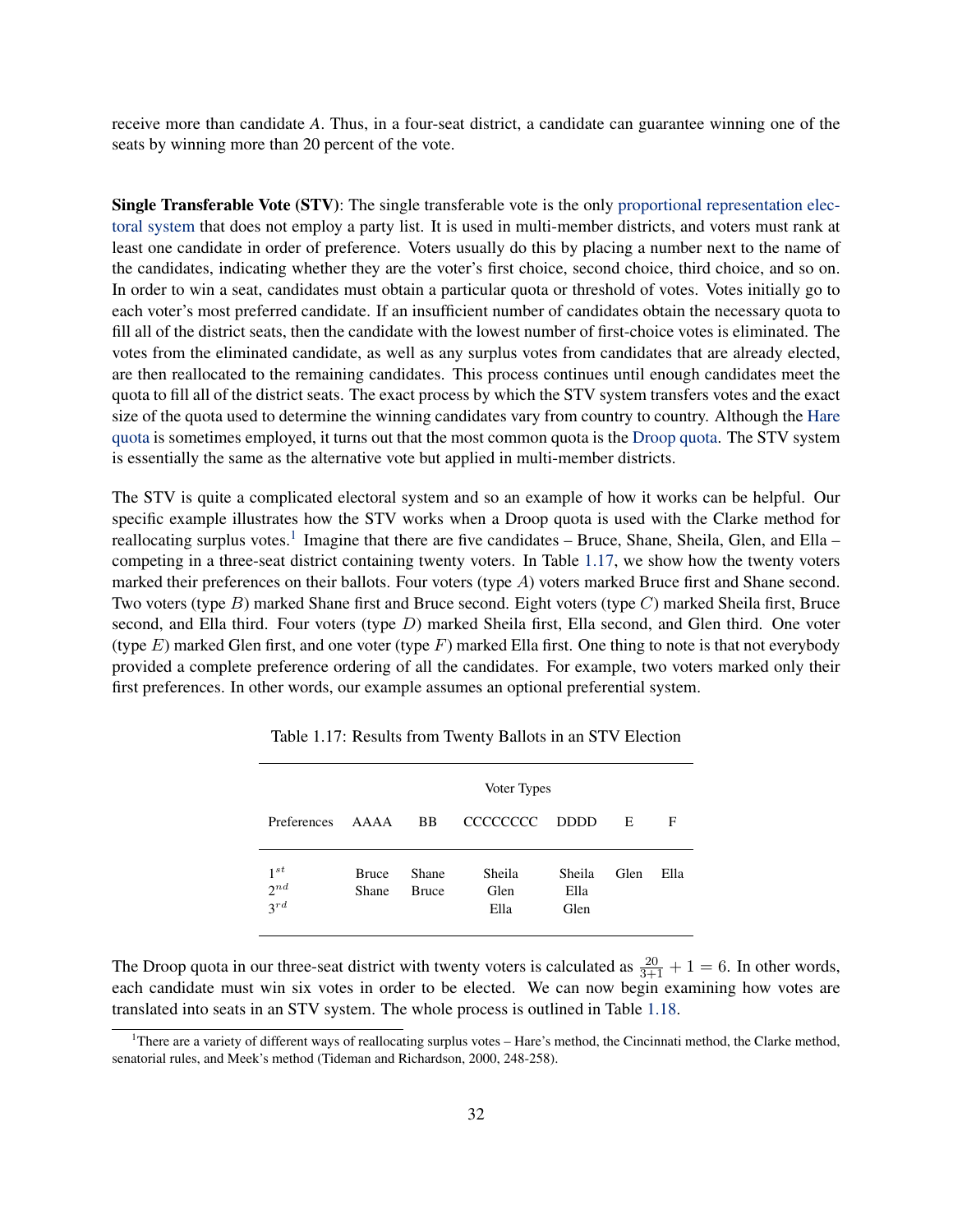| Voting Round                     | Bruce                  | Shane                  | Candidates<br>Sheila                                  | Glen                             | Ella                          |  |
|----------------------------------|------------------------|------------------------|-------------------------------------------------------|----------------------------------|-------------------------------|--|
| $1^{st}$<br>$2^{nd}$<br>$3^{rd}$ | AAAA<br>AAAA<br>AAAABB | <b>BB</b><br><b>BB</b> | <b>CCCCCCCCDDDD</b><br><b>CCCCDD</b><br><b>CCCCDD</b> | Е<br><b>CCCCE</b><br><b>CCCE</b> | F<br><b>FDD</b><br><b>FDD</b> |  |

<span id="page-34-0"></span>Table 1.18: The STV in a Three-Seat District with Twenty Voters

The first thing to do is to see if any candidates obtained the Droop quota in the first-choice votes. If they did, they are automatically elected. Because Sheila has 12 first-choice votes, she is elected in the first round. Next, it is necessary to reallocate any surplus votes from already elected candidates to the remaining candidates. In the example, Sheila has six surplus votes; that is, she received six votes more than she needed to be elected. As noted previously, we are going to use the Clarke method for reallocating these six surplus votes to the remaining candidates. To do this, it is necessary to separate Sheila's ballots into bundles based on who the second choice candidates are. Because those who voted for Sheila list either Glen (type  $C$  voters) or Ella (Type  $D$  voters) as their second choice, there would be two bundles. Because the eight  $C$  voters make up two-thirds of Sheila's 12 total votes, two-thirds of Sheila's surplus votes (4) go to Glen. Because the four D voters make up one-third of Sheila's total votes, one third of Sheila's surplus votes (2) go to Ella. After reallocating these surplus votes to Glen and Ella, votes are recounted a second time to see if any new candidate now has obtained the Droop quota. In our example, no candidate meets the Droop quota in the second count. As a result, the next step is to eliminate the candidate with the lowest number of votes (Shane) and reallocate his votes to the remaining candidates. Because the second choice of Shane's votes is Bruce, Shane's two votes are reallocated to Bruce. Votes are now recounted a third time to see if any candidate now meets the Droop quota. As you can see, Bruce meets the Droop quota on the third count because he has six votes, and he is, therefore, elected. If there were any surplus votes for Bruce, then we would reallocate the among the remaining candidates at this stage. In this case, though, Bruce has no surplus votes. To this point, we have filled only two of the district's three seats. No one else meets the Droop quota, so the candidate with the next lowest number of votes (Ella) is eliminated. Because there is only one candidate left, there is no need for a fourth recount; Glen is the third and last candidate to be elected. Thus, the STV with the Droop quota and the Clarke method for reallocating surplus votes results in the election of Sheila, Bruce, and Glen in this three-seat district.

<span id="page-34-2"></span><span id="page-34-1"></span>Superposition Mixed Electoral System: There are five subcategories of [mixed electoral systems.](#page-26-1) [Coexis](#page-14-3)[tence,](#page-14-3) [superposition,](#page-34-2) and [fusion](#page-20-1) systems are [independent mixed systems,](#page-23-0) while [correction](#page-15-1) and [conditional](#page-14-4) systems are [dependent mixed systems.](#page-15-0) A superposition system is one in which the majoritarian and proportional formulas are applied in different electoral tiers. As an example, 300 seats in the 2000 legislative elections in Japan were allocated by majoritarian electoral rules [\(single-member district plurality\)](#page-32-1) in the lowest electoral tier and 180 seats were allocated in 11 regional districts using proportional representation [\(D'Hondt\)](#page-17-0) in the second electoral tier.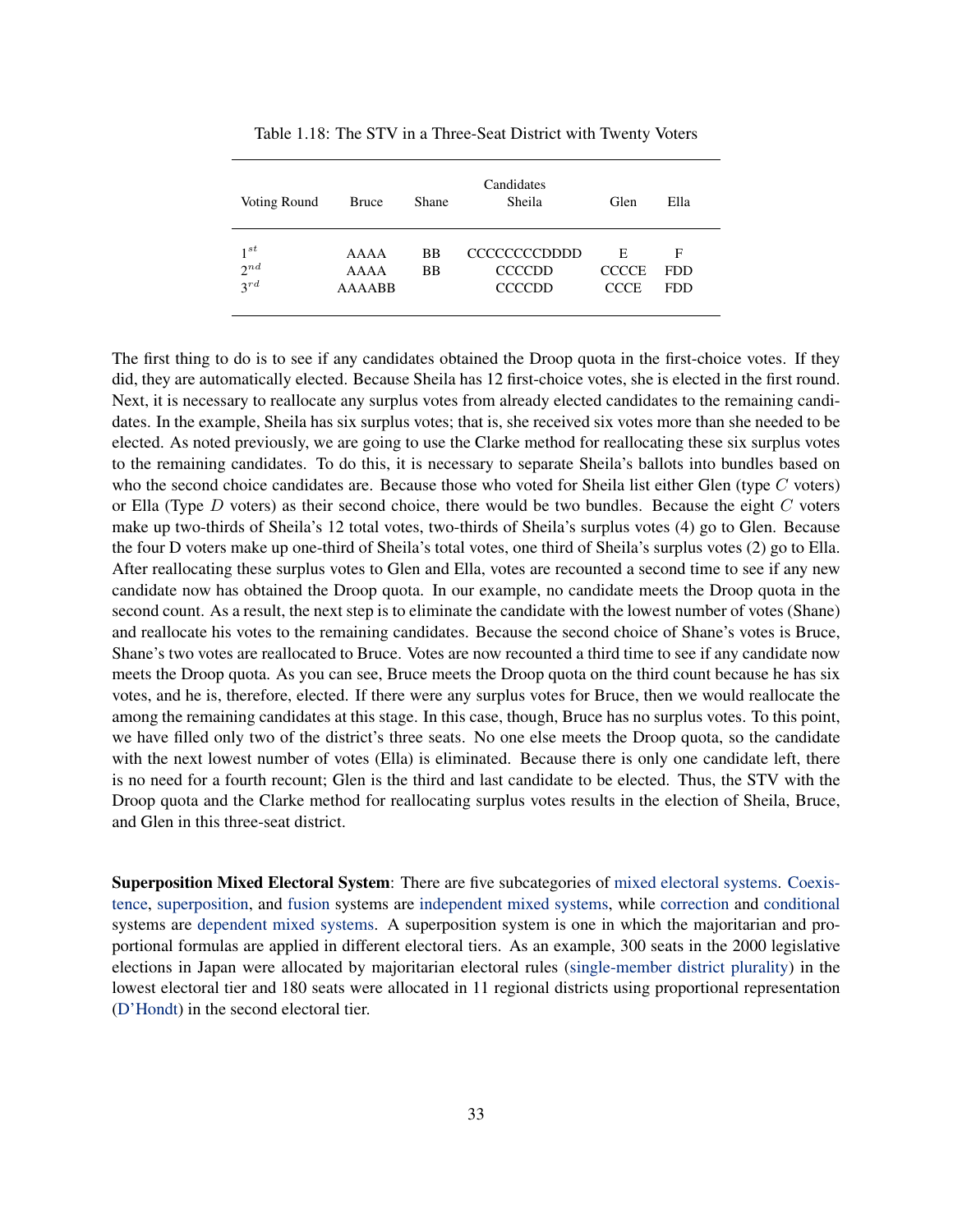Two Round System (TRS) Majoritarian electoral systems include [single-member district plurality,](#page-32-1) [alter](#page-12-1)[native vote,](#page-12-1) [single nontransferable vote,](#page-32-2) [block vote,](#page-14-2) [party block vote,](#page-28-1) [borda count,](#page-14-1) [modified borda count,](#page-26-2) [limited vote,](#page-24-0) and [two-round systems.](#page-34-1) A two-round system is a majoritarian electoral system that has the potential for two rounds of elections. In a two-round system, candidates or parties are automatically elected in the first round if they obtain a specified level of votes, nearly always an absolute majority. If no candidate or party wins this level of votes, then a second round of elections takes place, normally one or two weeks later. Although the precise details of how this second round of elections is conducted vary from country to country, the candidates or parties with the most votes in the second round are elected. Two-round systems are sometimes referred to as "runoff" or "double-ballot" electoral systems in recognition of their potential for two rounds of elections. Although TRSs are quite diverse, they can be divided into three main types: the [majority-runoff TRS,](#page-25-2) the [majority-plurality TRS,](#page-25-1) and the [qualified TRS.](#page-29-2)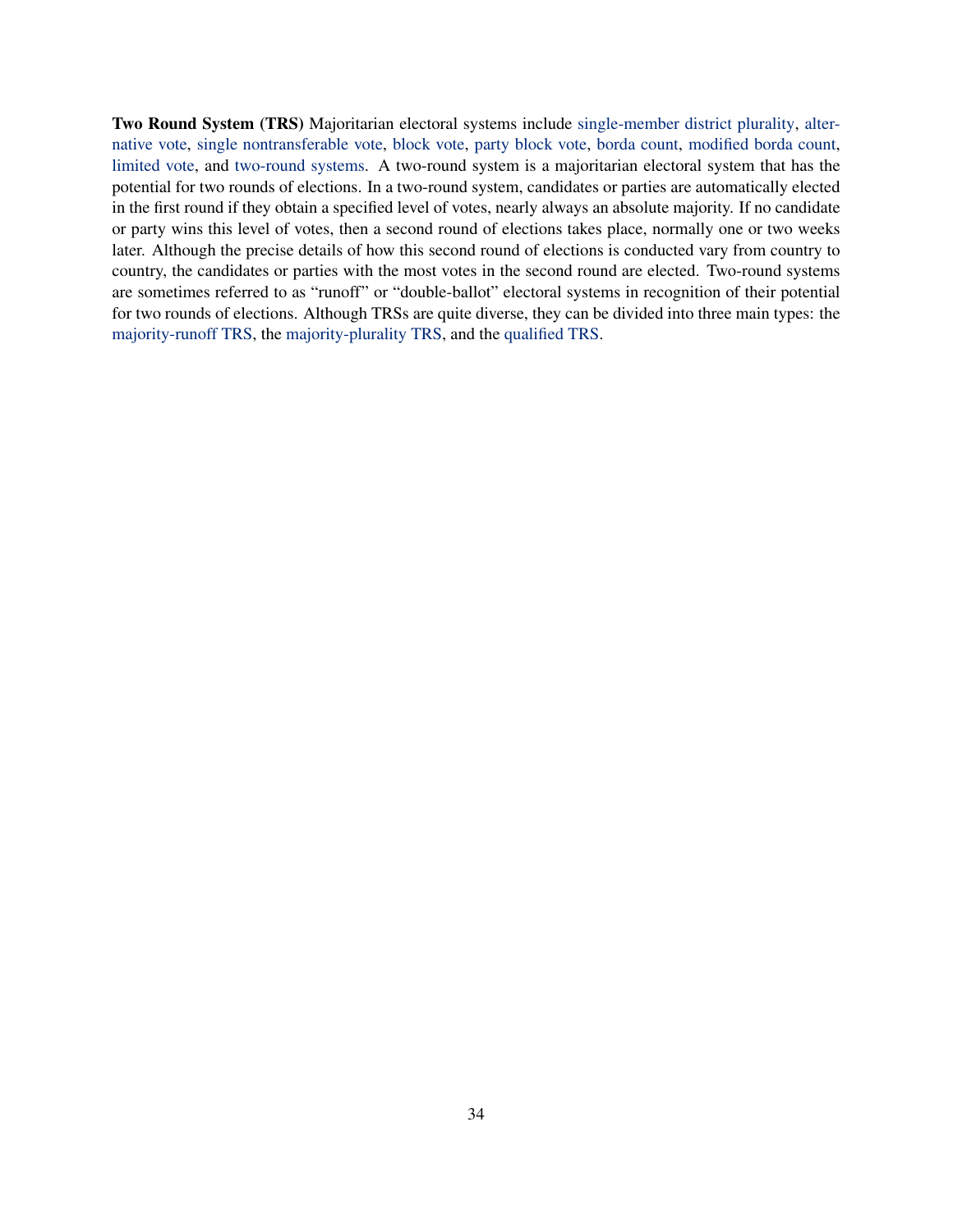# Bibliography

- <span id="page-36-1"></span>Boix, Carles, Michael Miller and Sebastian Rosato. 2012. "A complete dataset of political regimes, 1800- 2007." *Comparative Political Studies* 46(12):1523–1554. [1.3,](#page-3-0) [1.5.1](#page-4-1)
- <span id="page-36-9"></span>Brechtenfeld, N. 1993. The Electoral System. In *Atoll Politics: The Republic of Kiribati*, ed. Howard Van Trease. Christchurch, New Zealand: Macmillan Brown Center for Pacific Studies, University of Canterbury pp. 113–27. [1.6](#page-24-2)
- <span id="page-36-0"></span>Cheibub, Jose A., Jennifer Gandhi and James R. Vreeland. 2010. "Democracy and Dictatorship Revisited." *Public Choice* 143(1):67–101. [1.3,](#page-3-0) [1.5.1,](#page-4-1) [1.5.1,](#page-6-0) [1.5.1,](#page-6-1) [1.6,](#page-13-0) [1.6,](#page-24-2) [1.6,](#page-28-3) [1.6](#page-31-3)
- <span id="page-36-7"></span>Clark, William Roberts, Matt Golder and Sona N. Golder. 2012. *Principles of Comparative Politics*. 2nd ed. Washington, DC: CQ Press. [1.6](#page-12-0)
- <span id="page-36-3"></span>Coppedge, Michael, John Gerring, Carl Henrik Knutsen, Staffan I. Lindberg, Jan Teorell, Nazifa Alizada, David Altman, Michael Bernhard, Agnes Cornell, M. Steven Fish, Lisa Gastaldi, Haakon Gjerløw, Adam Glynn, Allen Hicken, Garry Hindle, Nina Ilchenko, Joshua Krusell, Anna Luhrmann, Seraphine F. Maerz, Kyle L. Marquardt, Kelly McMann, Valeriya Mechkova, Juraj Medzihorsky, Pamela Paxton, Daniel Pemstein, Josefine Pernes, Johannes von Römer, Brigitte Seim, Rachel Sigman, Svend-Erik Skaaning, Jeffrey Staton, Aksel Sundström, Eitan Tzelgov, Yi ting Wang, Tore Wig, Steven Wilson and Daniel Ziblatt. 2021. "V-Dem [Country–Year/Country–Date] Dataset v11.1." Varieties of Democracy Project. [https://doi.org/10.23696/vdemds21.](https://doi.org/10.23696/vdemds21) [1.3,](#page-3-0) [1.5.1](#page-4-1)
- <span id="page-36-4"></span>Gleditsch, Kristian Skrede and Michael D. Ward. 1999. "Interstate System Membership: A Revised List of the Independent States since 1816." *International Interactions* 25:393–413. [1.5.1](#page-4-1)
- <span id="page-36-6"></span>Laakso, Markku and Rein Taagepera. 1979. "Effective Number of Parties: A Measure with Application to West Europe." *Comparative Political Studies* 12(1):3–27. [1.5.2,](#page-10-0) [1.5.3,](#page-12-3) [1.6](#page-18-3)
- <span id="page-36-2"></span>Marshall, Monty G. and Ted Robert Gurr. 2020. "Polity5: Political regime characteristics and transitions, 1800-2018." Dataset Users' Manual. Center for Systemic Peace. Available at [http://www.systemicpeace.org/inscr/p5manualv2018.pdf.](http://www.systemicpeace.org/inscr/p5manualv2018.pdf) [1.3,](#page-3-0) [1.5.1](#page-4-1)
- <span id="page-36-5"></span>Massicotte, Louis and André Blais. 1999. "Mixed Electoral Systems: A Conceptual and Empirical Survey." *Electoral Studies* 18:341–366. [1.5.2](#page-10-1)
- <span id="page-36-8"></span>Nohlen, Dieter, Michael Krennerich and Bernhard Thibaut. 1999. *Elections in Africa: A Data Handbook*. New York: Oxford University Press. [1.6,](#page-13-0) [1.6](#page-28-3)